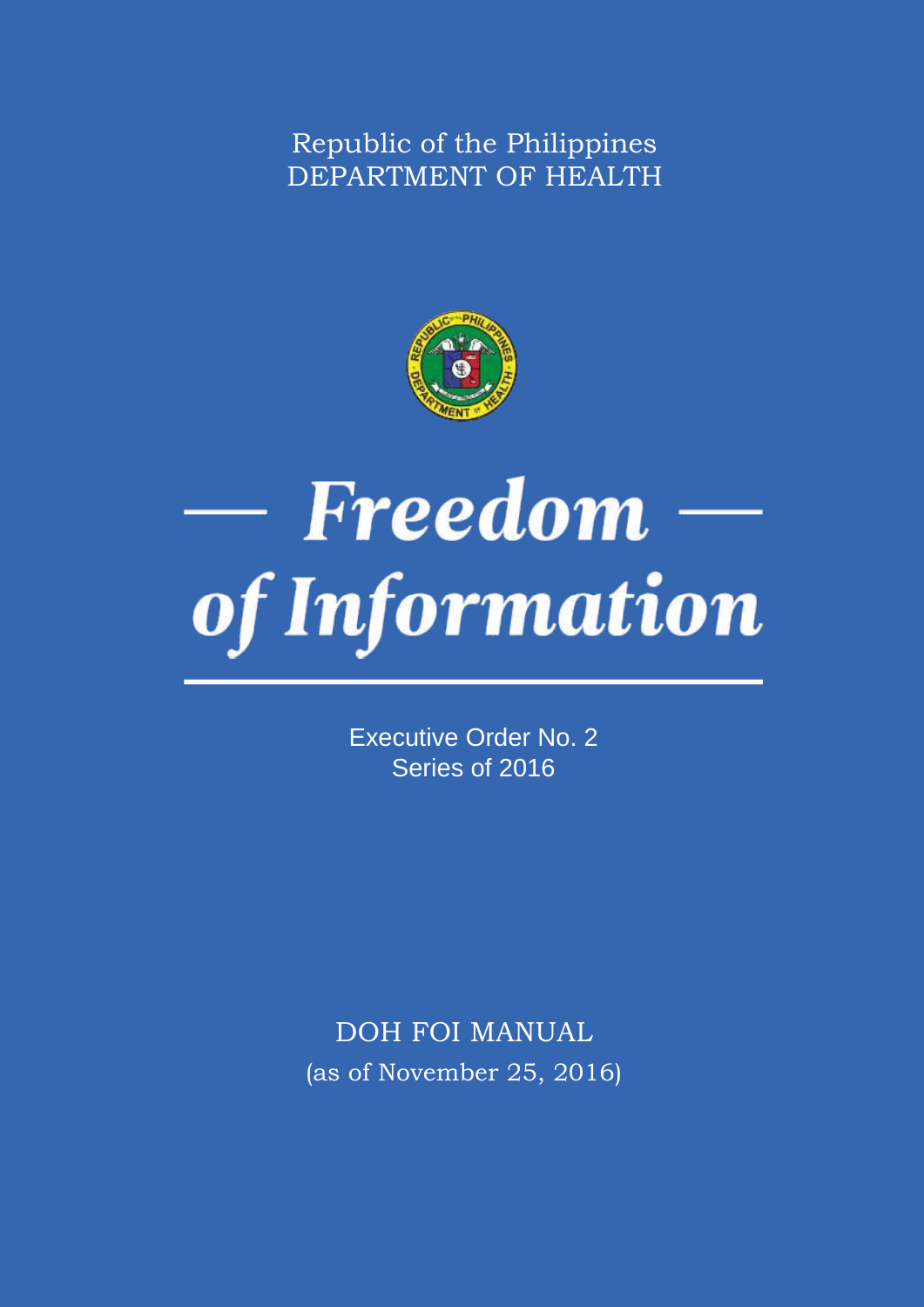Republic of the Philippines DEPARTMENT OF HEALTH



# — Freedom of Information

Executive Order No. 2 Series of 2016

DOH FOI MANUAL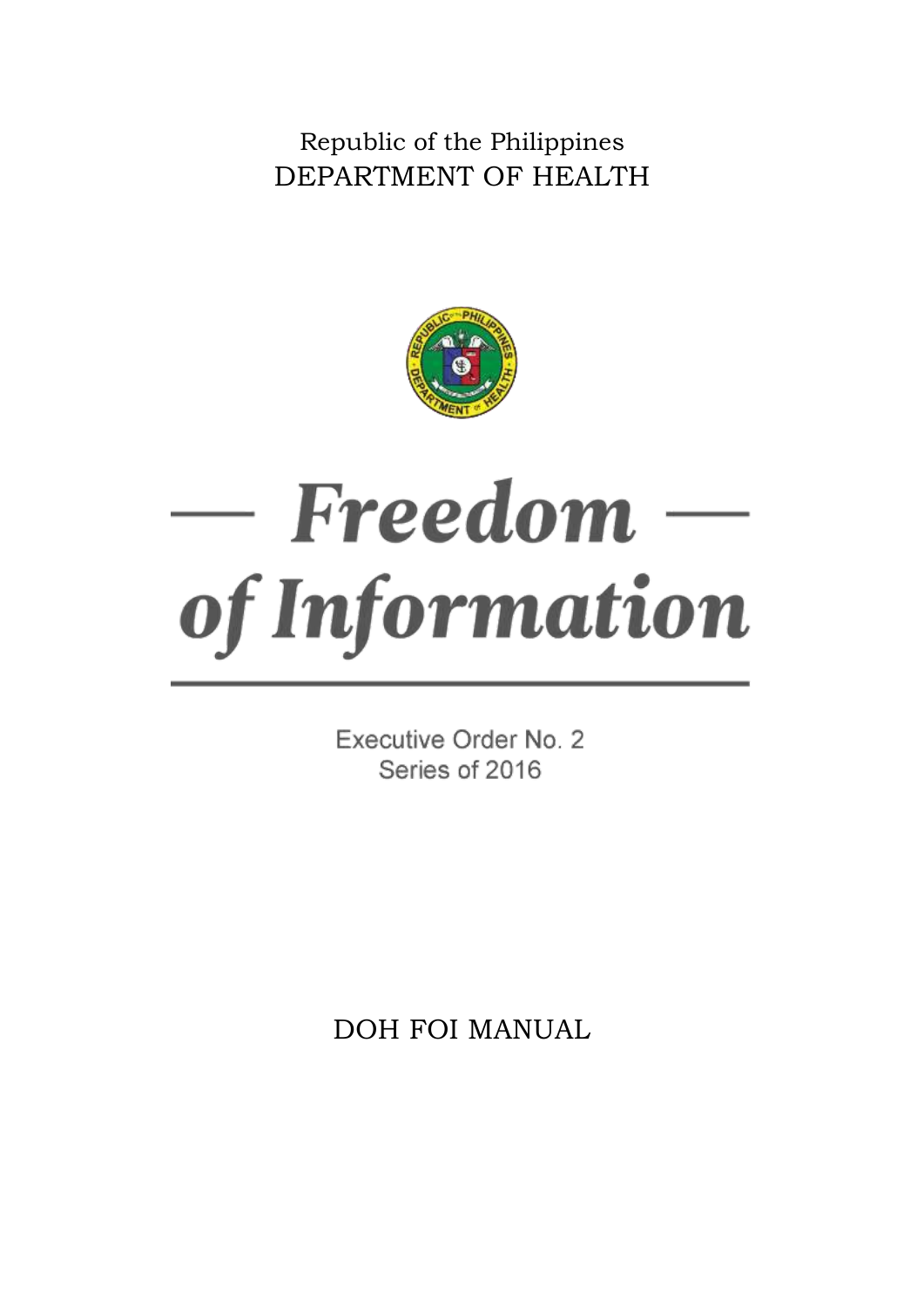

#### **TABLE OF CONTENTS**

| 1.                                                                                 |  |
|------------------------------------------------------------------------------------|--|
| 2.                                                                                 |  |
| 3.                                                                                 |  |
| 4.                                                                                 |  |
| 5.                                                                                 |  |
| 6.                                                                                 |  |
| 7.                                                                                 |  |
| 8.                                                                                 |  |
|                                                                                    |  |
|                                                                                    |  |
|                                                                                    |  |
|                                                                                    |  |
| 1.                                                                                 |  |
| 2.                                                                                 |  |
| 2.1                                                                                |  |
| 2.2                                                                                |  |
| Requested information is already posted and available on-line 11<br>2.3            |  |
| 2.4<br>Requested information is substantially similar or identical to the previous |  |
|                                                                                    |  |
| 3.                                                                                 |  |
| 4.                                                                                 |  |
| 5.<br>Role of FRO to transmit the information to the requesting party 12           |  |
| 6.                                                                                 |  |
| Notice to the Requesting Party of the Approval/Denial of the Request  13<br>7.     |  |
| 8.                                                                                 |  |
| 9.                                                                                 |  |
|                                                                                    |  |
|                                                                                    |  |
|                                                                                    |  |
|                                                                                    |  |
|                                                                                    |  |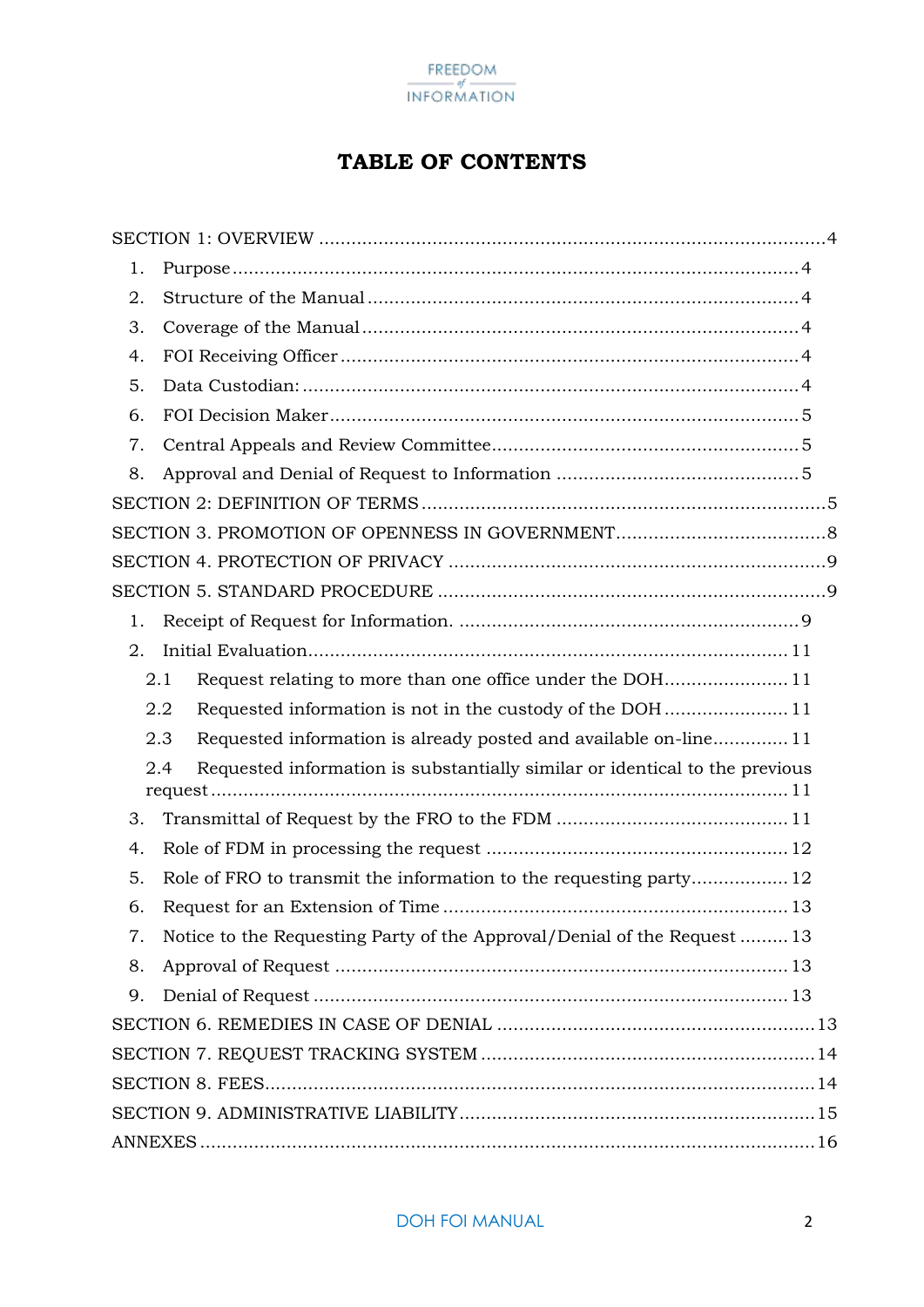| ANNEX C - FOI RECEIVING OFFICERS, DATA CUSTODIANS, AND DECISION |  |
|-----------------------------------------------------------------|--|
| ANNEX D-DATA GOVERNANCE OVERSIGHT COMMITTEE AND TWG36           |  |
|                                                                 |  |
|                                                                 |  |
|                                                                 |  |
| ANNEX H-1 - FOI RESPONSE TEMPLATE - DOCUMENT ENCLOSED  45       |  |
|                                                                 |  |
| ANNEX H-3 - FOI RESPONSE TEMPLATE - DOCUMENT AVAILABLE ONLINE47 |  |
| ANNEX H-4 - FOI RESPONSE TEMPLATE - DOCUMENT NOT AVAILABLE 48   |  |
| ANNEX H-5 - FOI RESPONSE TEMPLATE - UNDER EXCEPTIONS 49         |  |
| ANNEX H-6 - FOI RESPONSE TEMPLATE - IDENTICAL REQUEST  50       |  |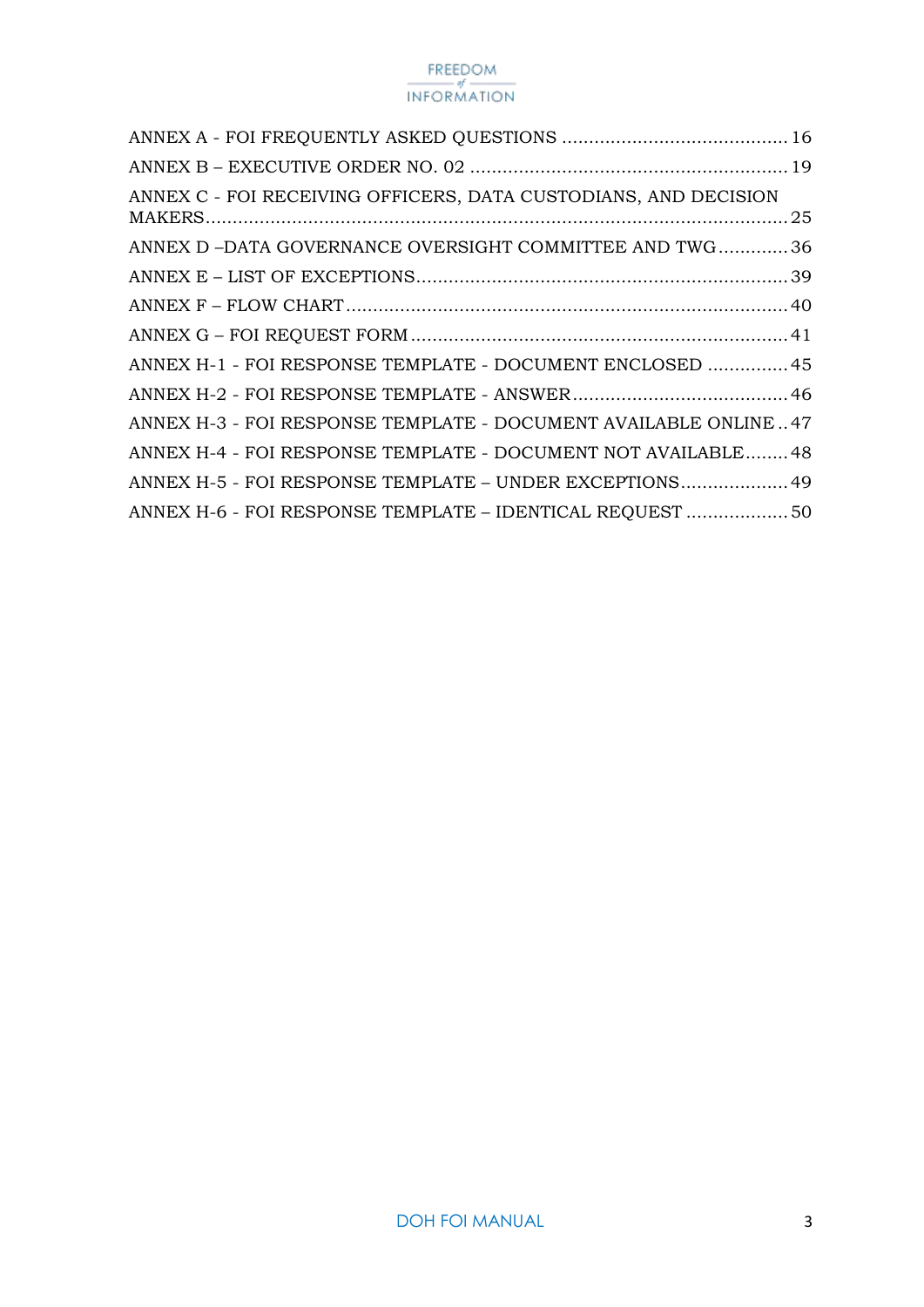#### **SECTION 1: OVERVIEW**

- <span id="page-4-1"></span><span id="page-4-0"></span>**1. Purpose:** The purpose of this FOI Manual (Manual) is to provide the process to guide and assist the Department of Health Bureaus, Regional Offices and Services, and selected DOH attached agencies (DOH), in dealing with requests of information received under Executive Order (E.O.) No. 2 on Freedom of Information (FOI). **(Annex "B")**
- <span id="page-4-2"></span>**2. Structure of the Manual:** This Manual shall set out the rules and procedures to be followed by the DOH when a request for access to information is received. The Secretary of Health is responsible for all actions carried out under this Manual and may delegate this responsibility. The Secretary of Health may delegate a specific officer to act as the Decision Maker (DM), who shall have overall responsibility for the initial decision on FOI requests, (i.e. to decide whether to release all the records, partially release the records or deny access).
- <span id="page-4-3"></span>**3. Coverage of the Manual:** The Manual shall cover all requests for information directed to all DOH Bureaus, Regional Offices and Services, and selected attached agencies such as the National Nutrition Council (NNC), Philippine National AIDS Council (PNAC) and the Philippine Institute for Traditional and Alternative Health Care (PITHAC) collectively referred to as "DOH".
- <span id="page-4-4"></span>**4. FOI Receiving Officer:** There shall be an FOI Receiving Officer (FRO) designated at the all DOH Regional Offices and Services, and selected attached agencies. The Administrative Officers (or their counterpart) shall be designated as FRO.

The functions of the FRO shall include receiving on behalf of the DOH all requests for information and forward the same to the appropriate office who has custody of the records (Data Custodian); monitor all FOI requests and appeals; provide assistance to the FOI Decision Maker; provide assistance and support to the public and staff with regard to FOI; compile statistical information as required; and, conduct initial evaluation of the request and advise the requesting party whether the request will be forwarded to the FOI Decision Maker for further evaluation, or deny the request based on:

- a. That the form is incomplete; or
- b. That the information is already disclosed in the DOH's Official Website, foi.gov.ph, or at data.gov.ph.
- <span id="page-4-5"></span>**5. Data Custodian:** The office who has custody of the records requested shall process the FOI request and forward the requested records to the FOI Decision Maker with appropriate recommendation for approval, partial approval or denial of request. Data Custodians are the Heads of DOH Bureaus, Regional Offices and Services and selected attached agencies who shall act as a recommendatory body to the FOI Decision Makers.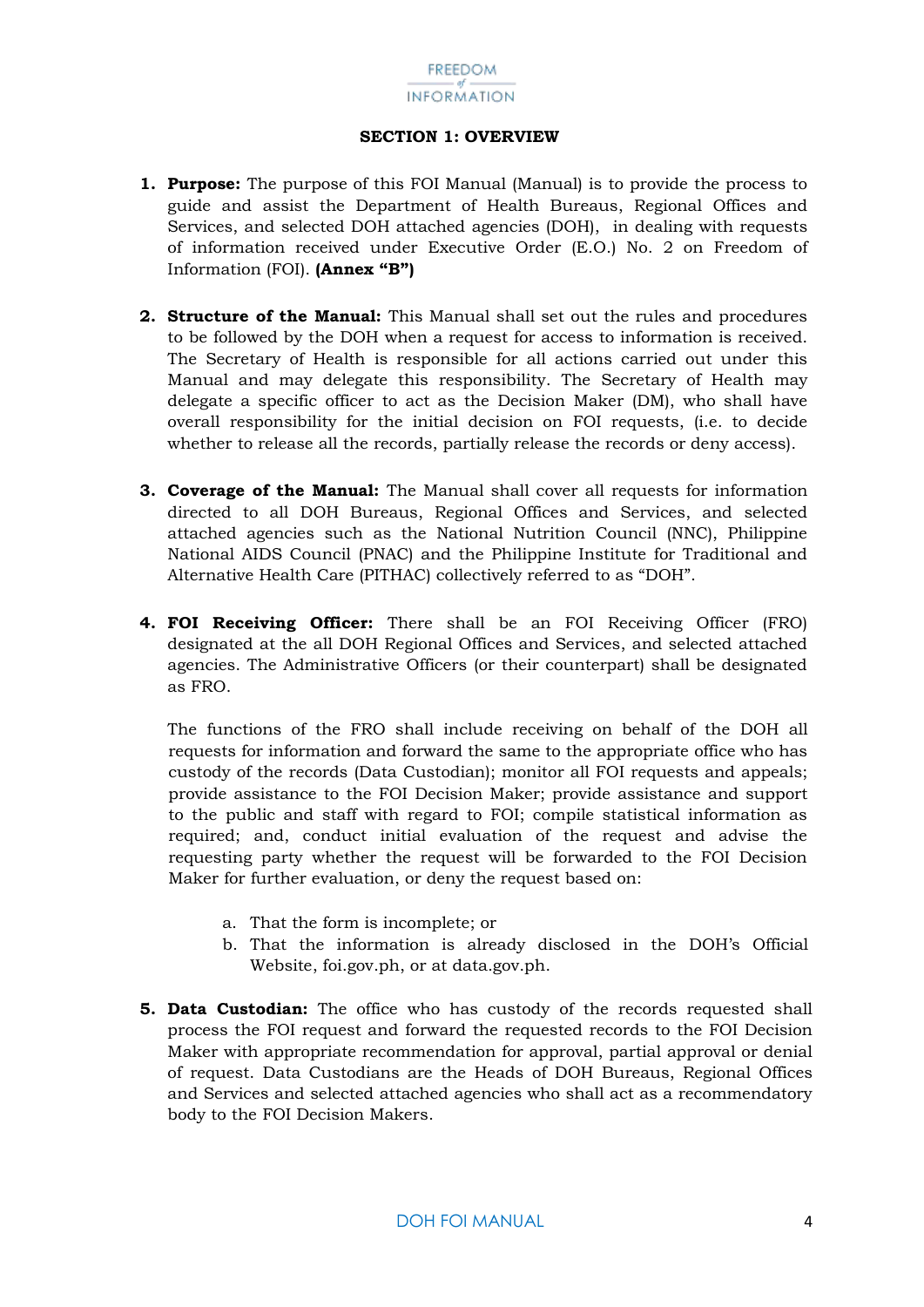- <span id="page-5-0"></span>**6. FOI Decision Maker:** There shall be FOI Decision Makers (FDM), designated by the Secretary of Health, who shall conduct evaluation of the request for information and has the authority to grant the request, or deny it based on the following:
	- a. the DOH does not have the information requested;
	- b. the information requested contains sensitive personal information protected by the Data Privacy Act of 2012;
	- c. the information requested falls under the list of exceptions to FOI; or
	- d. the request is an unreasonable subsequent identical or substantially similar request from the same requesting party whose request has already been previously granted or denied by the DOH.
	- e. The purpose for the request of information is contrary to existing laws and/or policies

There shall be an FDM to decide on Program and Policy-related FOI Requests, and an FDM to decide on Administrative, Financial and Legal-related FOI Requests.

- <span id="page-5-1"></span>**7. Central Appeals and Review Committee:** There shall be a central appeals and review committee composed of at least three (3) officials with a rank not lower than a Director or its equivalent, designated by the Secretary of Health to review and analyze the grant or denial of request of information. The Committee shall also provide expert advice to the Secretary of Health on the denial of such request.
- <span id="page-5-2"></span>**8. Approval and Denial of Request to Information:** The Decision Maker shall approve or deny all request of information. In case where the Decision Maker is on official leave, the Secretary of Health may delegate such authority to his Chief of Staff or any Officer not below the rank of a Director.

#### **SECTION 2: DEFINITION OF TERMS**

<span id="page-5-3"></span>**CONSULTATION.** When a government office locates a record that contains information of interest to another office, it will ask for the views of that other agency on the disclosability of the records before any final determination is made. This process is called a "consultation."

**data.gov.ph.** The Open Data website that serves as the government's comprehensive portal for all public government data that is searchable, understandable, and accessible.

**eFOI.gov.ph.** The website that serves as the government's comprehensive FOI website for all information on the FOI. Among many other features, eFOI.gov.ph provides a central resource for the public to understand the FOI, to locate records that are already available online, and to learn how to make a request for information that is not yet publicly available. eFOI.gov.ph also promotes agency accountability for the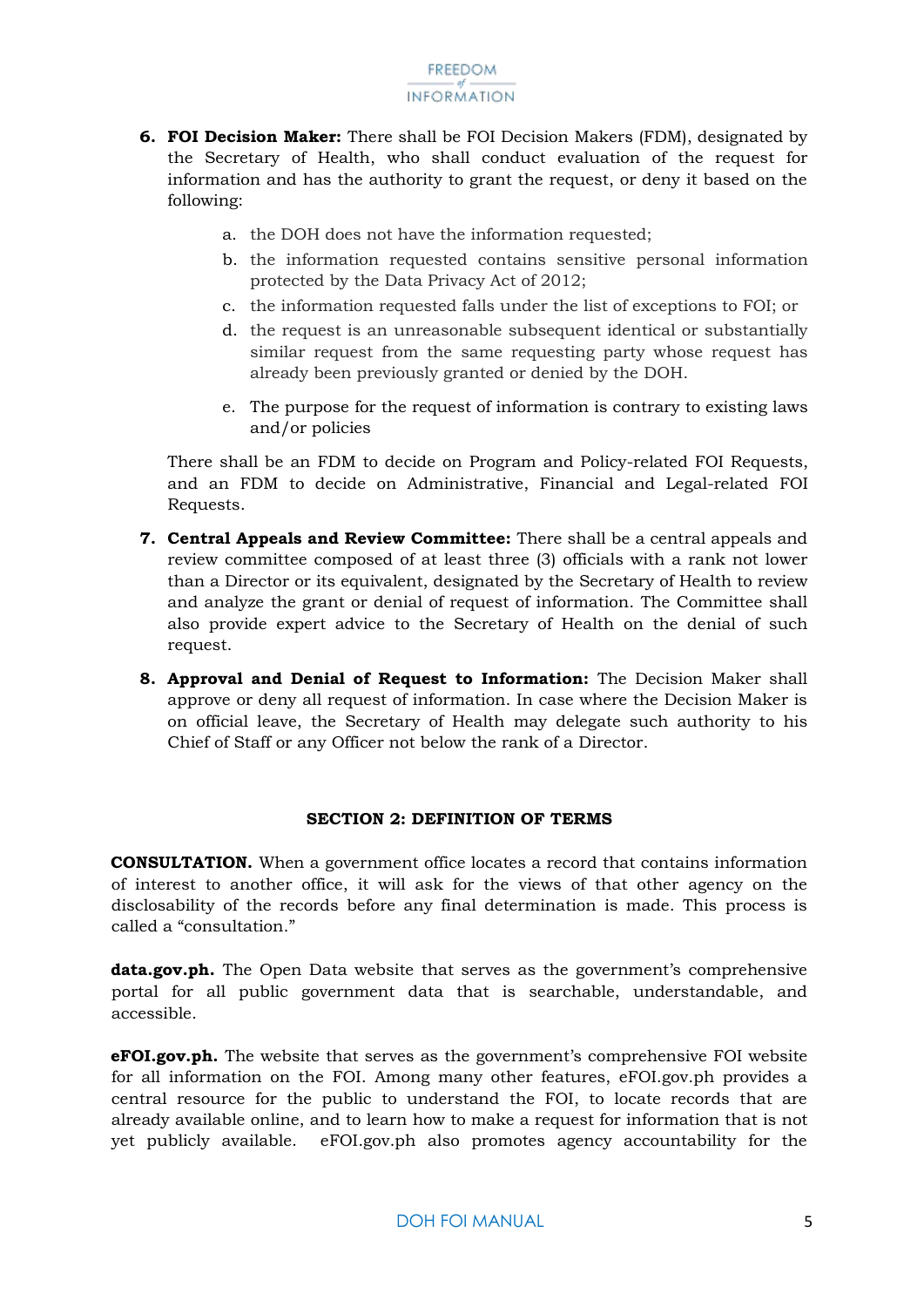administration of the FOI by graphically displaying the detailed statistics contained in Annual FOI Reports, so that they can be compared by agency and over time.

**EXCEPTIONS.** Information that should not be released and disclosed in response to a FOI request because they are protected by the Constitution, laws or jurisprudence.

**FREEDOM OF INFORMATION (FOI).** The Executive Branch recognizes the right of the people to information on matters of public concern, and adopts and implements a policy of full public disclosure of all its transactions involving public interest, subject to the procedures and limitations provided in Executive Order No. 2. This right is indispensable to the exercise of the right of the people and their organizations to effective and reasonable participation at all levels of social, political and economic decision-making.

**FOI CONTACT.** The name, address and phone number at each government office where you can make a FOI request

**FOI REQUEST.** A written request submitted to a government office personally or by email asking for records on any topic. A FOI request can generally be made by any Filipino to any government office.

**FOI RECEIVING OFFICE.** The primary contact at each agency where the requesting party can call and ask questions about the FOI process or the pending FOI request.

**FREQUENTLY REQUESTED INFORMATION.** Information released in response to a FOI request that the agency determines have become or are likely to become the subject of subsequent requests for substantially the same records.

**FULL DENIAL.** When the DOH or any of its office, bureau or agency cannot release any records in response to a FOI request, because, for example, the requested information is exempt from disclosure in its entirety or no records responsive to the request could be located.

**FULL GRANT.** When a government office is able to disclose all records in full in response to a FOI request.

**INFORMATION.** Shall mean any records, documents, papers, reports, letters, contracts, minutes and transcripts of official meetings, maps, books, photographs, data, research materials, films, sound and video recording, magnetic or other tapes, electronic data, computer stored data, any other like or similar data or materials recorded, stored or archived in whatever format, whether offline or online, which are made, received, or kept in or under the control and custody of any government office pursuant to law, executive order, and rules and regulations or in connection with the performance or transaction of official business by any government office.

**INFORMATION FOR DISCLOSURE.** Information promoting the awareness and understanding of policies, programs, activities, rules or revisions affecting the public, government agencies, and the community and economy. It also includes information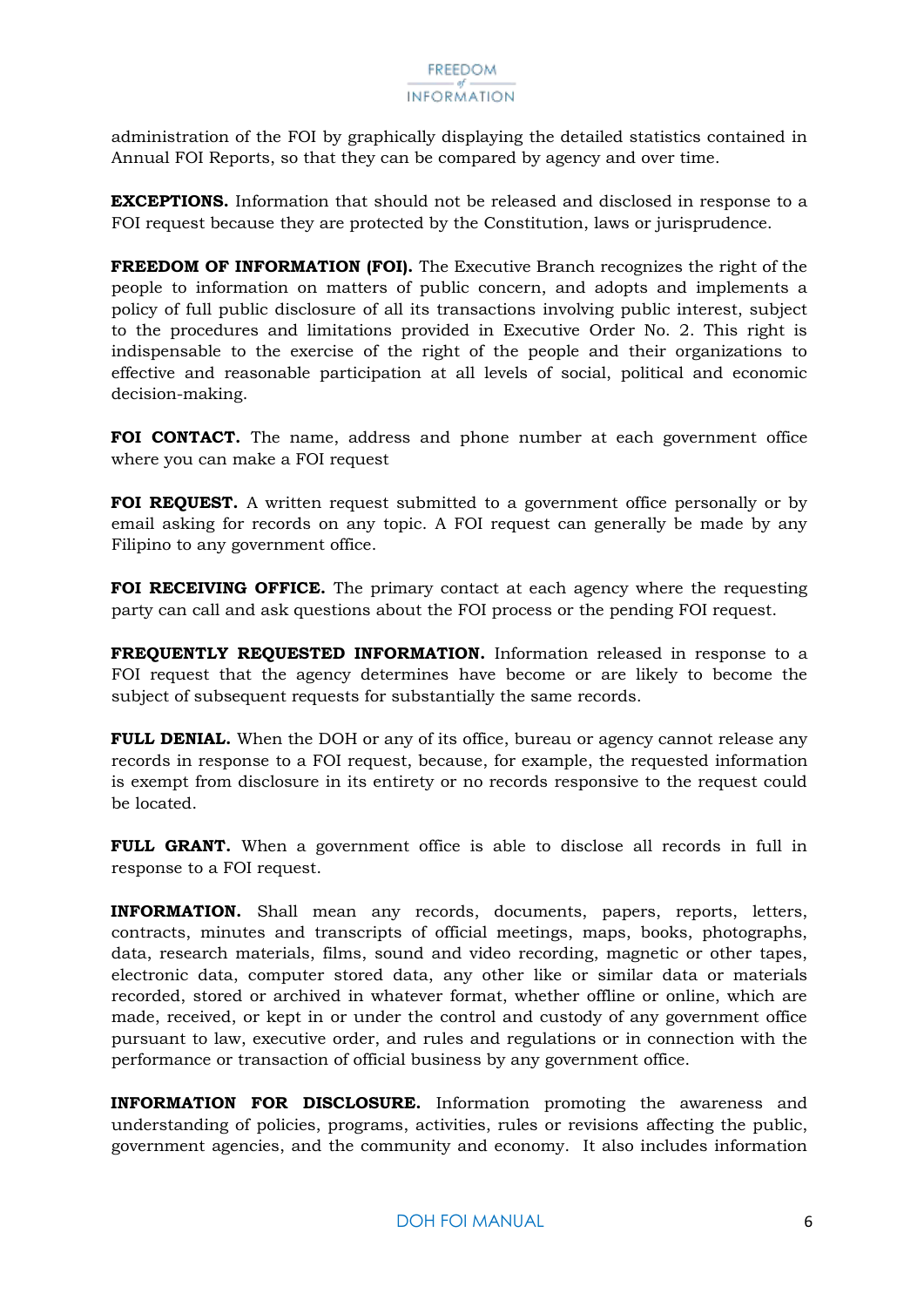encouraging familiarity with the general operations, thrusts, and programs of the government. In line with the concept of proactive disclosure and open data, these types of information can already be posted to government websites, such as data.gov.ph, without need for written requests from the public.

**MULTI-TRACK PROCESSING.** A system that divides incoming FOI requests according to their complexity so that simple requests requiring relatively minimal review are placed in one processing track and more complex requests are placed in one or more other tracks. Requests granted expedited processing are placed in yet another track. Requests in each track are processed on a first in/first out basis.

**OFFICIAL RECORD/S.** Shall refer to information produced or received by a public officer or employee, or by a government office in an official capacity or pursuant to a public function or duty.

**OPEN DATA.** Refers to publicly available data structured in a way that enables the data to be fully discoverable and usable by end users.

**PARTIAL GRANT/PARTIAL DENIAL.** When a government office is able to disclose portions of the records in response to a FOI request, but must deny other portions of the request.

**PENDING REQUEST OR PENDING APPEAL.** An FOI request or administrative appeal for which a government office has not yet taken final action in all respects. It captures anything that is open at a given time including requests that are well within the statutory response time.

**PERFECTED REQUEST.** A FOI request, which reasonably describes the records, sought and is made in accordance with the government office's regulations.

**PERSONAL INFORMATION**. Shall refer to any information, whether recorded in a material form or not, from which the identify of an individual is apparent or can be reasonably and directly ascertained by the entity holding the information, or when put together with other information would directly and certainly identify an individual.

**PROACTIVE DISCLOSURE.** Information made publicly available by government agencies without waiting for a specific FOI request. Government agencies now post on their websites a vast amount of material concerning their functions and mission.

**PROCESSED REQUEST OR PROCESSED APPEAL.** The number of requests or appeals where the agency has completed its work and sent a final response to the requester.

**PUBLIC RECORDS.** Shall include information required by laws, executive orders, rules, or regulations to be entered, kept, and made publicly available by a government office.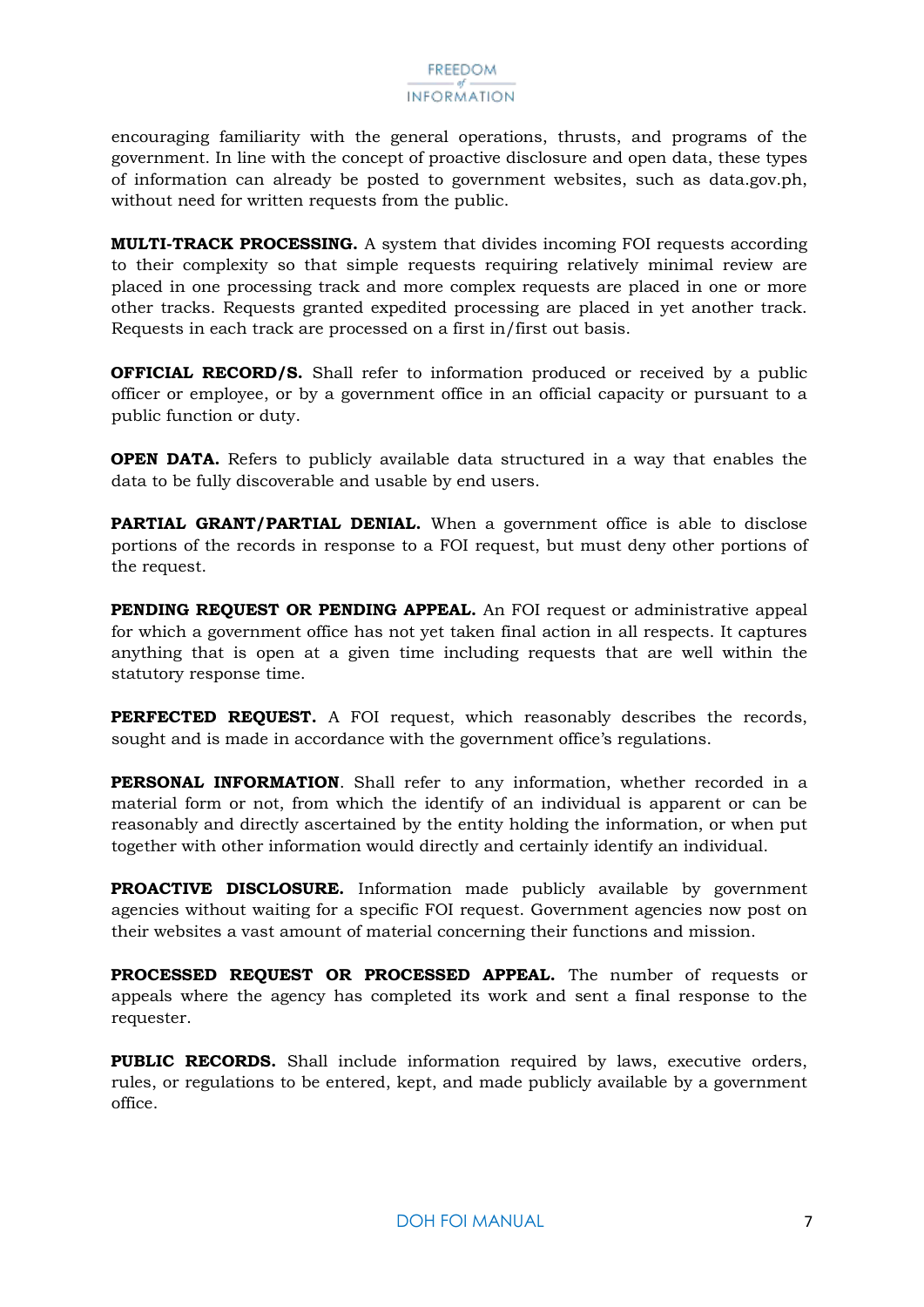**RECEIVED REQUEST OR RECEIVED APPEAL.** An FOI request or administrative appeal that an agency has received within a fiscal year.

**REFERRAL.** When a government office locates a record that originated with, or is of otherwise primary interest to another agency, it will forward that record to the other agency to process the record and to provide the final determination directly to the requester. This process is called a "referral."

**SENSITIVE PERSONAL INFORMATION**. As defined in the Data Privacy Act of 2012, shall refer to personal information:

- (1) About an individual race, ethnic origin, marital status, age, color, and religious philosophical or political affiliations;
- (2) About an individual health, education, genetic or sexual life of a person, or to any proceedings for any offense committed or alleged to have committed by such person, the disposal of such proceedings or the sentence of any court in such proceedings;
- (3) Issued by government agencies peculiar to an individual which includes, but not limited to, social security numbers, previous or current health records, licenses or its denials, suspension or revocation, and tax returns; and
- (4) Specifically established by an executive order or an act of Congress to be kept classified.

**SIMPLE REQUEST.** A FOI request that an agency anticipates will involve a small volume of material or which will be able to be processed relatively quickly.

#### **SECTION 3. PROMOTION OF OPENNESS IN GOVERNMENT**

- <span id="page-8-0"></span>**1. Duty to Publish Information.** The DOH shall regularly publish, print and disseminate at no cost to the public and in an accessible form, in conjunction with Republic Act 9485, or the Anti-Red Tape Act of 2007, and through their website, timely, true, accurate and updated key information including, but not limited to:
	- a. A description of its mandate, structure, powers, functions, duties and decision-making processes;
	- b. A description of the frontline services it delivers and the procedure and length of time by which they may be availed of;
	- c. The names of its key officials, their powers, functions and responsibilities, and their profiles and curriculum vitae;
	- d. Work programs, development plans, investment plans, projects, performance targets and accomplishments, and budgets, revenue allotments and expenditures;
	- e. Important rules and regulations, orders or decisions;
	- f. Current and important database and statistics that it generates;
	- g. Bidding processes and requirements; and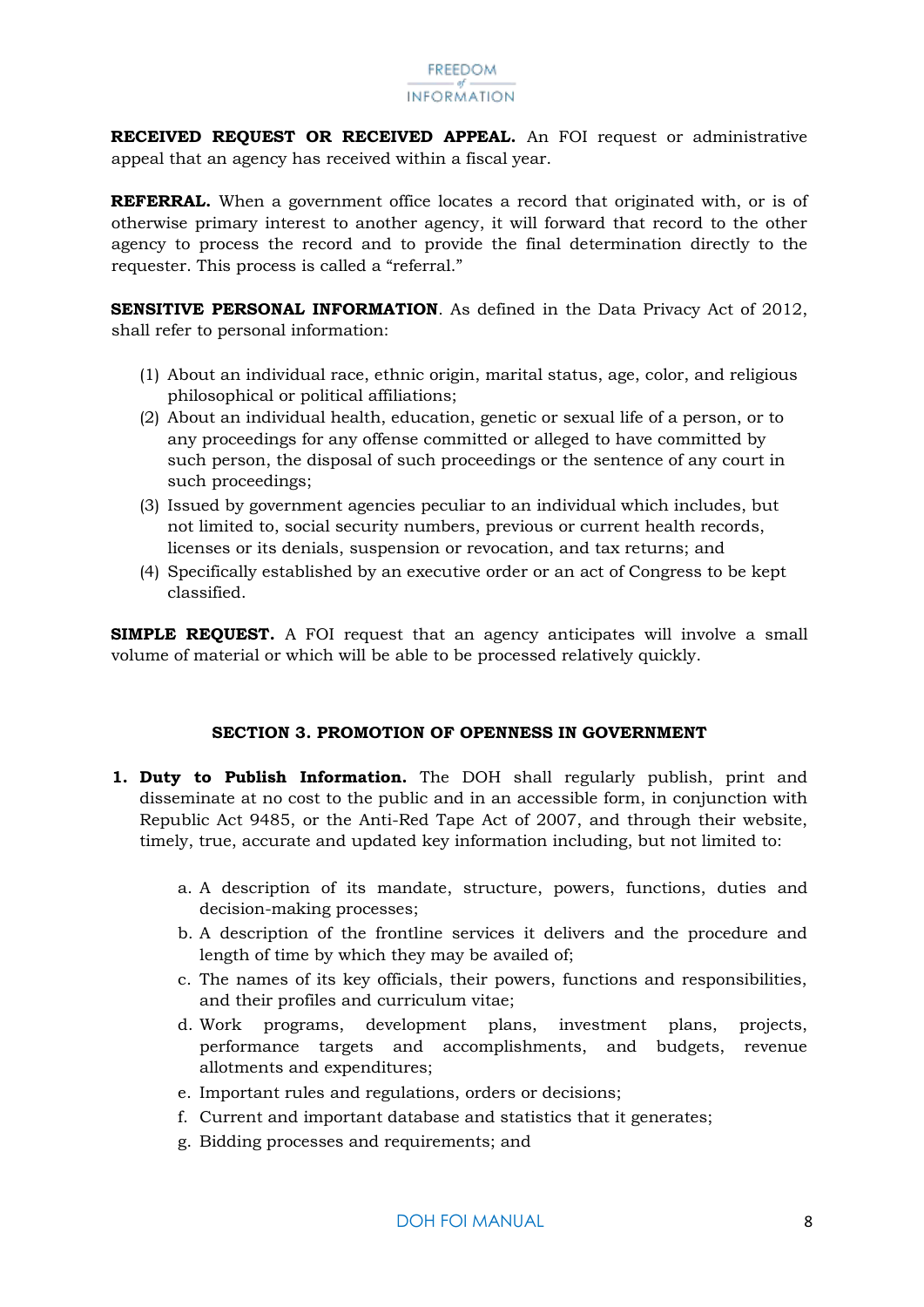- h. Mechanisms or procedures by which the public may participate in or otherwise influence the formulation of policy or the exercise of its powers.
- **2. Accessibility of Language and Form.** The DOH shall endeavor to translate key information into major Filipino languages and present them in popular form and means.
- **3. Keeping of Records.** The DOH shall create and/or maintain in appropriate formats, accurate and reasonably complete documentation or records, policies, transactions, decisions, resolutions, enactments, actions, procedures, operations, activities, communications and documents received or filed with them and the data generated or collected.

#### **SECTION 4. PROTECTION OF PRIVACY**

<span id="page-9-0"></span>While providing for access to information, the DOH shall afford full protection to a person's right to privacy, as follows:

- a. The DOH shall ensure that personal information, particularly sensitive personal information, in its custody or under its control is disclosed only as permitted by existing laws;
- b. The DOH shall protect personal information in its custody or under its control by making reasonable security arrangements against unauthorized access, leaks or premature disclosure;
- c. The FRO, FDM, or any employee or official who has access, whether authorized or unauthorized, to personal information in the custody of the DOH, shall not disclose that information except as authorized by existing laws.

#### **SECTION 5. STANDARD PROCEDURE**

(See **Annex F** for flowchart)

#### <span id="page-9-2"></span><span id="page-9-1"></span>**1. Receipt of Request for Information.**

- **1.1** The FOI Receiving Officer (FRO) shall receive the request for information from the requesting party and check compliance of the following requirements:
	- The request must be in writing;
	- The request shall state the name and contact information of the requesting party, as well as provide valid proof of identification or authorization; and
	- The request shall reasonably describe the information requested, and the reason for, or purpose of, the request for information. (See **Annex F**)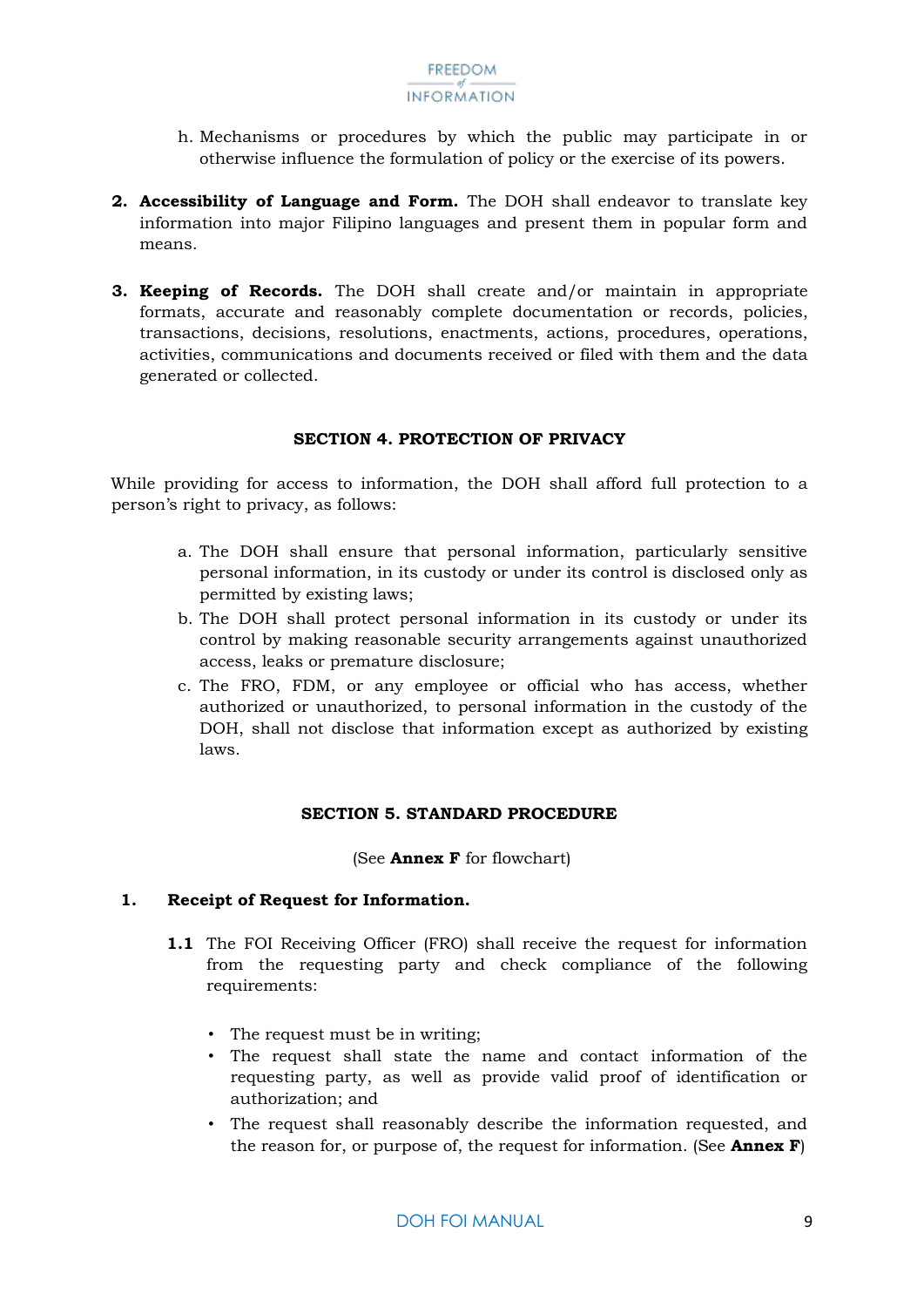The request can be made through email, provided that the requesting party shall attach in the email a scanned copy of the FOI application request, and a copy of a duly recognized government ID with photo such as but not limited to voter's ID, senior citizen's ID, PRC ID, SSS ID, and the like.

- **1.2** In case the requesting party is unable to make a written request, because of illiteracy or due to being a person with disability, he or she may make an oral request, and the FRO shall reduce it in writing.
- **1.3** The request shall be stamped received by the FRO, indicating the date and time of the receipt of the written request, and the name, rank, title and position of the public officer who actually received it, with a corresponding signature and a copy, furnished to the requesting party. In case of email requests, the email shall be printed out and shall follow the procedure mentioned above, and be acknowledged by electronic mail. The FRO shall input the details of the request on the Request Tracking System and allocate a reference number.
- **1.4** The DOH must respond to requests promptly, within the fifteenth (15) working day following the date of receipt of the request. A working day is any day other than a Saturday, Sunday or a day which is declared a national public holiday in the Philippines. In computing for the period, Art. 13 of the New Civil Code shall be observed.

The date of receipt of the request will be either:

- a. The day on which the request is physically or electronically delivered to the government office, or directly into the email inbox of a member of staff; or
- b. If the government office has asked the requesting party for further details to identify and locate the requested information, the date on which the necessary clarification is received.

An exception to this will be where the request has been emailed to an absent member of staff, and this has generated an 'out of office' message with instructions on how to re-direct the message to another contact. Where this is the case, the date of receipt will be the day the request arrives in the inbox of that contact.

Should the requested information need further details to identify or locate, then the 15 working days will commence the day after it receives the required clarification from the requesting party. If no clarification is received from the requesting party after sixty (60) calendar days, the request shall be closed. Provided that, upon request for clarification by the FOI Receiving Officer, the same shall inform the requesting party that if no clarification from their end is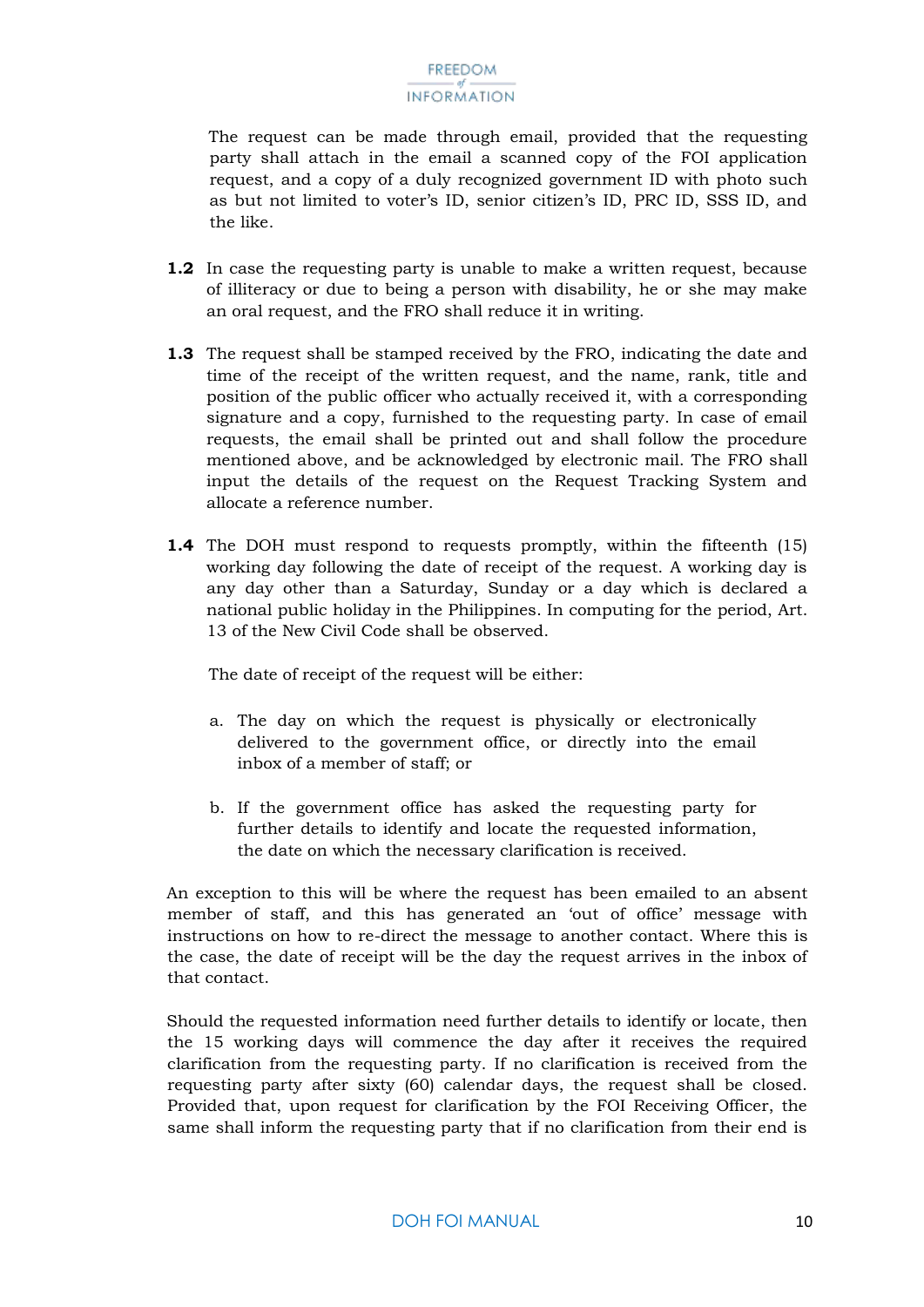received within 60 days, the case is automatically closed thereafter. This will serve as advance notice of closure.

- <span id="page-11-2"></span><span id="page-11-1"></span><span id="page-11-0"></span>**2. Initial Evaluation.** After receipt of the request for information, the FRO shall evaluate the contents of the request.
	- **2.1 Request relating to more than one office under the DOH:** If a request for information is received which requires to be complied with, of different offices, the FRO shall forward such request to the said office concerned and ensure that it is well coordinated and monitor its compliance. The FRO shall also clear with the respective FROs of such offices that they will only provide the specific information that relates to their offices.
	- **2.2 Requested information is not in the custody of the DOH:** If the requested information is not in the custody of the DOH or any of its offices, following referral and discussions with the FDM, the FRO shall undertake the following steps:
		- If the records requested refer to another agency not in the custody of DOH, the request will be immediately transferred to the appropriate agency through the most expeditious manner and the transferring office must inform the requesting party that the information is not held within the 15 working day limit. The 15 working day requirement for the receiving office commences the day after it receives the request.
		- If the records refer to an office not within the coverage of E.O. No. 2, the requesting party shall be advised accordingly and provided with the contact details of that office, if known.
	- **2.3 Requested information is already posted and available on-line:** Should the information being requested is already posted and publicly available in the DOH website (http://www.doh.gov.ph), data.gov.ph or foi.gov.ph, the FRO shall inform the requesting party of the said fact and provide them the website link where the information is posted.
	- **2.4 Requested information is substantially similar or identical to the previous request:** Should the requested information be substantially similar or identical to a previous request by the same requester, the request shall be denied. However, the FRO shall inform the applicant of the reason of such denial.
- <span id="page-11-5"></span><span id="page-11-4"></span><span id="page-11-3"></span>**3. Transmittal of Request by the FRO to the FDM:** After receipt of the request for information, the FRO shall evaluate the information being requested, classify the request as either (1) program and policy-related requests or (2) Administrative, legal or finance-related requests, and notify the appropriate FDM for such request. The copy of the request shall be forwarded to such FDM within one (1) day from receipt of the written request. The FRO shall record the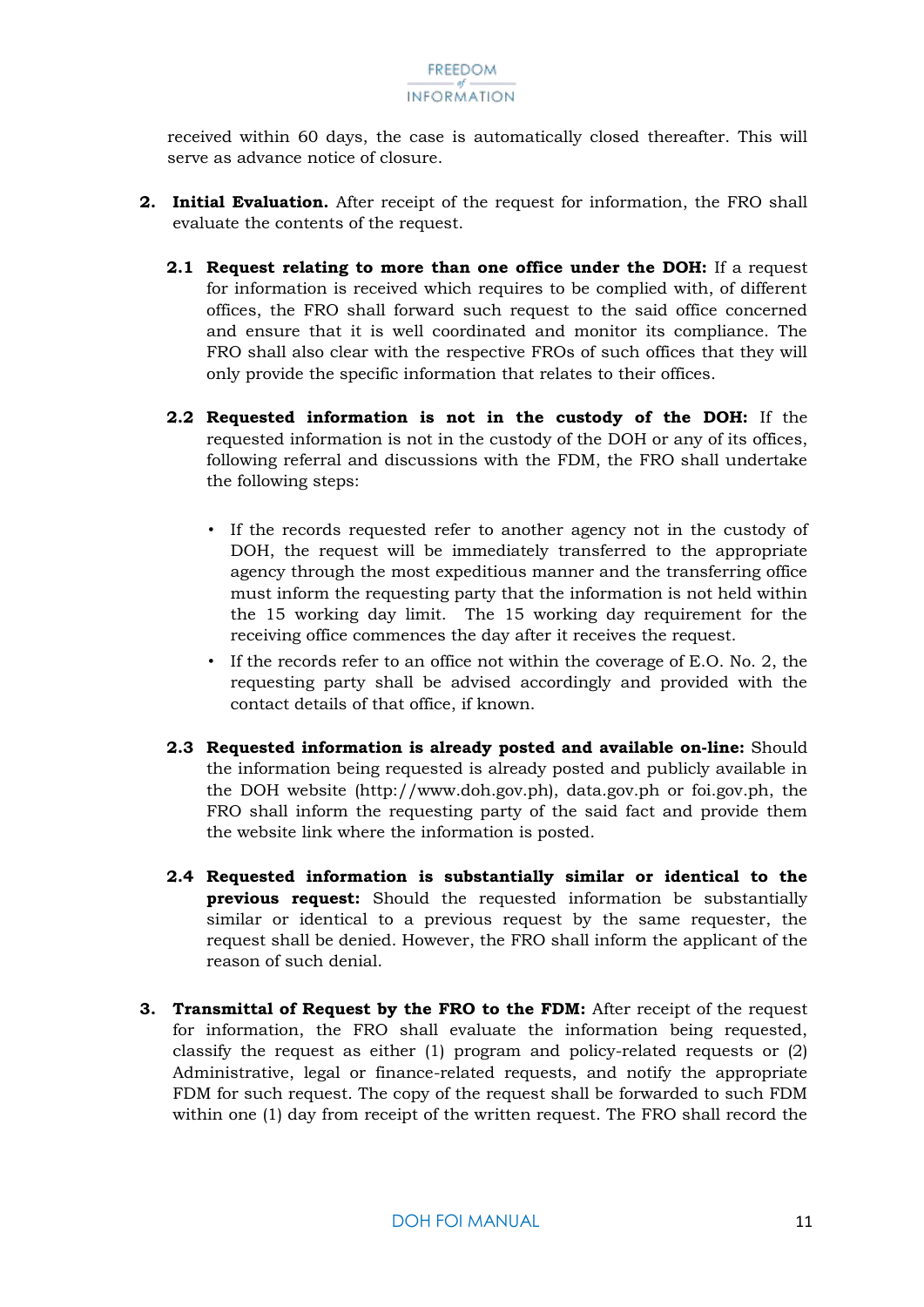date, time and name of the FDM who received the request in a record book with the corresponding signature of acknowledgement of receipt of the request.

<span id="page-12-0"></span>**4. Role of FDM in processing the request:** Upon receipt of the request for information from the FRO, the FDM shall assess and clarify the request if necessary.

In assessing, the FOI Decision Makers must first consider the following:

- The information requested contains sensitive personal information protected by the Data Privacy Act of 2012;
- The information requested falls under the list of exceptions (**Annex E**)
- The purpose for the request is contrary to existing laws and/or policies

If any of the above three instances is present, the FOI Decision Maker will immediately deny the request with notice to the requesting party of the grounds of such denial.

If the request is valid in form and substance, the FOI Decision Maker may proceed in retrieving the information requested. He or she shall then forward the request to the appropriate Data Custodian to make all necessary steps to locate and retrieve the information requested. The Data Custodian shall ensure that the complete information requested be submitted to the FDM within 5 working days upon receipt of such request. The FDM shall then ensure that the information requested be approved and submitted back to the FRO for release within 5 working days.

The FRO shall note the date and time of receipt of the information from the FDM and report to the DOH M&E and Data Governance Technical Working Group in case the submission is beyond the 10-day period.

If the FDM needs further details to identify or locate the information, he shall, through the FRO, seek clarification from the requesting party. The clarification shall stop the running of the 15 working day period and will commence the day after it receives the required clarification from the requesting party.

If the FDM determines that a record contains information of interest to another office, the FDM shall consult with the agency concerned on the disclosability of the records before making any final determination.

<span id="page-12-1"></span>**5. Role of FRO to transmit the information to the requesting party:** Upon receipt of the requested information from the FDM, the FRO shall collate and ensure that the information is complete. He or she shall attach a cover/transmittal letter signed by the FDM who approved the request and ensure the transmittal of such to the requesting party within 15 working days upon receipt of the request for information.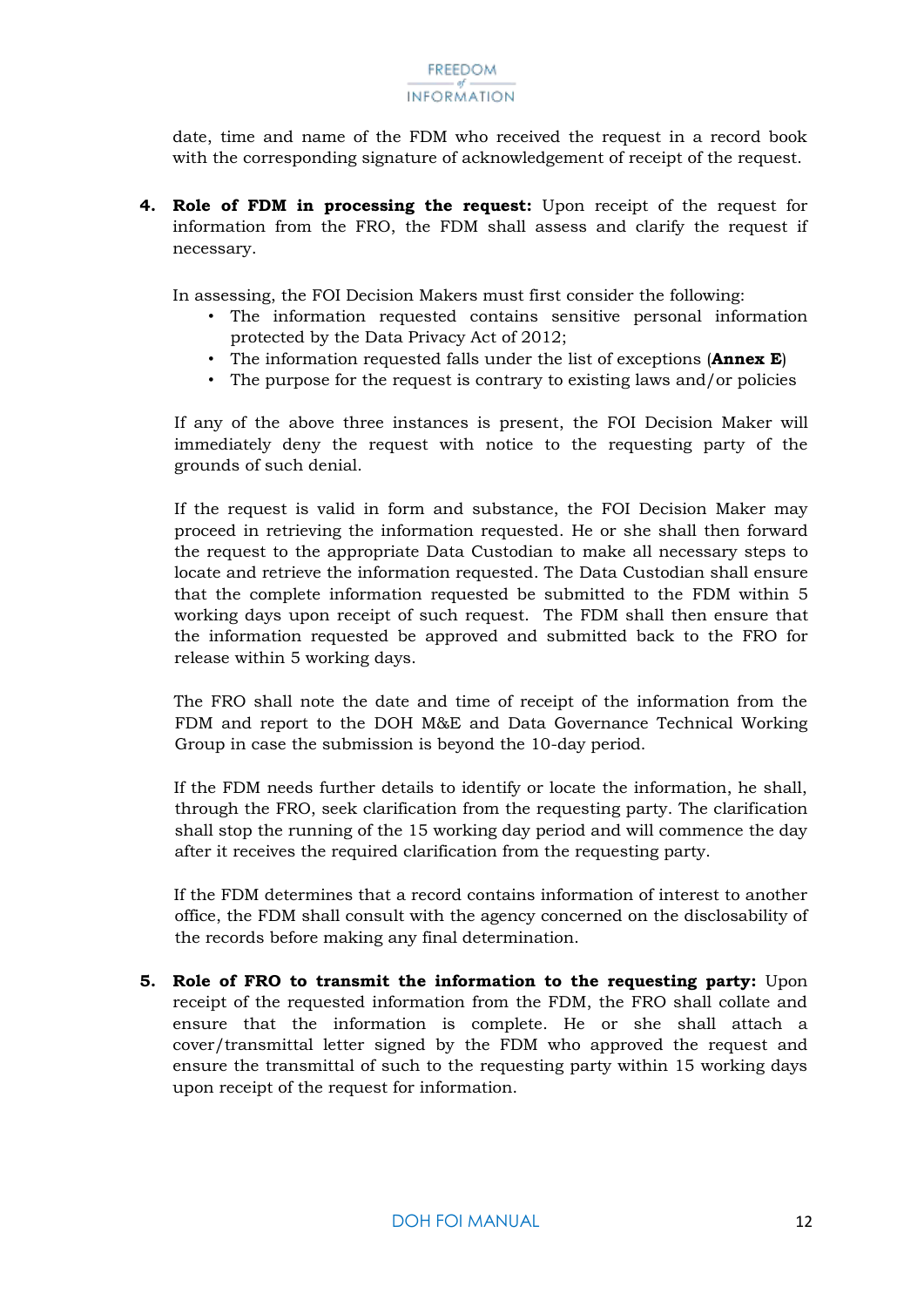<span id="page-13-0"></span>**6. Request for an Extension of Time:** If the information requested requires extensive search of the government's office records facilities, examination of voluminous records, the occurrence of fortuitous events or other analogous cases, the FDM should inform the FRO.

The FRO shall inform the requesting party of the extension, setting forth the reasons for such extension. In no case shall the extension exceed twenty (20) working days on top of the mandated fifteen (15) working days to act on the request, unless exceptional circumstances warrant a longer period.

- <span id="page-13-1"></span>**7. Notice to the Requesting Party of the Approval/Denial of the Request:**  Once the FDM approved or denied the request, he shall immediately notify the FRO who shall prepare the response to the requesting party either in writing or by email. The Office of the Secretary of Health and the DOH M&E and Data Governance Technical Working Group shall be furnished with a copy of all actions on FOI requests, whether approval or denial.
- <span id="page-13-2"></span>**8. Approval of Request:** In case of approval, the FRO shall ensure that all records that have been retrieved and considered be checked for possible exemptions, prior to actual release. The FRO shall prepare the letter or email informing the requesting party within the prescribed period that the request was granted and be directed to pay the applicable fees, if any.
- <span id="page-13-3"></span>**9. Denial of Request:** In case of denial of the request wholly or partially, the FRO shall, within the prescribed period, notify the requesting party of the denial in writing. The notice shall clearly set forth the ground or grounds for denial and the circumstances on which the denial is based. Failure to notify the requesting party of the action taken on the request within the period herein provided shall be deemed a denial of the request to information.

#### **SECTION 6. REMEDIES IN CASE OF DENIAL**

<span id="page-13-4"></span>A person whose request for access to information has been denied may avail himself of the remedy set forth below:

- 1. Administrative FOI Appeal to the DOH Central Appeals and Review Committee: Provided, that the written appeal must be filed by the same requesting party within fifteen (15) calendar days from the notice of denial or from the lapse of the period to respond to the request.
	- a. Denial of a request may be appealed by filing a written appeal to the DOH Central Appeals and Review Committee within fifteen (15) calendar days from the notice of denial or from the lapse of the period to respond to the request. The appeal shall be a verified appeal with non-forum shopping certificate to prevent false testimony and avoid multiple appeals of the same facts, issues and parties.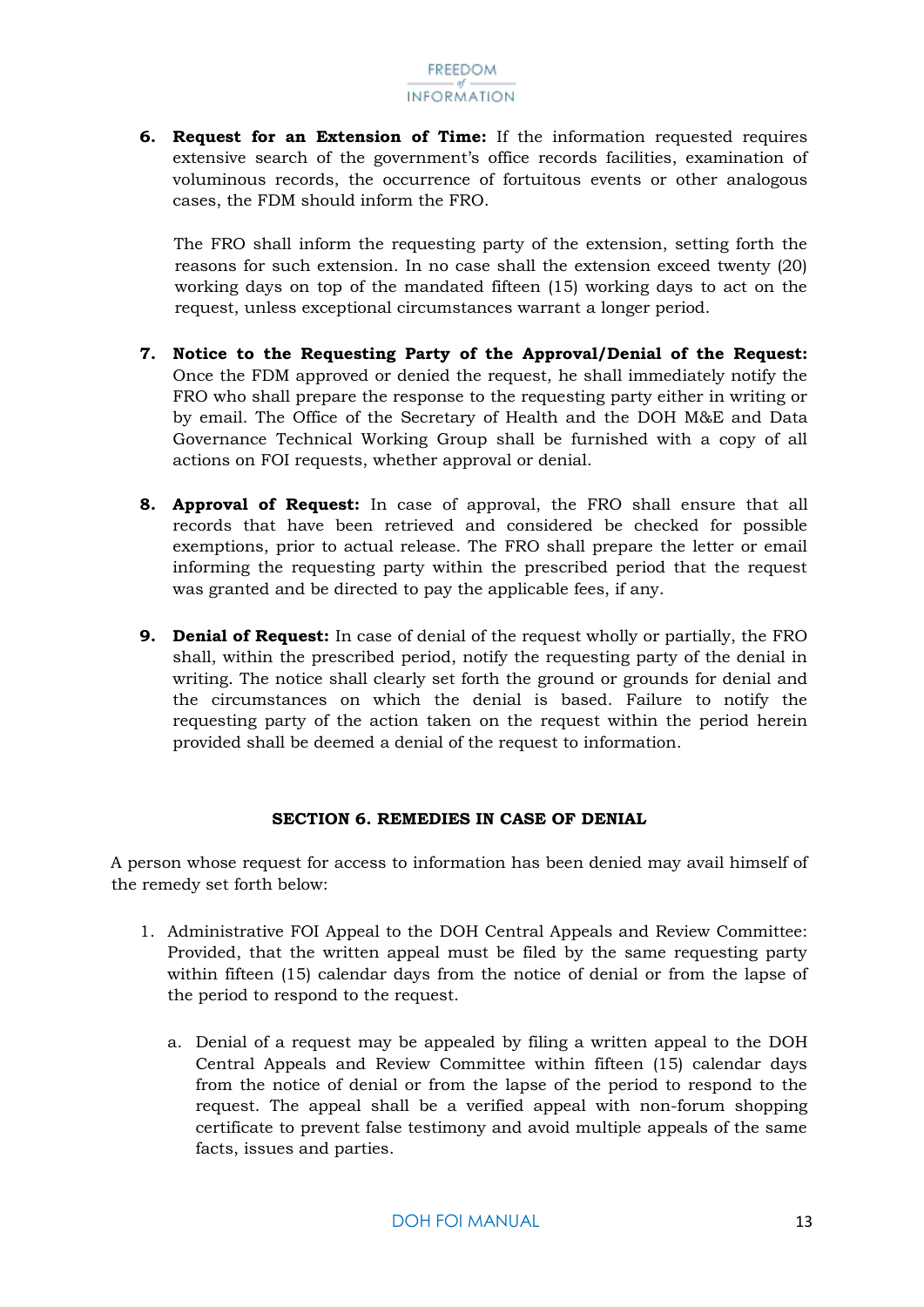b. The appeal shall be decided by the Secretary of Health upon the recommendation of the Central Appeals and Review Committee within thirty (30) working days from the filing of said written appeal. Failure to decide within the 30-day period shall be deemed a denial of the appeal.

The DOH M&E and Data Governance Oversight Committee shall be designated as the DOH Central Appeals and Review Committee for FOI in DOH.

2. Upon exhaustion of administrative FOI appeal remedies, the requesting party may file the appropriate judicial action in accordance with the Rules of Court.

#### **SECTION 7. REQUEST TRACKING SYSTEM**

<span id="page-14-0"></span>The DOH shall establish a system to trace the status of all requests for information received by it, which may be paper-based, on-line or both.

All FOI requests received by the DOH shall be encoded in the following tracking systems:

- 1. eFOI.gov.ph; and
- 2. FOI Registry (excel file prepared by the Department of Information and Communication Technology.

All DOH Bureaus, Regional Offices, Services and selected attached agencies shall submit their accomplished FOI Registry to the DOH M&E and Data Governance TWG every second Monday of the quarter for monitoring and evaluation of FOI implementation.

#### **SECTION 8. FEES**

- <span id="page-14-1"></span>1. **No Request Fee.** The DOH shall not charge any fee for accepting requests for access to information.
- 2. **Reasonable Cost of Reproduction and Copying of the Information:** The FRO shall immediately notify in writing the requesting party in case there shall be a reproduction and copying fee in order to provide the information. Such fee shall be the actual amount spent by the DOH in providing the information to the requesting party. An official receipt (OR) shall be issued to the requesting party upon payment of fee and the said OR shall be presented in the releasing of documents.

The schedule of fees shall be posted by the DOH.

3. **Exemption from Fees:** The DOH may exempt any requesting party from payment of fees, upon request stating the valid reason why such requesting party shall not pay the fee.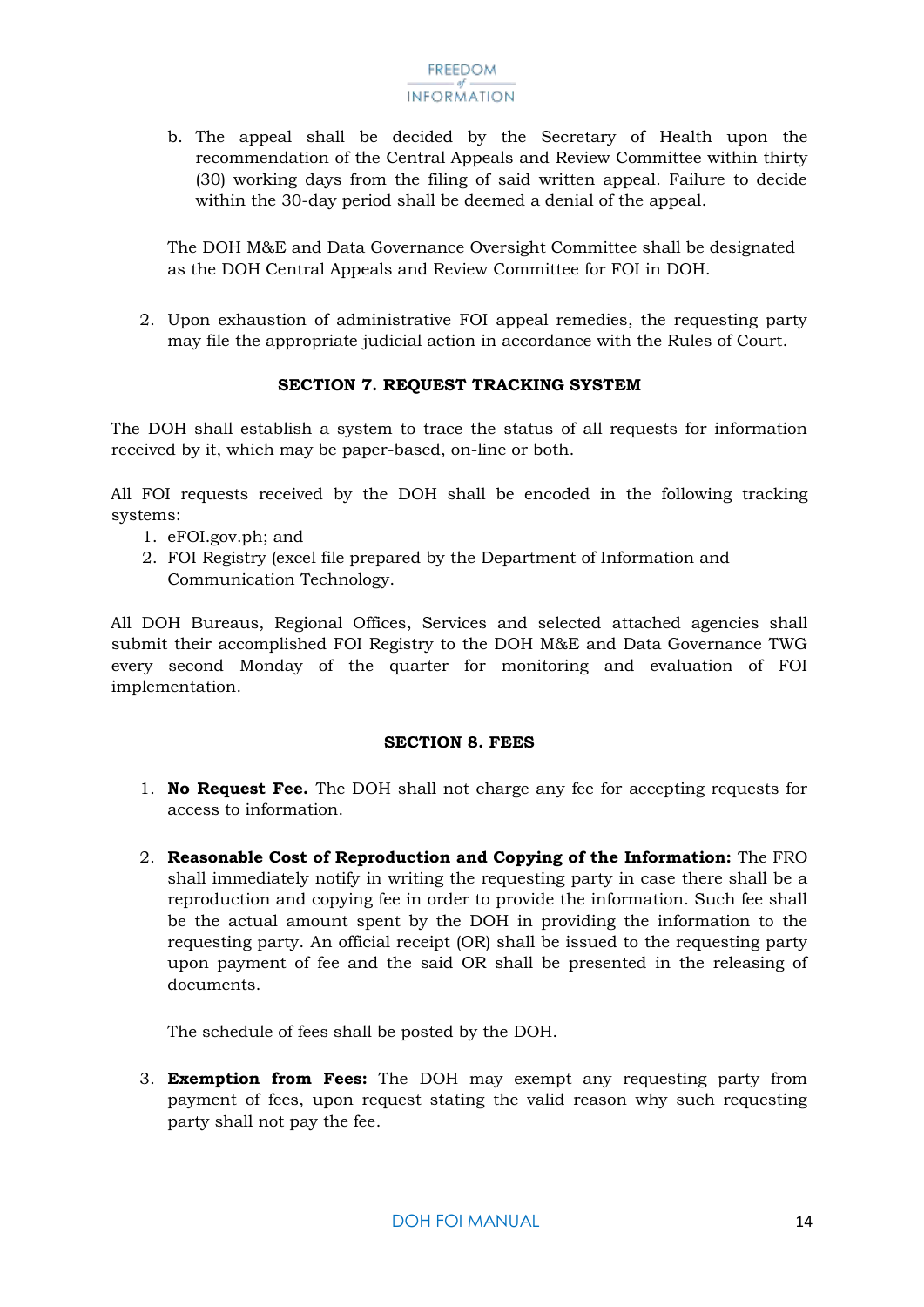

#### **SECTION 9. ADMINISTRATIVE LIABILITY**

- <span id="page-15-0"></span>**1. Non-compliance with FOI.** Failure to comply with the provisions of this Manual shall be a ground for the following administrative penalties:
	- a. 1st Offense Reprimand;
	- b. 2nd Offense Suspension of one (1) to thirty (30) days; and
	- c. 3rd Offense Dismissal from the service.
- **2. Procedure.** The Revised Rules on Administrative Cases in the Civil Service shall be applicable in the disposition of cases under this Manual.
- **3. Provisions for More Stringent Laws, Rules and Regulations.** Nothing in this Manual shall be construed to derogate from any law, any rules, or regulation prescribed by any body or agency, which provides for more stringent penalties.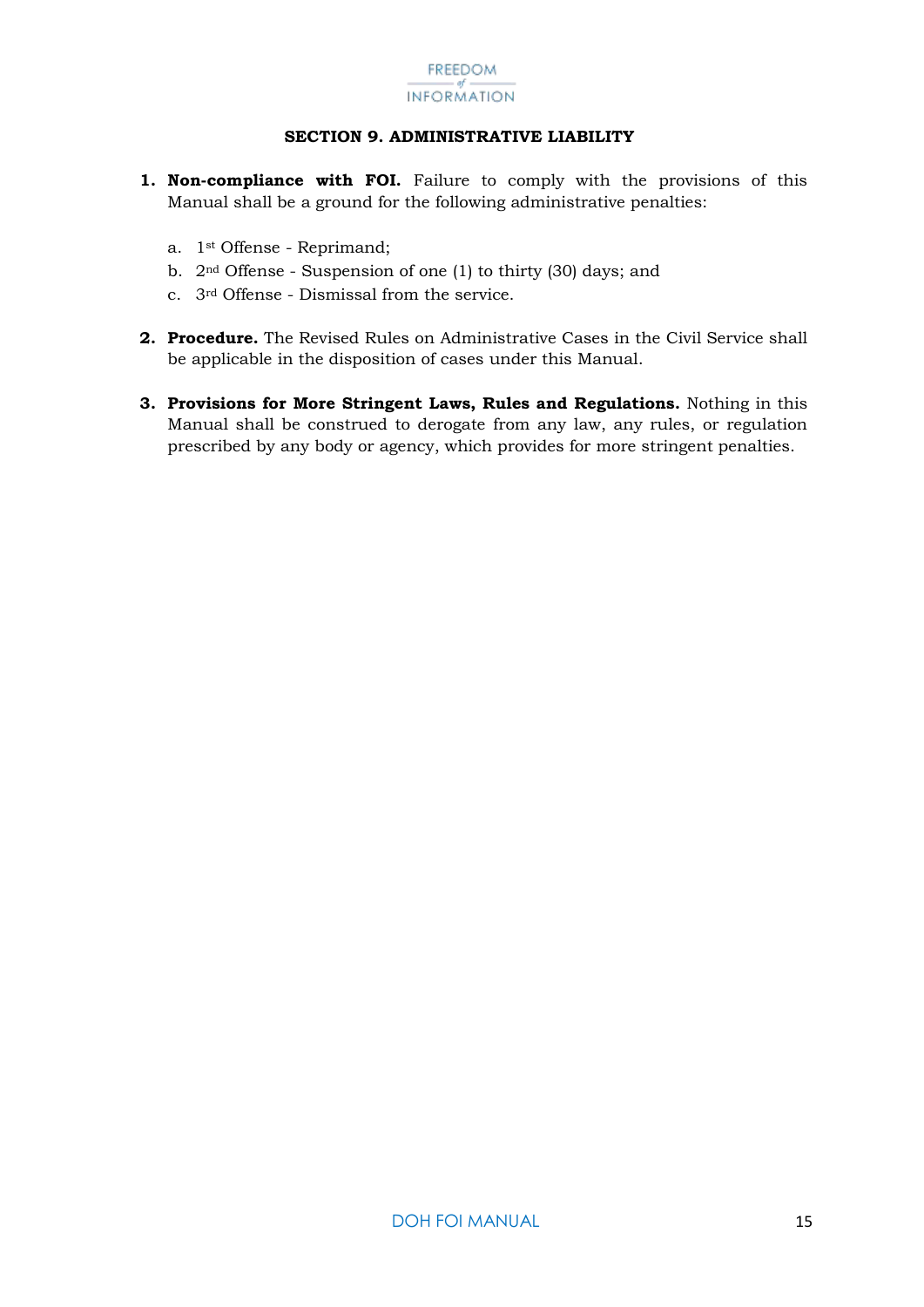

#### **ANNEXES**

#### **ANNEX A - FOI FREQUENTLY ASKED QUESTIONS**

#### <span id="page-16-1"></span><span id="page-16-0"></span>**Introduction to FOI**

#### **1. What is FOI?**

Freedom of Information (FOI) is the government's response to the call for transparency and full public disclosure of information. FOI is a government mechanism which allows Filipino citizens to request any information about the government transactions and operations, provided that it shall not put into jeopardy privacy and matters of national security.

The FOI mechanism for the Executive Branch is enabled via Executive Order No. 2, series of 2016.

#### **2. What is Executive Order No. 2 S. 2016?**

Executive Order No. 2 is the enabling order for FOI. EO 2 operationalizes in the Executive Branch the People's Constitutional right to information. EO 2 also provides the State policies to full public disclosure and transparency in the public service.

EO 2 was signed by President Rodrigo Roa Duterte on July 23, 2016.

#### **3. Who oversees the implementation of EO 2?**

The Presidential Communications Operations Office (PCOO) oversees the operation of the FOI program. PCOO serves as the coordinator of all government agencies to ensure that the FOI program is properly implemented.

#### **Making a Request**

#### **4. Who can make an FOI request?**

Any Filipino citizen can make an FOI Request. As a matter of policy, requestors are required to present proof of identification.

#### **5. What can I ask for under EO on FOI?**

Information, official records, public records, and, documents and papers pertaining to official acts, transactions or decisions, as well as to government research data used as basis for policy development.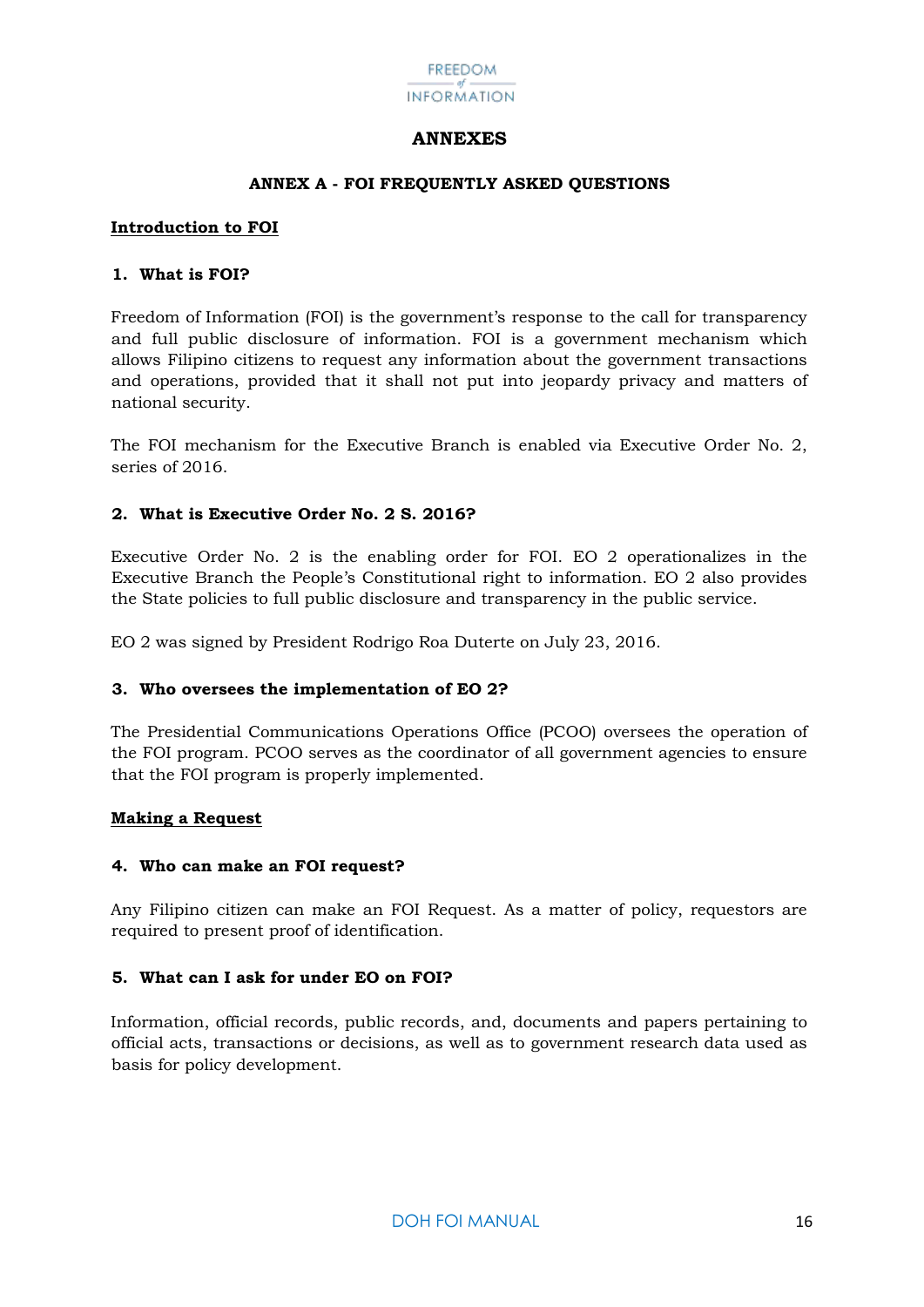#### **6. What agencies can we ask information?**

An FOI request under EO 2 can be made before all government offices under the Executive Branch, including government owned or controlled corporations (GOCCs) and state universities and colleges (SUCs).

FOI requests must be sent to the specific agency of interest, to be received by its respective Receiving Officer.

#### **7. How do I make an FOI request?**

- a. The requestor is to fill up a request form and submits to the agency's Receiving Officer. The Receiving Officer shall validate the request and logs it accordingly on the FOI tracker.
- b. If deemed necessary, the Receiving Officer may clarify the request on the same day it was filed, such as specifying the information requested, and providing other assistance needed by the Requestor.
- c. The request is forwarded to the Decision Maker for proper assessment. The Decision Maker shall check if the agency holds the information requested, if it is already accessible, or if the request is a repeat of any previous request.
- d. The request shall be forwarded to the officials involved to locate the requested information.
- e. Once all relevant information is retrieved, officials will check if any exemptions apply, and will recommend appropriate response to the request.
- f. If necessary, the head of the agency shall provide clearance to the response.
- g. The agency shall prepare the information for release, based on the desired format of the Requestor. It shall be sent to the Requestor depending on the receipt preference.

#### **8. How much does it cost to make an FOI request?**

There are no fees to make a request. But the agency may charge a reasonable fee for necessary costs, including costs of printing, reproduction and/or photocopying.

#### **9. What will I receive in response to an FOI request?**

You will be receiving a response either granting or denying your request.

If the request is granted, the information requested will be attached, using a format that you specified. Otherwise, the agency will explain why the request was denied.

#### **10.How long will it take before I get a response?**

It is mandated that all replies shall be sent fifteen (15) working days after the receipt of the request. The agency will be sending a response, informing of an extension of processing period no longer than twenty (20) working days, should the need arise.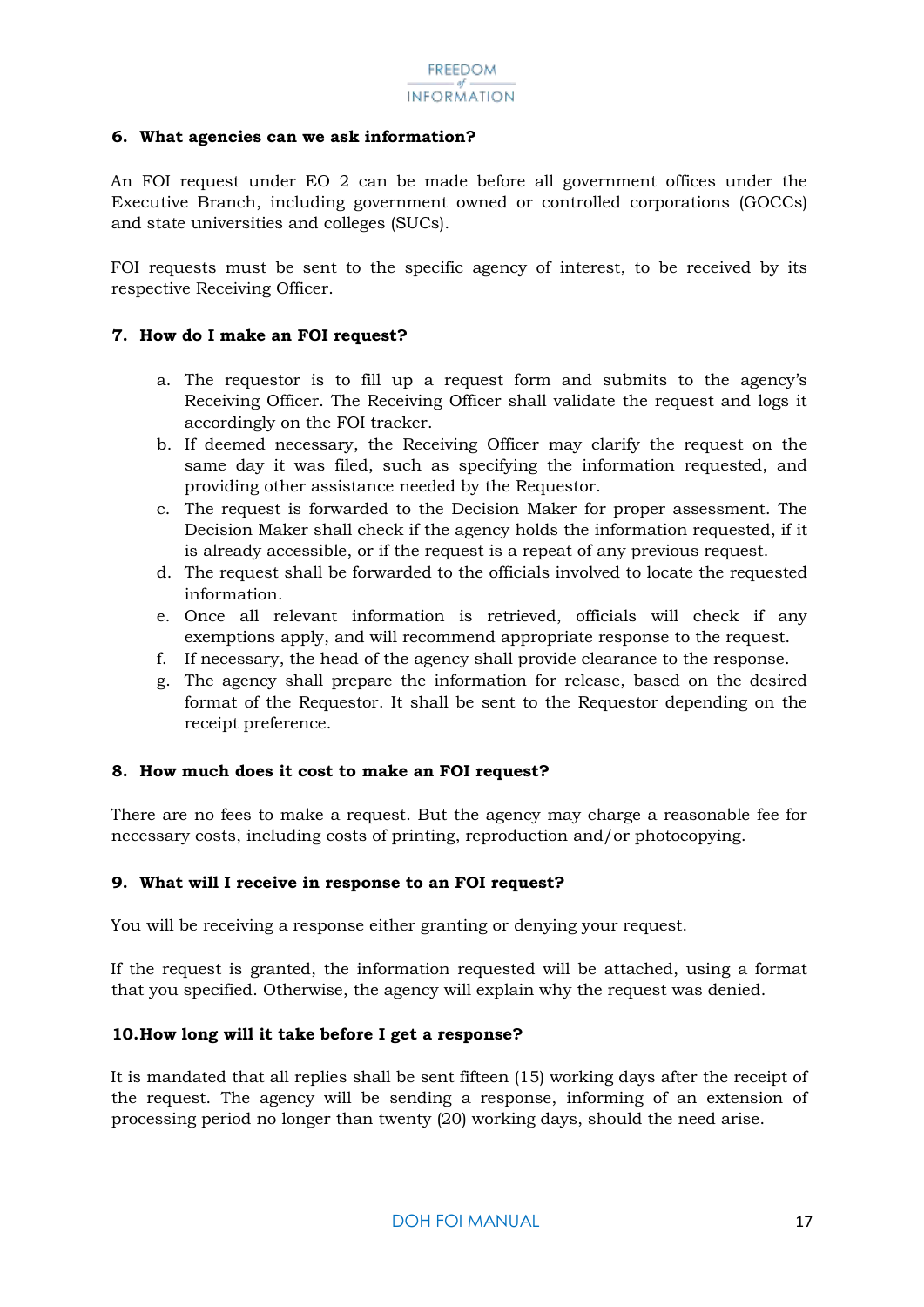#### **11.What if I never get a response?**

If the agency fails to provide a response within the required fifteen (15) working days, the Requestor may write an appeal letter to the Central Appeals and Review Committee within fifteen (15) working days from the lapse of required response period. The appeal shall be decided within thirty (30) working days by the Central Appeals and Review Committee.

If all administrative remedies are exhausted and no resolution is provided, requestors may file the appropriate case in the proper courts in accordance with the Rules of Court.

#### **12.What will happen if my request is not granted?**

If you are not satisfied with the response, the Requestor may write an appeal letter to the Central Appeals and Review Committee within fifteen (15) working days from the lapse of required response period. The appeal shall be decided within thirty (30) working days by the Central Appeals and Review Committee.

If all administrative remedies are exhausted and no resolution is provided, requestors may file the appropriate case in the proper courts in accordance with the Rules of Court.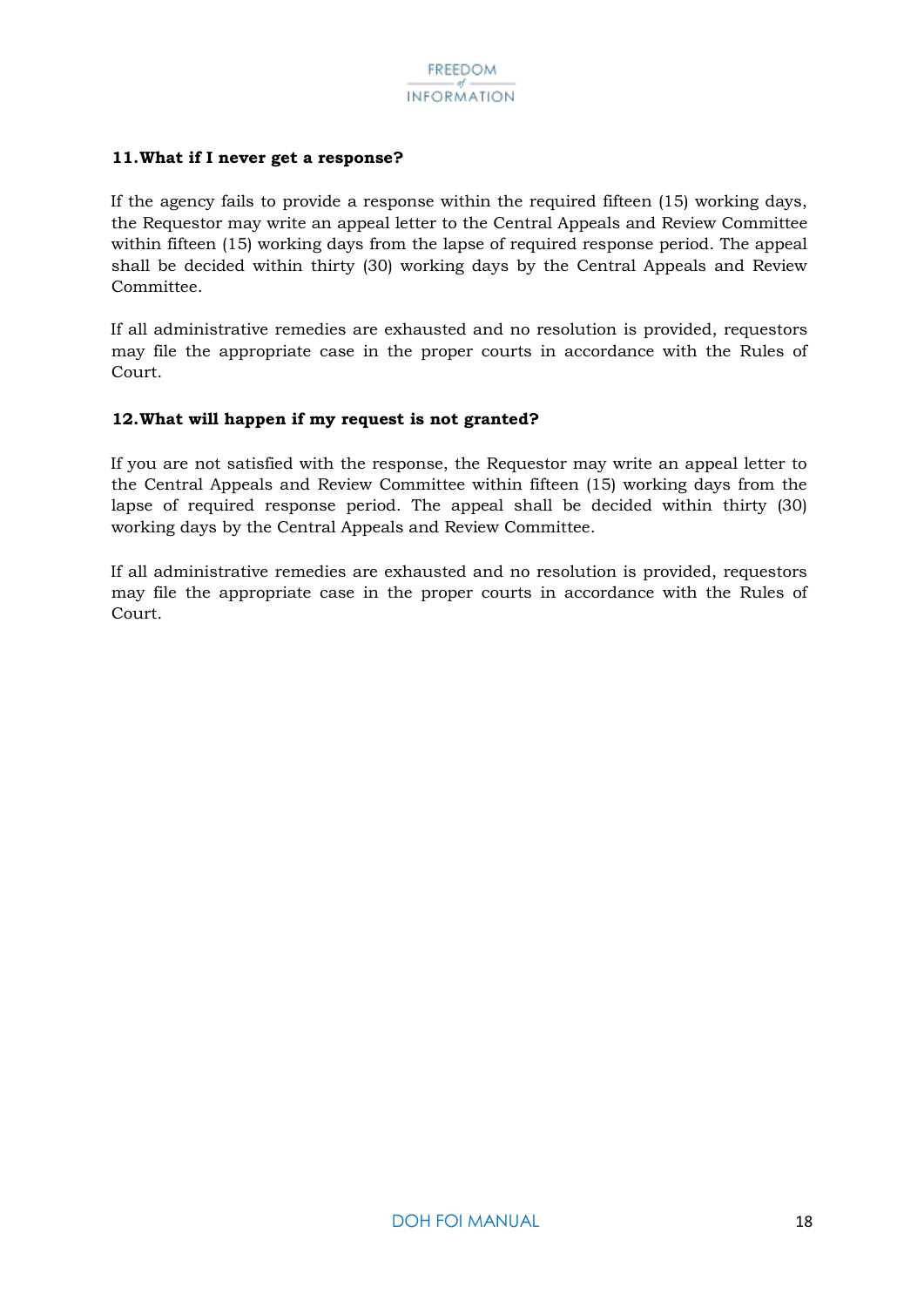

#### <span id="page-19-0"></span>**ANNEX B – EXECUTIVE ORDER NO. 02**

MALACAÑAN PALACE MANILA

#### **BY THE PRESIDENT OF THE PHILIPPINES**

#### **EXECUTIVE ORDER NO. 02**

#### **OPERATIONALIZING IN THE EXECUTIVE BRANCH THE PEOPLE'S CONSTITUTIONAL RIGHT TO INFORMATION AND THE STATE POLICIES TO FULL PUBLIC DISCLOSURE AND TRANSPARENCY IN THE PUBLIC SERVICE AND PROVIDING GUIDELINES THEREFOR**

**WHEREAS**, pursuant to Article 28, Article II of the 1987 Constitution, the State adopts and implements a policy of full public disclosure of all its transactions involving public interest, subject to reasonable conditions prescribed by law;

**WHEREAS**, Section 7, Article III of the Constitution guarantees the right of the people to information on matters of public concern;

**WHEREAS**, the incorporation of this right in the Constitution is a recognition of the fundamental role of free and open exchange of information in a democracy, meant to enhance transparency and accountability in government official acts, transactions, or decisions;

**WHEREAS**, the Executive Branch recognizes the urgent need to operationalize these Constitutional provisions;

**WHEREAS**, the President, under Section 17, Article VII of the Constitution, has control over all executive AGENCYs, bureaus and offices, and the duty to ensure that the laws be faithfully executed;

**WHEREAS**, the Data Privacy Act of 2012 (R.A. 10173), including its implementing Rules and Regulations, strengthens the fundamental human right of privacy, and of communication while ensuring the free flow of information to promote innovation and growth;

**NOW**, **THEREFORE**, **I**, **RODRIGO ROA DUTERTE**, President of the Philippines, by virtue of the powers vested in me by the Constitution and existing laws, do hereby order:

**SECTION 1**. **Definition**. For the purpose of this Executive Order, the following terms shall mean:

(a) "Information" shall mean any records, documents, papers, reports, letters, contracts, minutes and transcripts of official meetings, maps, books,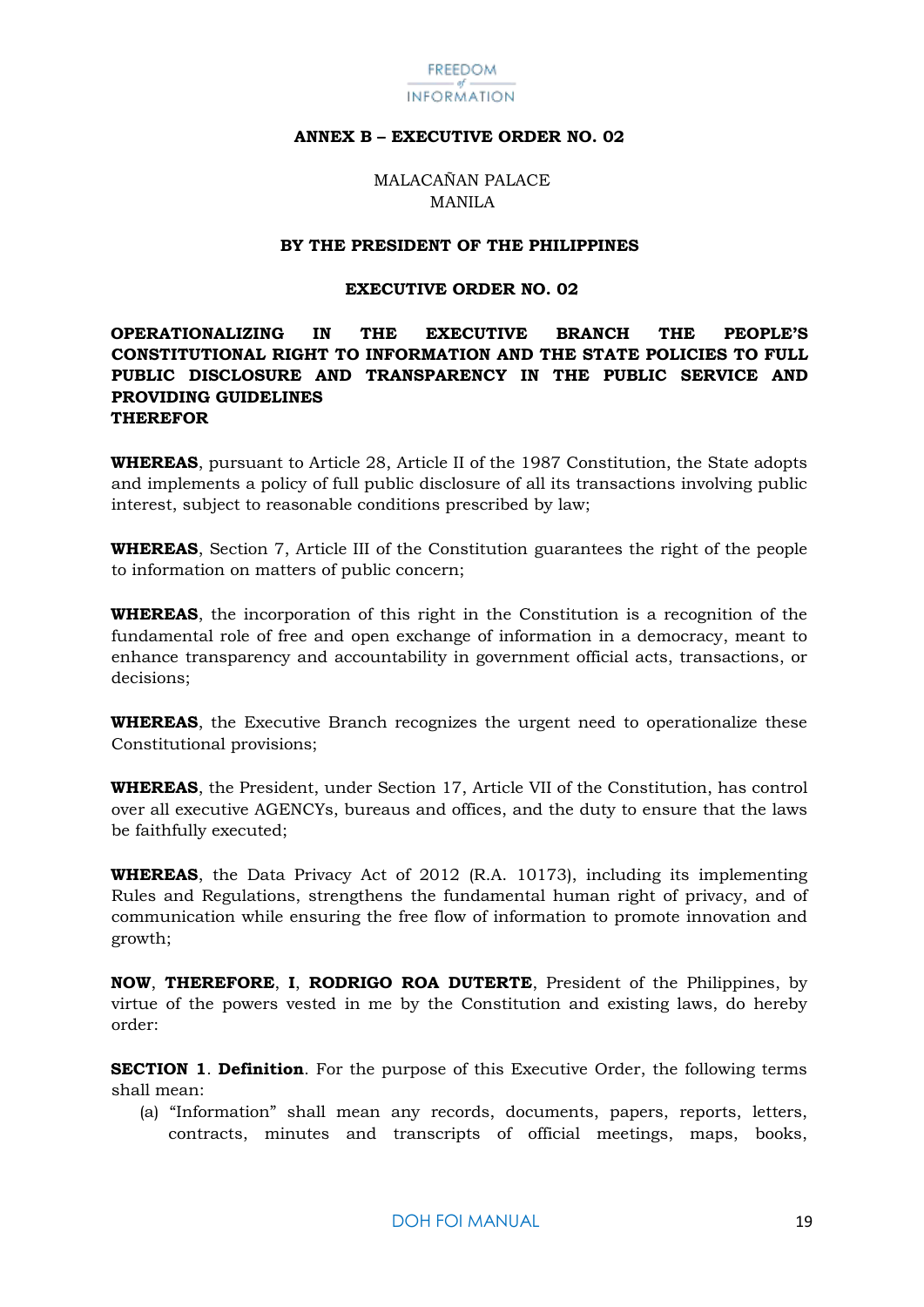photographs, data, research materials, films, sound and video recording, magnetic or other tapes, electronic data, computer stored data, any other like or similar data or materials recorded, stored or archived in whatever format, whether offline or online, which are made, received, or kept in or under the control and custody of any government office pursuant to law, executive order, and rules and regulations or in connection with the performance or transaction of official business by any government office. (b) "Official record/records" shall refer to information produced or received by a public officer or employee, or by a government office in an official capacity or pursuant to a public function or duty.

(c) "Public record/records" shall include information required by laws, executive orders, rules, or regulations to be entered, kept and made publicly available by a government office.

**SECTION 2**. **Coverage**. This order shall cover all government offices under the Executive Branch, including but not limited to the national government and all its offices, AGENCYs, bureaus, offices, and instrumentalities, including governmentowned or -controlled corporations, and state universities and colleges. Local government units (LGUs) are encouraged to observe and be guided by this Order.

**SECTION 3**. **Access to information**. Every Filipino shall have access to information, official records, public records and to documents and papers pertaining to official acts, transactions or decisions, as well as to government research data used as basis for policy development.

**SECTION 4**. **Exception**. Access to information shall be denied when the information falls under any of the exceptions enshrined in the Constitution, existing law or jurisprudence.

The AGENCY of Justice and the Office of the Solicitor General are hereby directed to prepare an inventory of such exceptions and submit the same to the Office of the President within thirty (30) calendar days from the date of effectivity of this Order.

The Office of the President shall thereafter, immediately circularize the inventory of exceptions for the guidance of all government offices and instrumentalities covered by this Order and the general public.

Said inventory of exceptions shall periodically be updated to properly reflect any change in existing law and jurisprudence and the AGENCY of Justice and the Office of the Solicitor General are directed to update the inventory of exceptions as the need to do so arises, for circularization as hereinabove stated.

**SECTION 5**. **Availability of SALN**. Subject to the provisions contained in Sections 3 and 4 of this Order, all public officials are reminded of their obligation to file and make available for scrutiny their Statements of Assets, Liabilities and Net Worth (SALN) in accordance with existing laws, rules and regulations, and the spirit and letter of this Order.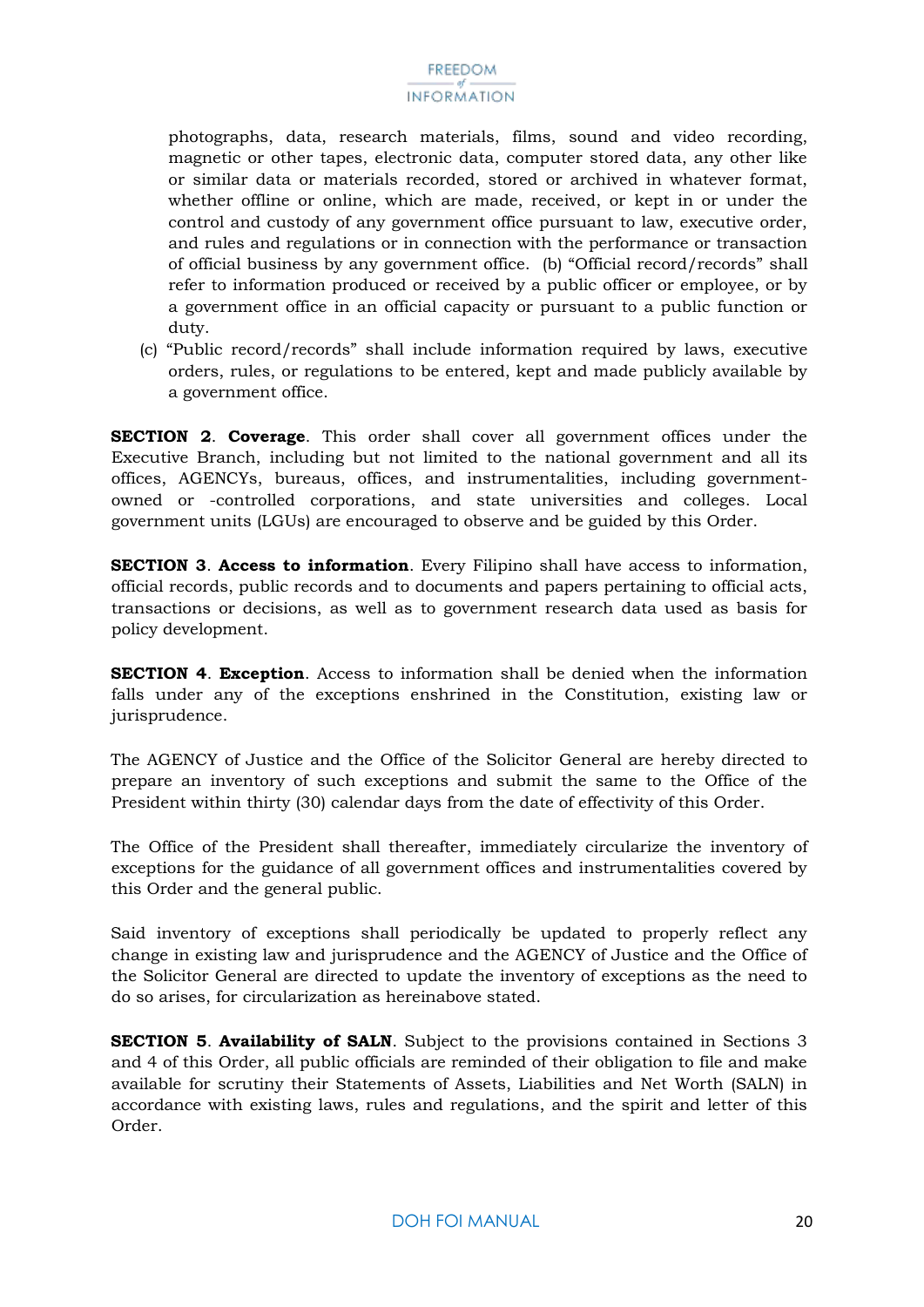**SECTION 6**. **Application and Interpretation**. There shall be a legal presumption in favor of access to information, public records and official records. No request for information shall be denied unless it clearly falls under any of the exceptions listed in the inventory or updated inventory of exceptions circularized by the Office of the President provided in the preceding section.

The determination of the applicability of any of the exceptions to the request shall be the responsibility of the Head of the Office, which is in custody or control of the information, public record or official record, or the responsible central or field officer duly designated by him in writing.

In making such determination, the Head of the Office or his designated officer shall exercise reasonable diligence to ensure that no exception shall be used or availed of to deny any request for information or access to public records, or official records if the denial is intended primarily and purposely to cover up a crime, wrongdoing, graft or corruption.

**SECTION 7.Protection of Privacy**. While providing access to information, public records, and official records, responsible officials shall afford full protection to the right to privacy of the individual as follows:

- (a) Each government office per Section 2 hereof shall ensure that personal information in its custody or under its control is disclosed or released only if it is material or relevant to the subject matter of the request and its disclosure is permissible under this order or existing law, rules or regulations;
- (b) Each government office must protect personal information in its custody or control by making reasonable security arrangements against leaks or premature disclosure of personal information, which unduly exposes the individual, whose personal information is requested, to vilification, harassment or any other wrongful acts.
- (c) Any employee, official or director of a government office per Section 2 hereof who has access, authorized or unauthorized, to personal information in the custody of the office, must not disclose that information except when authorized under this order or *pursuant to* existing laws, rules or regulation.

**SECTION 8**. **People's Freedom to Information (FOI) Manual**. For the effective implementation of this Order, every government office is directed to prepare within one hundred twenty (120) calendar days from the effectivity of this Order, its own People's FOI Manual, which shall include among others the following provisions:

- (a) The location and contact information of the head, regional, provincial, and field offices, and other established places where the public can obtain information or submit requests;
- (b) The person or office responsible for receiving requests for information;
- (c) The procedure for the filing and processing of the request as specified in the succeeding section 9 of this Order.
- (d) The standard forms for the submission of requests and for the proper acknowledgment of requests;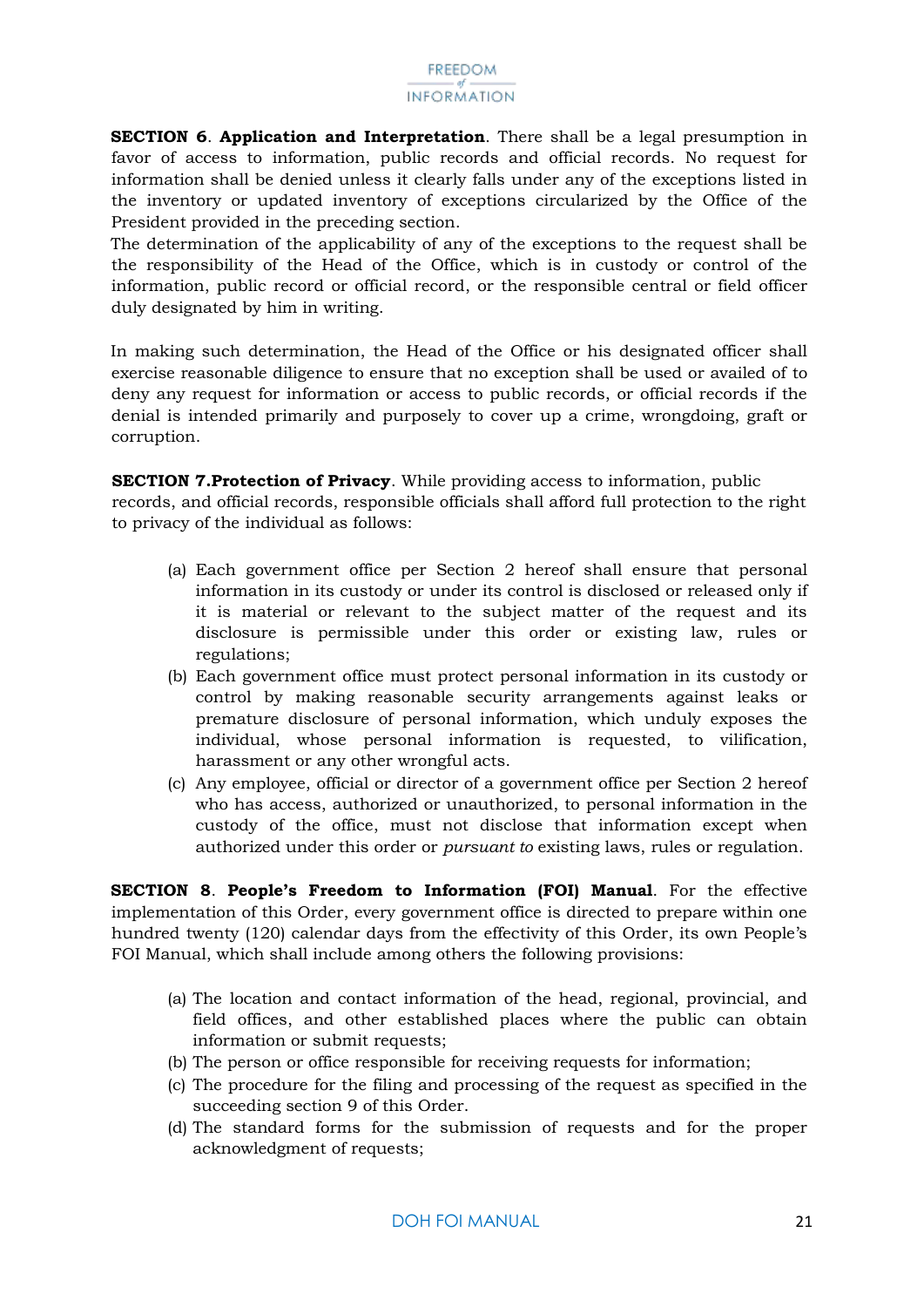- (e) The process for the disposition of requests;
- (f) The procedure for the administrative appeal of any denial for access to information; and
- (g) The schedule of applicable fees.

**SECTION 9**. **Procedure**. The following procedure shall govern the filing and processing of request for access to information:

- (a) Any person who requests access to information shall submit a written request to the government office concerned. The request shall state the name and contact information of the requesting party, provide valid proof of his identification or authorization, reasonably describe the information requested, and the reason for, or purpose of, the request for information: *Provided*, that no request shall be denied or refused acceptance unless the reason for the request is contrary to law, existing rules and regulations or it is one of the exceptions contained in the inventory or updated inventory of exception as hereinabove provided.
- (b) The public official receiving the request shall provide reasonable assistance, free of charge, to enable, to enable all requesting parties and particularly those with special needs, to comply with the request requirements under this Section. (c) The request shall be stamped by the government office, indicating the date and time of receipt and the name, rank, title and position of the receiving public officer or employee with the corresponding signature, and a copy thereof furnished to the requesting party. Each government office shall establish a system to trace the status of all requests for information received by it.
- (d) The government office shall respond to a request fully compliant with requirements of sub-section (a) hereof as soon as practicable but not exceeding fifteen (15) working days from the receipt thereof. The response mentioned above refers to the decision of the agency or office concerned to grant or deny access to the information requested.
- (e) The period to respond may be extended whenever the information requested requires extensive search of the government office's records facilities, examination of voluminous records, the occurrence of fortuitous cases or other analogous cases. The government office shall notify the person making the request of the extension, setting forth the reasons for such extension. In no case shall the extension go beyond twenty (20) working days unless exceptional circumstances warrant a longer period.
- (f) Once a decision is made to grant the request, the person making the request shall be notified of such decision and directed to pay any applicable fees.

**SECTION 10**. **Fees**. Government offices shall not charge any fee for accepting requests for access to information. They may, however, charge a reasonable fee to reimburse necessary costs, including actual costs of reproduction and copying of the information required, subject to existing rules and regulations. In no case shall the applicable fees be so onerous as to defeat the purpose of this Order.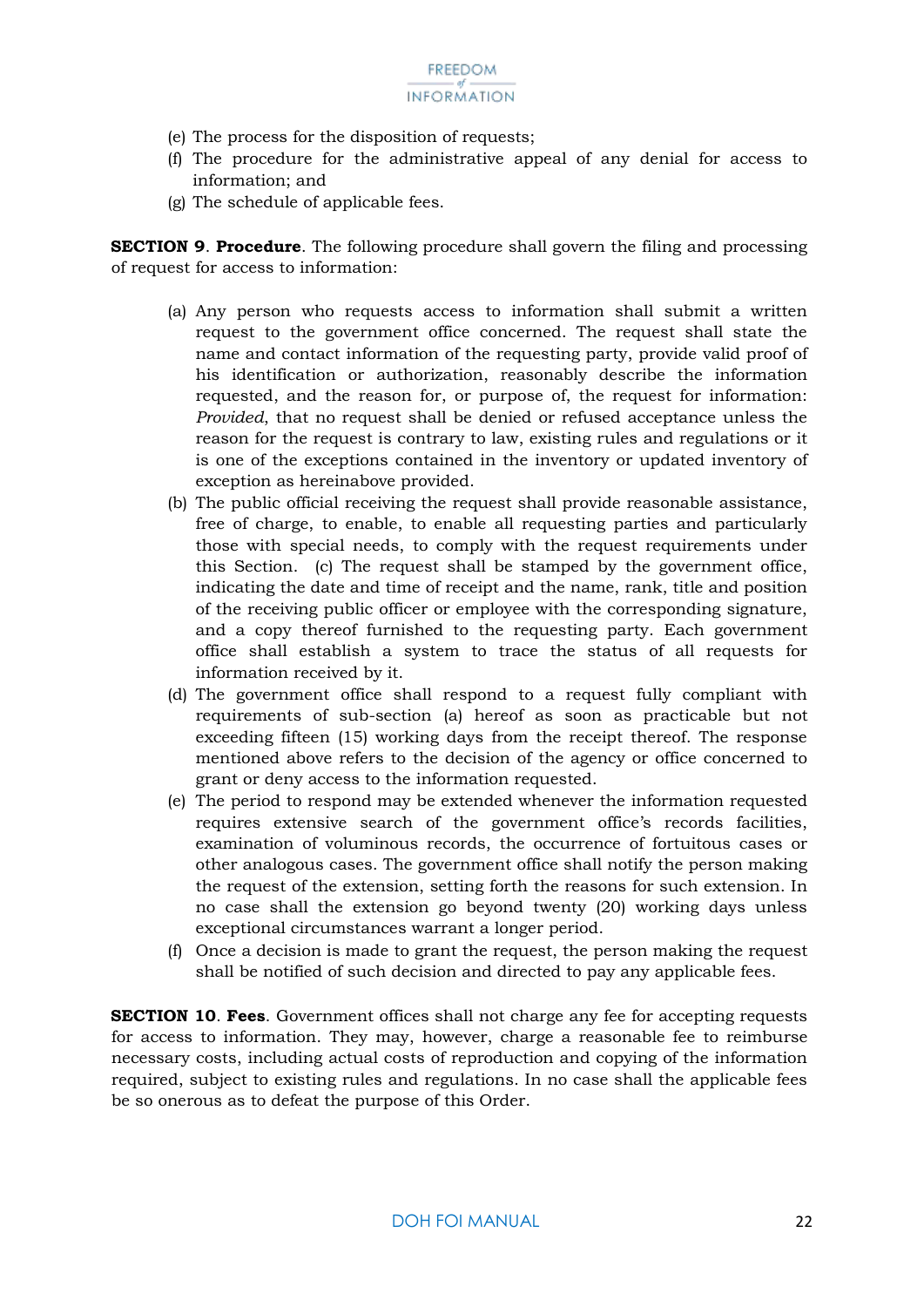**SECTION 11**. **Identical or Substantially Similar Requests**. The government office shall not be required to act upon an unreasonable subsequent identical or substantially similar request from the same requesting party whose request from the same requesting party whose request has already been previously granted or denied by the same government office.

**SECTION 12**. **Notice of Denial**. If the government office decides to deny the request, in whole or in part, it shall as soon as practicable, in any case within fifteen (15) working days from the receipt of the request, notify the requesting party the denial in writing. The notice shall clearly set forth the ground or grounds for denial and the circumstances on which the denial is based. Failure to notify the requesting party of the action taken on the request within the period herein stipulated shall be deemed a denial of the request for access to information.

- **SECTION 13**. **Remedies in Cases of Denial of Request for Access to Information**. (a) Denial of any request for access to information may be appealed to the person or office next higher in the authority, following the procedure mentioned in Section 9 of this Order: Provided, that the written appeal must be filed by the same person making the request within fifteen (15) working days from the notice of denial or from the lapse of the relevant period to respond to the request.
	- (a) The appeal be decided by the person or office next higher in authority within thirty (30) working days from the filing of said written appeal. Failure of such person or office to decide within the afore-stated period shall be deemed a denial of the appeal.
	- (b) Upon exhaustion of administrative appeal remedies, the requesting part may file the appropriate case in the proper courts in accordance with the Rules of Court.

**SECTION 14. Keeping of Records.** Subject to existing laws, rules, and regulations, government offices shall create and/or maintain accurate and reasonably complete records of important information in appropriate formats, and implement a records management system that facilitates easy identification, retrieval and communication of information to the public.

**SECTION 15. Administrative Liability**. Failure to comply with the provisions of this Order may be a ground for administrative and disciplinary sanctions against any erring public officer or employee as provided under existing laws or regulations.

**SECTION 16**. **Implementing Details**. All government offices in the Executive Branch are directed to formulate their respective implementing details taking into consideration their mandates and the nature of information in their custody or control, within one hundred twenty (120) days from the effectivity of this Order.

**SECTION 17**. **Separability Clause**. If any section or part of this Order is held unconstitutional or invalid, the other sections or provisions not otherwise affected shall remain in full force or effect.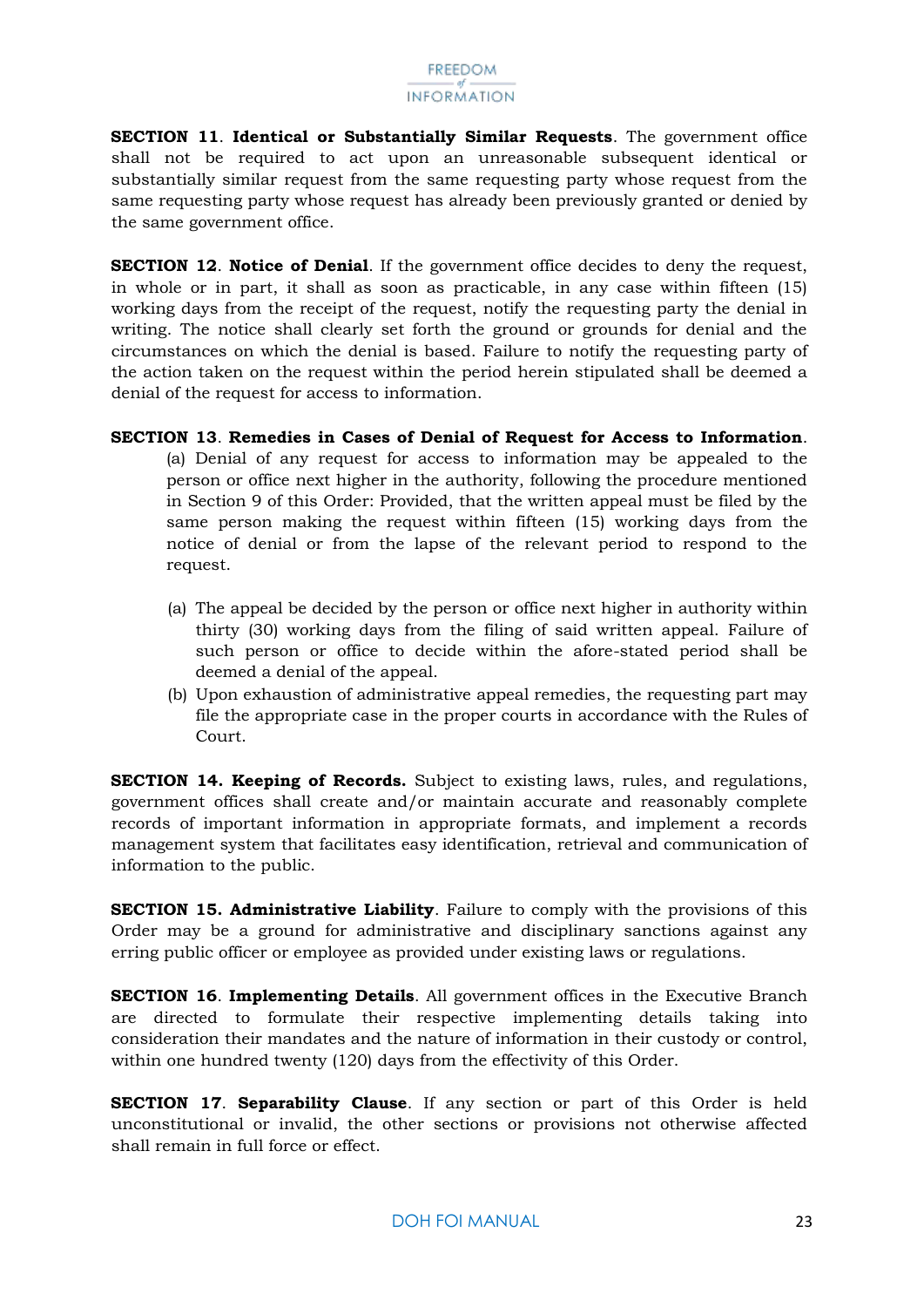**SECTION 18**. **Repealing Clause**. All orders, rules and regulations, issuances or any part thereof inconsistent with the provisions of this Executive Order are hereby repealed, amended or modified accordingly: *Provided,* that the provisions of Memorandum Circular No. 78 (s. 1964), as amended, shall not be deemed repealed pending further review.

**SECTION 19**. **Effectivity**. This Order shall take effect immediately upon publication in a newspaper of general circulation.

**DONE,** in the City of Manila, this 23rd day of July in the year of our Lord two thousand and sixteen.

> (Sgd.) **RODRIGO ROA DUTERTE**  President of the Philippines

By the President:

(Sgd.) **SALVADOR C. MEDIALDEA**  Executive Secretary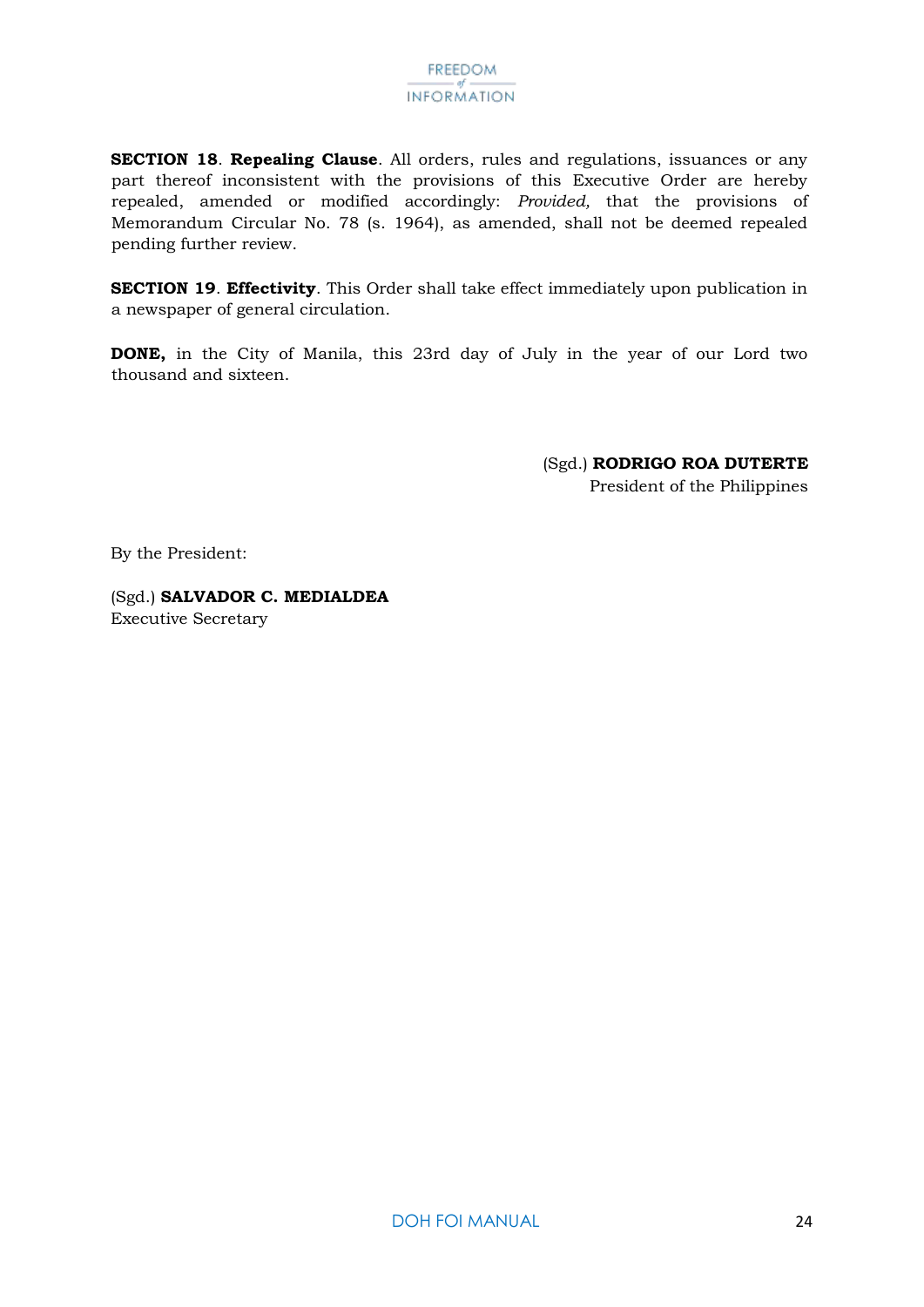#### FREEDOM INFORMATION

#### **ANNEX C - FOI RECEIVING OFFICERS, DATA CUSTODIANS, AND DECISION MAKERS (as of Nov. 25, 2016)**

| <b>FOI Decision Makers</b>                                                               | <b>Type of FOI Requests</b>                                | <b>Contact Information</b>                                                                                                 |
|------------------------------------------------------------------------------------------|------------------------------------------------------------|----------------------------------------------------------------------------------------------------------------------------|
| DR. KENNETH G. RONQUILLO<br>Director IV<br>Health Policy Development and Planning Bureau | Program and Policy-Related FOI<br>Requests                 | fdm.hpdpb.doh@gmail.com<br>651-7800 loc. 1326, 1328<br>Building 3, San Lazaro Compound, Rizal<br>Avenue, Sta. Cruz, Manila |
| ATTY. ROMELA D. DEVERA<br>Director IV<br>Legal Service                                   | Administrative, Legal and Finance-<br>Related FOI Requests | fdm.hpdpb.doh@gmail.com<br>651-7800 loc. 1326, 1328<br>Building 3, San Lazaro Compound, Rizal<br>Avenue, Sta. Cruz, Manila |

<span id="page-25-0"></span>

| <b>Name of Agency</b>                                | <b>Location of FOI Receiving</b><br><b>Office</b>                       | <b>FOI Receiving Officer</b> | Data Custodian                                                                                                |
|------------------------------------------------------|-------------------------------------------------------------------------|------------------------------|---------------------------------------------------------------------------------------------------------------|
| <b>DOH Central Office</b>                            |                                                                         |                              |                                                                                                               |
| Office of the Secretary                              | Building 1, San Lazaro<br>Compound, Rizal Avenue, Sta.<br>Cruz, Manila  | To be determined             | DR. MARIA CORAZON LUCIA V.<br><b>TEOXON</b><br>Head Executive Assistant<br>officeofsoh@doh.gov.ph<br>651-7800 |
| Administrative Service                               | Building 12, San Lazaro<br>Compound, Rizal Avenue, Sta.<br>Cruz, Manila | To be determined             | MS. ANGELINA A. DEL MUNDO<br>Director                                                                         |
| Bureau of International<br><b>Health Cooperation</b> | Building 3, San Lazaro<br>Compound, Rizal Avenue, Sta.<br>Cruz, Manila  | To be determined             | <b>MS. MYLENE M. BELTRAN</b><br>Director<br>$fdm.$ as.doh@gmail.com<br>###-####                               |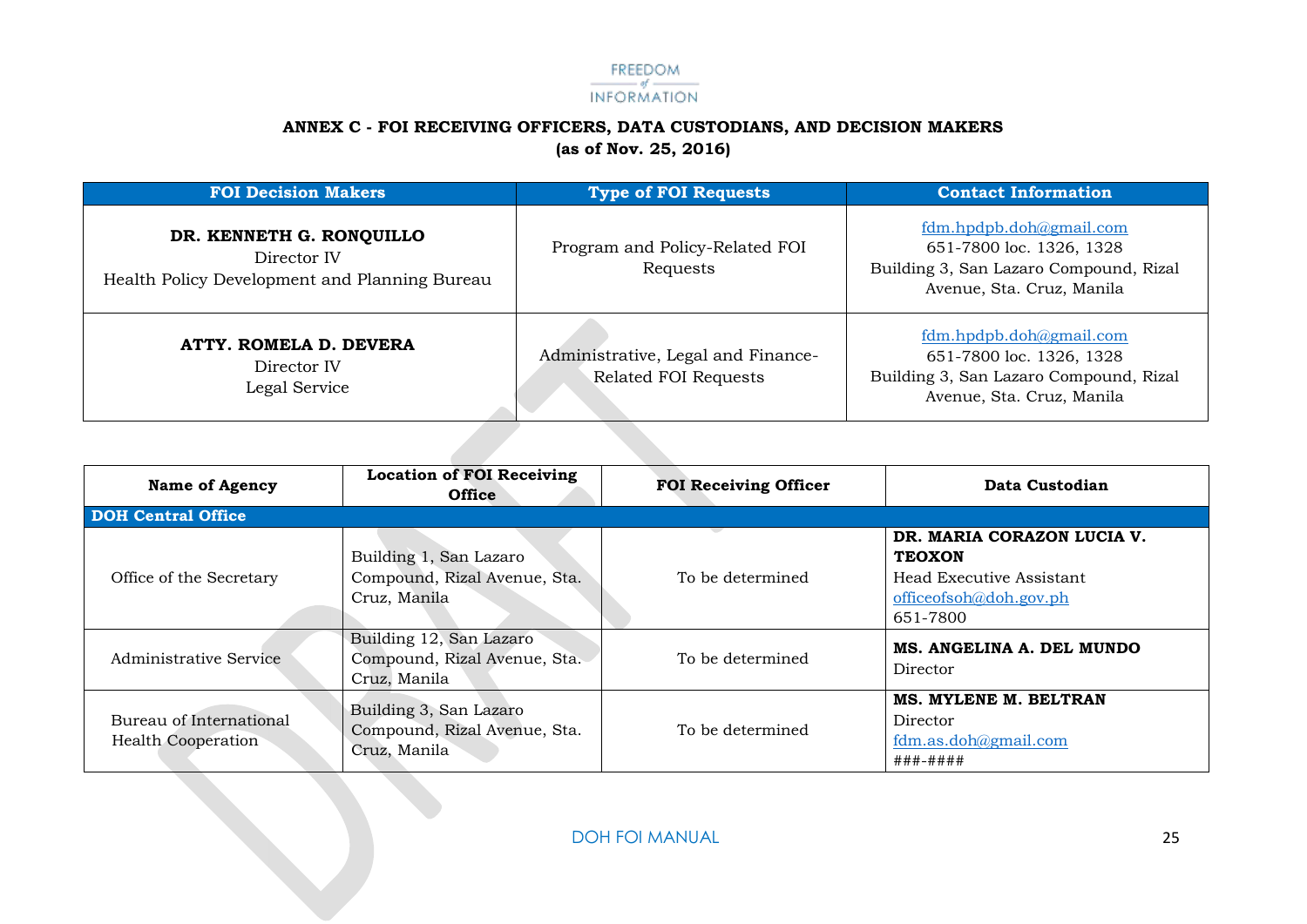

| <b>Name of Agency</b>                               | <b>Location of FOI Receiving</b><br><b>Office</b>                       | <b>FOI Receiving Officer</b>                                                                                                  | Data Custodian                                                                                       |
|-----------------------------------------------------|-------------------------------------------------------------------------|-------------------------------------------------------------------------------------------------------------------------------|------------------------------------------------------------------------------------------------------|
| Bureau of Local Health<br>Systems                   | Building 3, San Lazaro<br>Compound, Rizal Avenue, Sta.<br>Cruz, Manila  | To be determined                                                                                                              | DR. ENRIQUE A. TAYAG<br>Director                                                                     |
| Bureau of Quarantine                                | 25th St Port Area, Ermita Brgy<br>653 Zone 68, Manila                   | To be determined                                                                                                              | DR. FERDINAND S. SALCEDO<br>Director                                                                 |
| Disease Prevention and<br>Control Bureau            | Building 14, San Lazaro<br>Compound, Rizal Avenue, Sta.<br>Cruz, Manila | To be determined                                                                                                              | DR. MARIO S. BAQUILOD<br>Director                                                                    |
| Epidemiology Bureau                                 | Building 9, San Lazaro<br>Compound, Rizal Avenue, Sta.<br>Cruz, Manila  | MS. ELEONOR C. GAMIER<br>Administrative Officer IV<br>fro.eb.doh@gmail.com<br>651-7800 loc. 2926, 743-6076 (TF)               | DR. IRMA L. ASUNCION<br>Director IV<br>fdm.eb.doh@gmail.com<br>651-7800 loc. 2950, 743-6076 (TF)     |
| Financial and Management<br>Service                 | Building 2, San Lazaro<br>Compound, Rizal Avenue, Sta.<br>Cruz, Manila  | MS. ANGELINA B. CASTRO<br>Administrative Officer V<br>angieb1030@yahoo.com.ph<br>651-7800 loc. 1214                           | MR. LAUREANO C. CRUZ<br>Director IV<br>larrybudget@yahoo.com<br>651-7800 loc. 1207                   |
| Health Emergency<br>Management Bureau               | Building 12, San Lazaro<br>Compound, Rizal Avenue, Sta.<br>Cruz, Manila | DENNIS B. CASIMIRO<br>Administrative Officer IV<br>fro.hemb.doh@gmail.com /<br>casimiro dennis@yahoo.com<br>651-7800 loc 2203 | DR. GLORIA J. BALBOA<br>Director IV<br>fdm.hemb.doh@gmail.com<br>gloriajbalboa@gmail.com<br>740-5030 |
| Health Facilities and<br>Services Regulatory Bureau | Building 15, San Lazaro<br>Compound, Rizal Avenue, Sta.<br>Cruz, Manila | To be determined                                                                                                              | DR. MA. ROSARIO S. VERGEIRE<br>Director                                                              |
| Health Facility Development<br>Bureau               | Building 4, San Lazaro<br>Compound, Rizal Avenue, Sta.<br>Cruz, Manila  | MR. MICHAEL M. MACAPALLAG<br>Administrative Officer IV<br>doh.hfdb@gmail.com<br>742-8091                                      | DR. CRISELDA G. ABESAMIS<br>Director IV<br>cgabesamis@yahoo.com<br>651-7800 loc. 140, 1403           |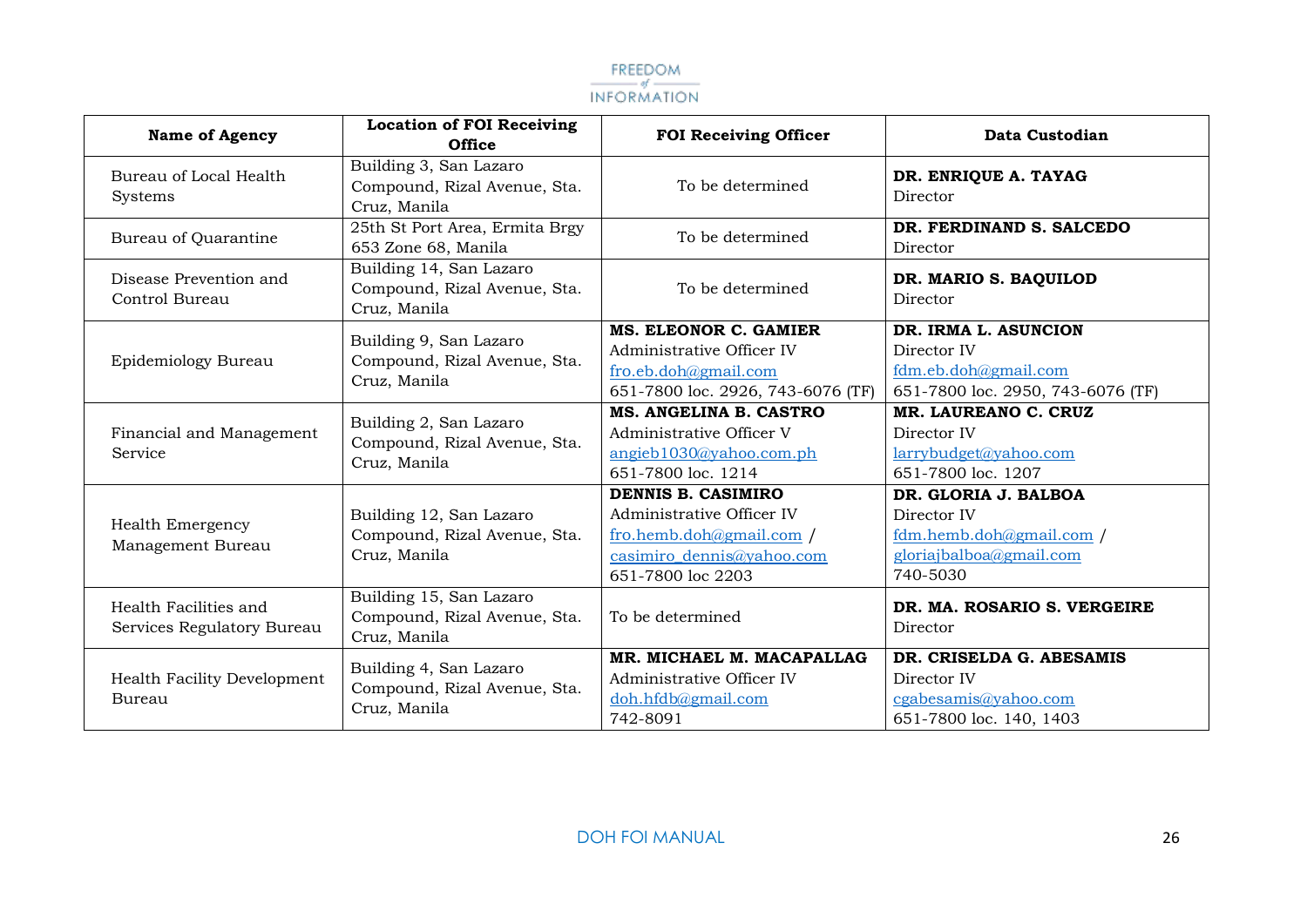

| <b>Name of Agency</b>                                                | <b>Location of FOI Receiving</b><br><b>Office</b>                         | <b>FOI Receiving Officer</b>                                                                                                                                                                                                             | Data Custodian                                                                                             |
|----------------------------------------------------------------------|---------------------------------------------------------------------------|------------------------------------------------------------------------------------------------------------------------------------------------------------------------------------------------------------------------------------------|------------------------------------------------------------------------------------------------------------|
| Health Facility Enhancement<br>Program Management Office             | Building 19, San Lazaro<br>Compound, Rizal Avenue, Sta.<br>Cruz, Manila   | MS. PHOEBE C. CABBAB<br>Development Management Officer IV<br>fro.dohhfepmo@gmail.com<br>651-7800 loc. 1134                                                                                                                               | DR. RIO L. MAGPANTAY<br>Director IV<br>fdm.dohhfepmo@gmail.com<br>651-7800 loc. 1134                       |
| Health Human Resource<br>Development Bureau                          | Building 12-A, San Lazaro<br>Compound, Rizal Avenue, Sta.<br>Cruz, Manila | MS. ELIZABETH A. ARDIENTE<br>Administrative Officer IV<br>eaardiente.hhrdb.doh@gmail.com<br>651-7800 loc. 4203                                                                                                                           | DR. ELVIRA SN. DAYRIT<br>Director IV<br>ellerieddayritmd.@gmail.com<br>743-1776, 651-7800 loc. 4224 / 4226 |
| Health Policy Development<br>and Planning Bureau                     | Building 3, San Lazaro<br>Compound, Rizal Avenue, Sta.<br>Cruz, Manila    | To be determined                                                                                                                                                                                                                         | DR. KENNETH G. RONQUILLO<br>Director<br>fdm.hpdpb.doh@gmail.com<br>651-7800 loc. 1328                      |
| Health Promotion and<br><b>Communication Service</b>                 | Building 18, San Lazaro<br>Compound, Rizal Avenue, Sta.<br>Cruz, Manila   | To be determined                                                                                                                                                                                                                         | DR. MAR WYNN BELLO<br>Director                                                                             |
| <b>Internal Audit Service</b>                                        | Building 2, San Lazaro<br>Compound, Rizal Avenue, Sta.<br>Cruz, Manila    | MR. AUGUSTO DC. RAFOL<br>Administrative Officer-Designate<br>augusto rafol@yahoo.com<br>743-88-08 local 1208                                                                                                                             | <b>JESUS U. CALZADO</b><br>OIC - Director IV<br>JESSNOVVI@yahoo.com<br>743-88-08 local 1208                |
| Knowledge Management and<br><b>Information Technology</b><br>Service | Building 9, San Lazaro<br>Compound, Rizal Avenue, Sta.<br>Cruz, Manila    | <b>MS. AIDA ARACAP</b><br>Librarian III<br>aidasaracap@gmail.com<br>651-7800 local 1904 / 1905, 781-<br>7669 (TF)<br>MS. CORAZON DELA CRUZ<br>Information Officer III<br>kmits.records@gmai.com<br>651-7800 local 1901, 781-7669<br>(TF) | MS. CRISPINITA A. VALDEZ<br>Director IV<br>cavaldez2005@yahoo.com<br>651-7800 loc.                         |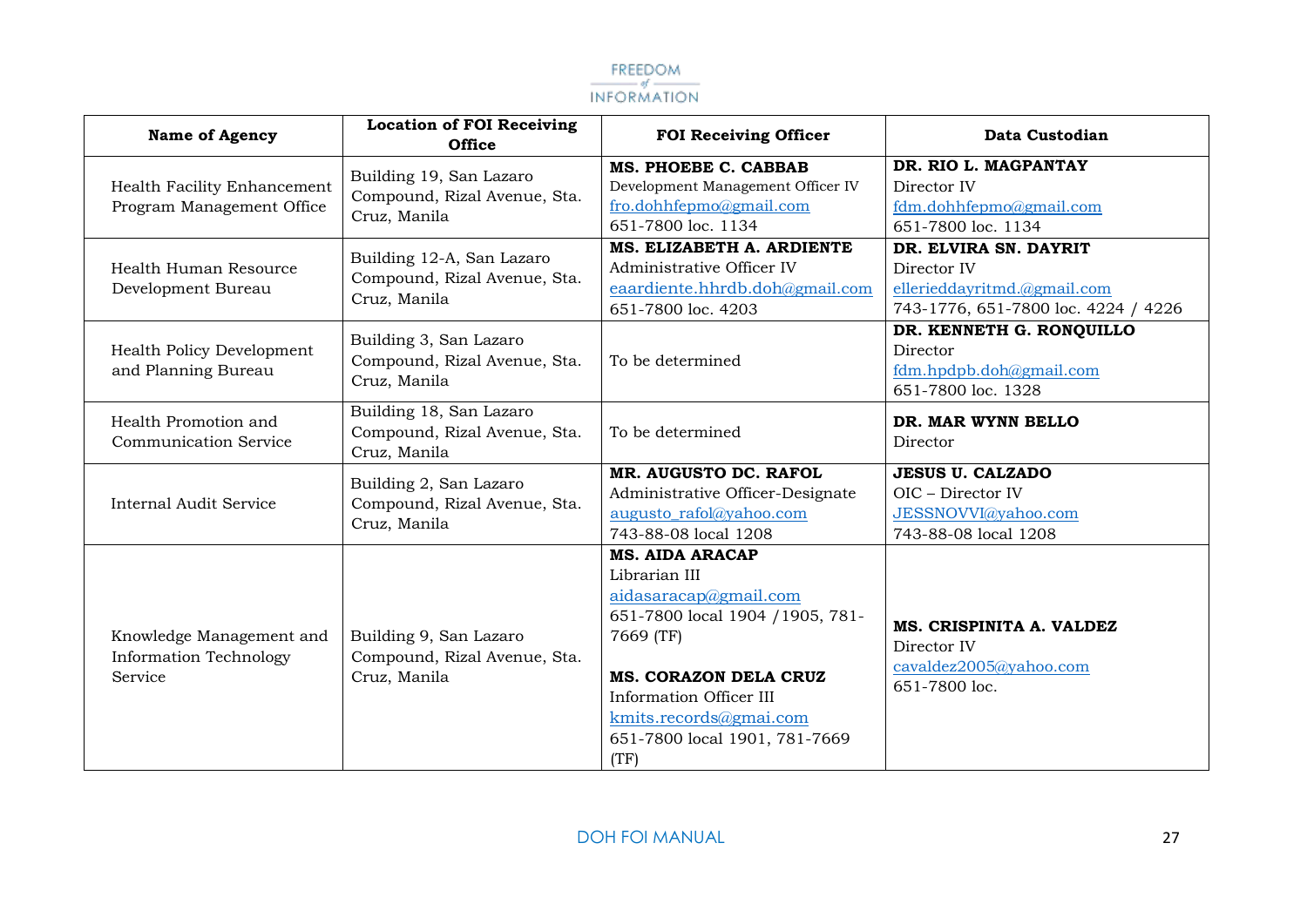

| <b>Name of Agency</b>                  | <b>Location of FOI Receiving</b><br><b>Office</b>                       | <b>FOI Receiving Officer</b>                                                                                                    | Data Custodian                                                                                                                                |
|----------------------------------------|-------------------------------------------------------------------------|---------------------------------------------------------------------------------------------------------------------------------|-----------------------------------------------------------------------------------------------------------------------------------------------|
| Legal Service                          | Building 12, San Lazaro<br>Compound, Rizal Avenue, Sta.<br>Cruz, Manila | To be determined                                                                                                                | ATTY. ROMELA D. DEVERA<br>Director<br>fdm.ls.doh@gmail.com<br>###-####                                                                        |
| <b>Procurement Service</b>             | Building 6, San Lazaro<br>Compound, Rizal Avenue, Sta.<br>Cruz, Manila  | <b>MS. GERLY JOY S. BOBIER</b><br>Administrative Officer IV<br>foips2016@gmail.com<br>651-7800 loc. 1608, 711-6061,<br>740-6830 | DR. MA. THERESA G. VERA<br>Director<br>tgvera@yahoo.com<br>651-7800 loc. 1608, 711-6061, 740-<br>6830                                         |
| <b>DOH Regional Offices</b>            |                                                                         |                                                                                                                                 |                                                                                                                                               |
| RO I - Ilocos Region                   | San Fernando, La Union                                                  | ATTY. JORDAN P. FALCES<br>Attorney III<br>fro.ro1.doh@gmail.com<br>(072) 242-5315                                               | DR. MYRNA C. CABOTAJE<br>Regional Director<br>fdm.ro1.doh@gmail.com<br>(072) 242-5315; 242-5316; 607-6413,<br>607-6431 local nos. 101 and 103 |
| RO Cordillera Administrative<br>Region | DOHCAR, BGHMC Compound,<br>Baguio City                                  | MS. ARCELY D. SANCHEZ<br>Supervising Administrative Officer<br>fro.rocar.doh@gmail.com<br>$(074)$ 442-8098 (TF)                 | DR. LAKSHMI I. LEGASPI<br>Regional Director<br>fdm.rocar.doh@gmail.com<br>$(074)$ 442-8098 (TF)                                               |
| RO II - Cagayan Valley                 | Tuguerarao, Cagayan                                                     | MR. PEDRO P. CALSIYAO<br>Chief Administrative Officer<br>dohregionaloffice2@gmail.com<br>$(078)$ 304-6523                       | DR. VALERIANO V. LOPEZ<br>Regional Director<br>dohregionaloffice2@gmail.com<br>$(078)304 - 6523$                                              |
| RO III - Central Luzon                 | San Fernando, Pampanga                                                  | To be determined                                                                                                                | DR. LEONITA P. GORGOLON<br>Regional Director<br>(045) 861-3425 (TF); 861-3426 Local<br>135                                                    |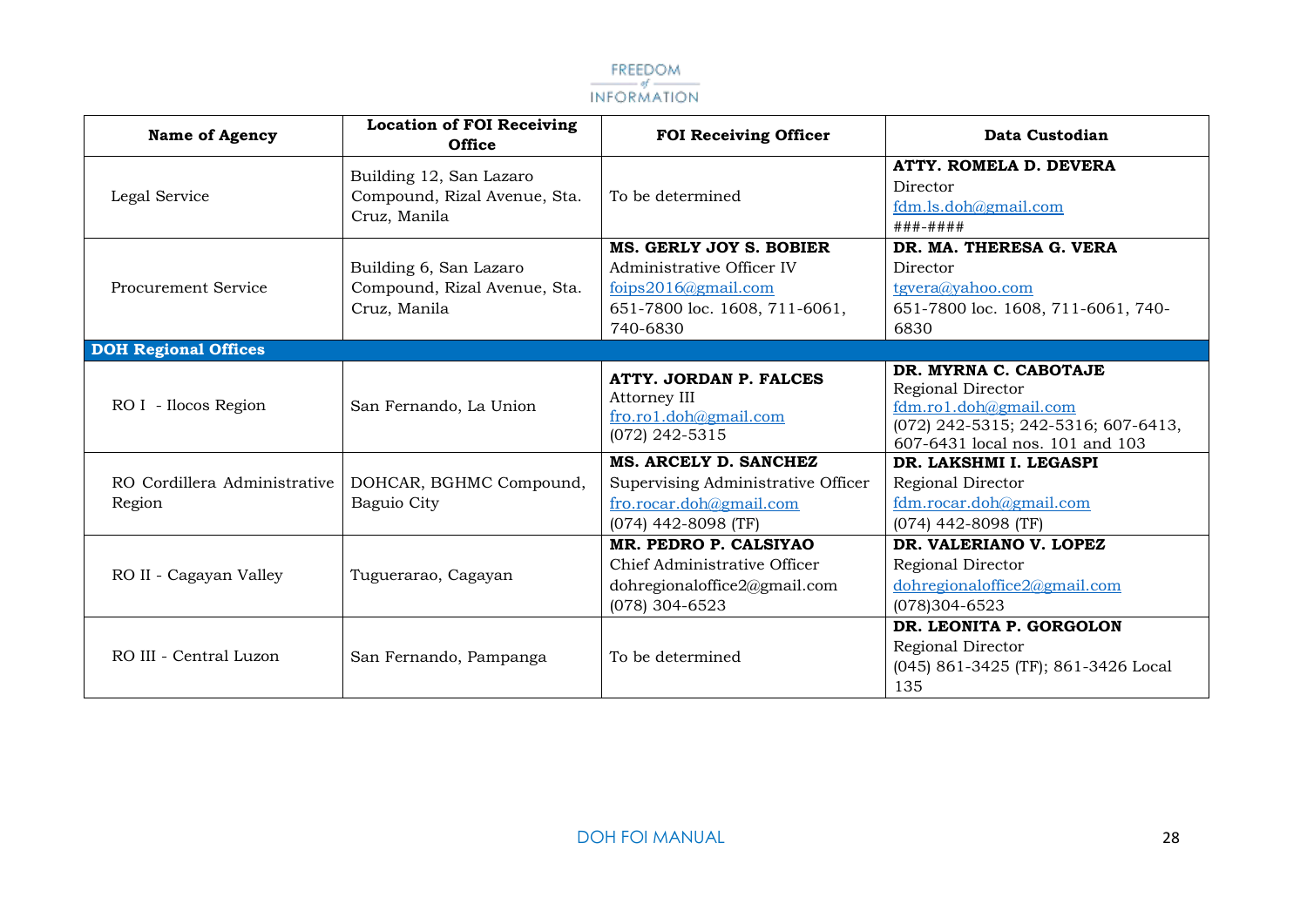

| <b>Name of Agency</b>      | <b>Location of FOI Receiving</b><br><b>Office</b> | <b>FOI Receiving Officer</b>       | Data Custodian                    |
|----------------------------|---------------------------------------------------|------------------------------------|-----------------------------------|
|                            |                                                   | MS. MILAGROS Q. DELA               |                                   |
|                            | Blk 6, Barangay Road,                             | <b>CUADRA</b>                      | DR. ARIEL I. VALENCIA             |
|                            | Welfareville Compound                             | Administrative Officer V           | Regional Director                 |
| RO National Capital Region | Barangay Addition Hills,                          | milesdelacuadra@gmail.com /        | aivalencia@yahoo.com              |
|                            | Mandaluyong City                                  | milesdelacuadra@yahoo.com          | 531-0027 local 101                |
|                            |                                                   | 531-0027 local 203                 |                                   |
|                            |                                                   | <b>MS. RACEL G. CARREON</b>        | DR. RIO L. MAGPANTAY              |
| RO IV-A - CALABARZON       | QMMC Compound, Project 4,                         | Chief Administrative Officer       | Regional Director                 |
|                            | Quezon City                                       | abielgc@yahoo.com                  | riolatmagpantay@gmail.com         |
|                            |                                                   | 990-4032 loc. 109                  | 913-3616 (TF)                     |
|                            |                                                   | MR. JOSELITO PADUA                 | DR. EDUARDO C. JANAIRO            |
| RO IV-B - MIMAROPA         | QMMC Compound, Project 4,<br>Quezon City          | Chief Administrative Officer       | Regional Director                 |
|                            |                                                   | fro.ro4b.doh@gmail.com             | fdm.ro4b.doh@gmail.com            |
|                            |                                                   | 912-0195 loc. 117, 912-7754 (TF)   | 913-4650, 912-7754 (TF)           |
|                            |                                                   | SIMONETTE D. LOMA                  | DR. NAPOLEON L. AREVALO           |
|                            | DOH Regional Office V, Legaspi<br>City            | Administrative Officer V           | Regional Director                 |
| RO V - Bicol Region        |                                                   | fro.ro5.doh@gmail.com              | fdm.ro5.doh@gmail.com             |
|                            |                                                   | (052) 483-565, 483-0934 local 539  | (052) 483-565, 483-0934 local 502 |
|                            |                                                   | <b>MS. NONA B. MANZON</b>          | DR. MARLYN W. CONVOCAR            |
|                            | Q. Abeto St. Mandurriao, Iloilo                   | Chief, Management Support Division | Regional Director                 |
| RO VI - Western Visayas    | City                                              | $fdm.$ ro $6.doh$ @gmail.com /     | fro.ro6.doh@gmail.com             |
|                            |                                                   | nonabmanzon@yahoo.com              | mconvocar@yahoo.com               |
|                            |                                                   | $(033)$ 321-0205                   | (033) 321-1036                    |
|                            |                                                   | MS. ELIZABETH P. TABASA            | DR. JAIME S. BERNADAS             |
| RO VII - Central Visayas   | Osmeña Boulevard, Cebu City                       | Chief Administrative Officer       | Regional Director                 |
|                            |                                                   | elizabethtabasa@yahoo.com          | jimbernadas@yahoo.com.ph          |
|                            |                                                   | $(032)$ 253-6359, 254-0109 (TF)    | (032) 253-6355, 254-0109 (TF)     |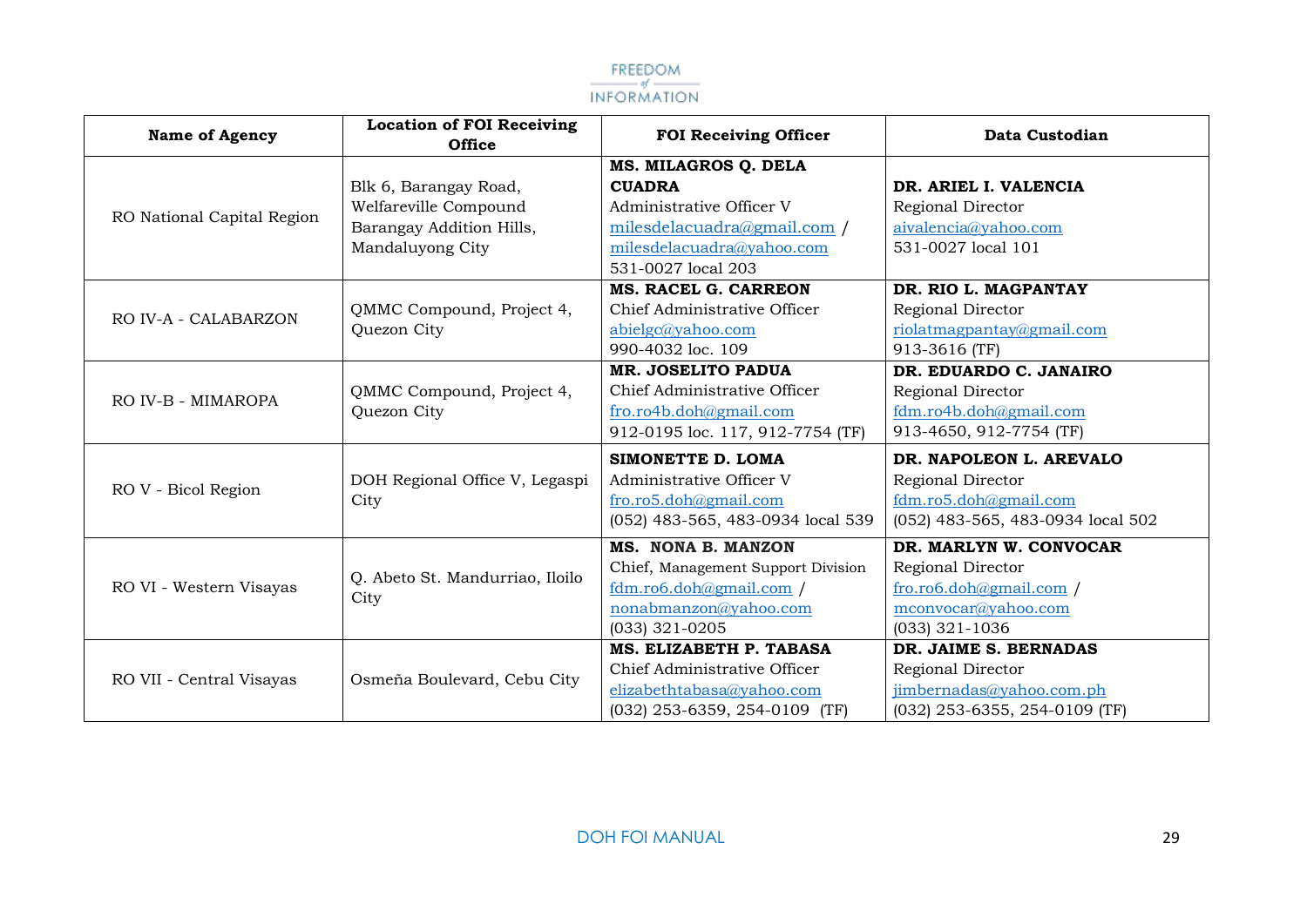

| <b>Name of Agency</b>          | <b>Location of FOI Receiving</b><br><b>Office</b>                        | <b>FOI Receiving Officer</b>                                                                                                                                  | Data Custodian                                                                                                                                                             |
|--------------------------------|--------------------------------------------------------------------------|---------------------------------------------------------------------------------------------------------------------------------------------------------------|----------------------------------------------------------------------------------------------------------------------------------------------------------------------------|
| RO VIII - Eastern Visayas      | DOH Regional Office VIII,<br>Government Center, Candahug,<br>Palo, Leyte | MS. CATHERINE C. PO<br>Administrative Officer V / Records<br>Officer<br>doh.region08@gmail.com<br>$(053)$ 323-5027                                            | DR. MINERVA P. MOLON<br>Regional Director<br>melbaperegrino@yahoo.com.ph<br>$(053)$ 323-5027                                                                               |
| RO IX - Zamboanga<br>Peninsula | Zamboanga City                                                           | To be determined                                                                                                                                              | DR. ARISTIDES C. TAN<br>Regional Director<br>(062) 992-2745; 991-3380 (F)                                                                                                  |
| RO X - Northern Mindanao       | J.V Seriña St., Carmen,<br>Cagayan de Oro City                           | MS. HYACINTH MAY T. TARAN<br>Administrative Officer V<br>hmttaran@gmail.com<br>858-7132                                                                       | DR. NIMFA B. TORRIZO<br>Regional Director<br>bbnimfa@yahoo.com<br>858-7132, 858-7123                                                                                       |
| RO XI - Davao Region           | J.P. Laurel Avenue, Bajada,<br>Davao City                                | MS. ROSELMA CATHERINE G.<br><b>CANTOS</b><br>Supervising Administrative Officer<br>fro.rol1.doh@gmail.com<br>(082) 305-1903, 305-1906, (082)<br>221-5859 (TF) | DR. ABDULLAH B. DUMAMA, JR.<br>Asec. for Mindanao Cluster/<br>Regional Director<br>fdm.ro11.doh@gmail.com<br>(082) 305-1903, 305-1906 local 1181,<br>$(082)$ 221-5859 (TF) |
| RO XII - SOCCSKSARGEN          | DOH Regional Office XII, ARMM<br>Compound, Cotabato City                 | MS. LEDA C. TEJAM<br>Chief Administrative Officer<br>ledatejam@yahoo.com<br>$(064)$ 421-2196                                                                  | DR. FRANCISCO V. MATEO<br>Regional Director<br>fmateo ph@yahoo.com<br>$(064)$ 421-2196                                                                                     |
| RO CARAGA                      | Pizarro St., Co. Narra Rd.,<br><b>Butuan City</b>                        | To be determined                                                                                                                                              | DR. JOSE R. LLACUNA<br>Regional Director<br>(085) 341-2579                                                                                                                 |
| <b>DOH Attached Agencies</b>   |                                                                          |                                                                                                                                                               |                                                                                                                                                                            |
| Commission on Population       |                                                                          | Please refer to PopCom FOI Manual.                                                                                                                            |                                                                                                                                                                            |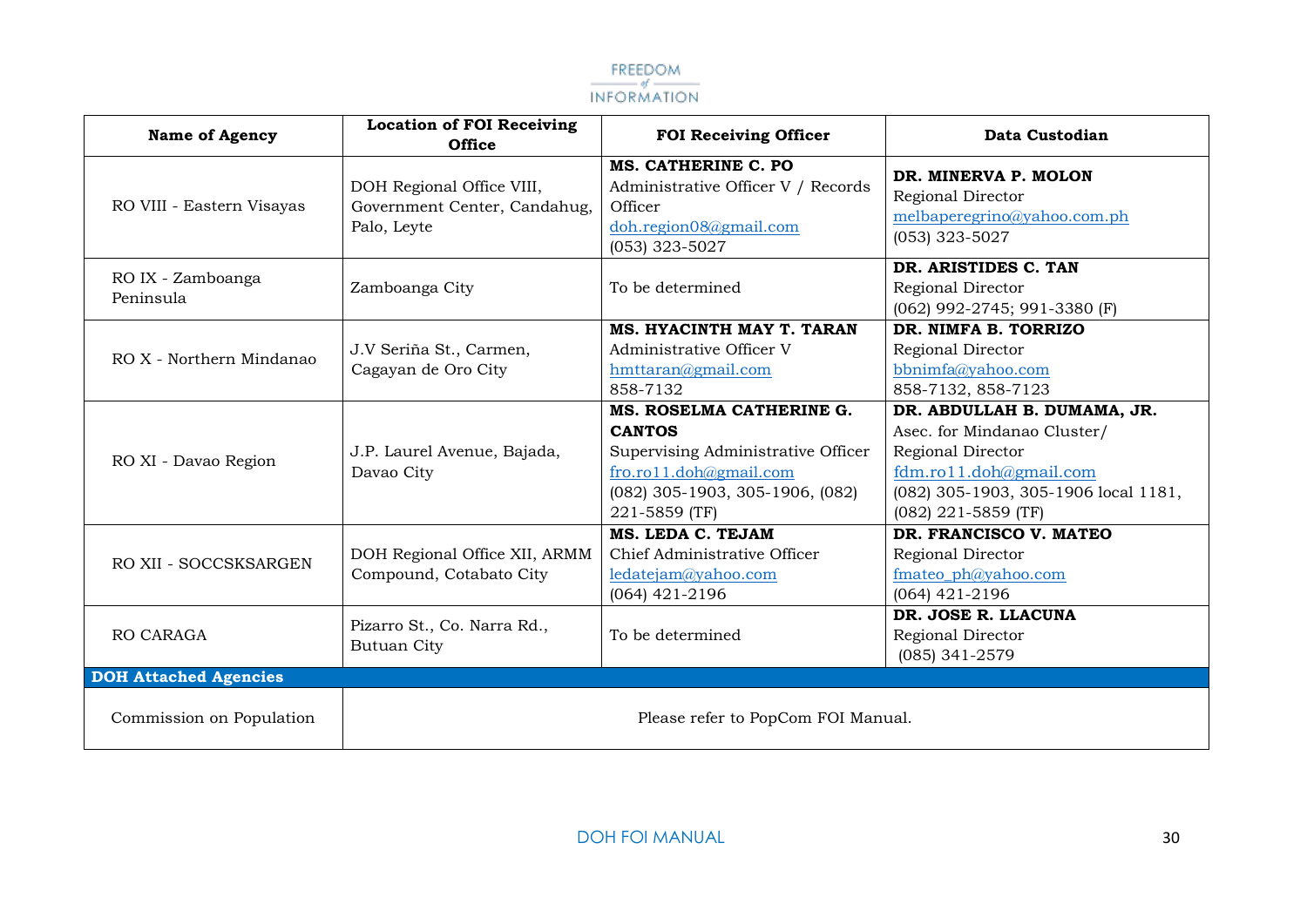

| <b>Name of Agency</b>                          | <b>Location of FOI Receiving</b><br><b>Office</b>                                                      | <b>FOI Receiving Officer</b>                                                                                                                 | Data Custodian                                                                                                                                              |
|------------------------------------------------|--------------------------------------------------------------------------------------------------------|----------------------------------------------------------------------------------------------------------------------------------------------|-------------------------------------------------------------------------------------------------------------------------------------------------------------|
| National Nutrition Council -<br>Central Office | Nutrition Building, 2332 Chino<br>Roces Avenue Extension,<br>Taguig City                               | MS. CHONA M. FERNANDEZ<br>Chief, Administrative Division<br>chona.fernandez@nnc.gov.ph /<br>info@nnc.gov.ph<br>816-4239                      | MARIA - BERNARDITA<br>ASEC.<br>T.<br><b>FLORES</b><br><b>Executive Director IV</b><br>bernie.flores@nnc.gov.ph<br>oed@nnc.gov.ph<br>892-4271, 843-5818 (TF) |
| NNC - Regional Office I                        | DOH Center for Health<br>Development Parian, San<br>Fernando City, La Union                            | MS. MA. EILEEN B. BLANCO<br>Nutrition Program Coordinator<br>eileen.blanco@nnc.gov.ph /<br>region1@nnc.gov.ph<br>$(072)$ 607-6594 (TF)       | ASEC. MARIA - BERNARDITA T.<br><b>FLORES</b><br>NNC Executive Director IV                                                                                   |
| NNC - Regional Office<br>CAR                   | 3rd Floor, DA-CARFU Multi-<br>Purpose Building, Dairy Farm<br>Compound<br>Sto. Tomas Road, Baguio City | <b>MS. RITA D. PAPEY</b><br>Nutrition Program Coordinator<br>rita.papey@nnc.gov.ph<br>car@nnc.gov.ph<br>(074) 444-9874 (TF)                  | ASEC. MARIA - BERNARDITA T.<br><b>FLORES</b><br>NNC Executive Director IV                                                                                   |
| NNC - Regional Office II                       | 2nd Floor, POPCOM Building,<br>Bagay Road, San Gabriel<br>Village, Tuguegarao City                     | MS. RHODORA G. MAESTRE<br>Nutrition Program Coordinator<br>julie.maestre@nnc.gov.ph /<br>region2@nnc.gov.ph<br>(078) 846-1353 (TF)           | ASEC. MARIA - BERNARDITA T.<br><b>FLORES</b><br>NNC Executive Director IV                                                                                   |
| NNC - Regional Office III                      | DOH-CHD III, Regional<br>Government Center, Brgy.<br>Maimpis, San Fernando City                        | MS. ANA MARIA B. ROSALDO<br>OIC-Nutrition Program<br>Coordinator<br>liza.rosaldo@nnc.gov.ph /<br>region3@nnc.gov.ph<br>$(045)$ 961-7649 (TF) | ASEC. MARIA - BERNARDITA T.<br><b>FLORES</b><br>NNC Executive Director IV                                                                                   |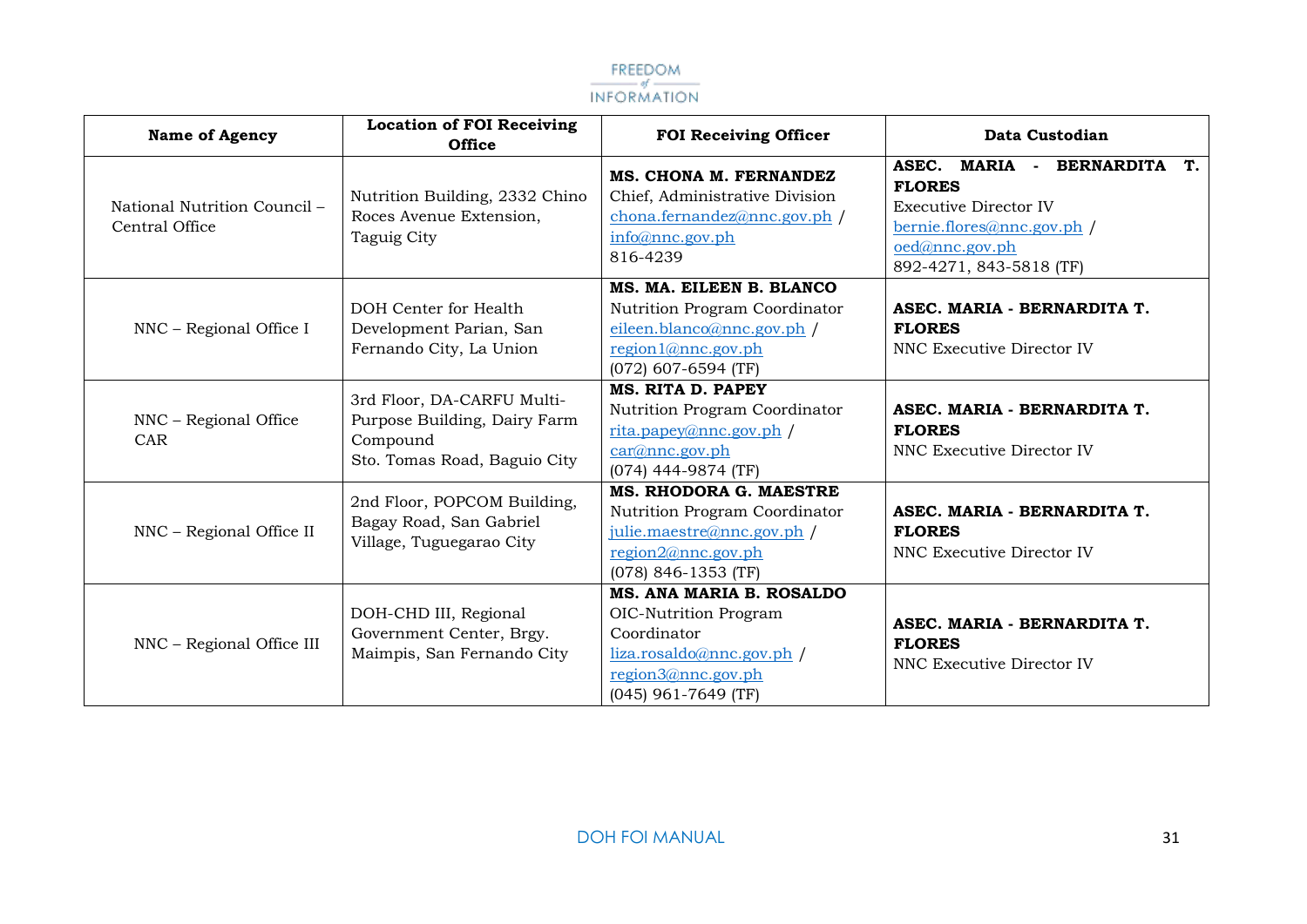

| <b>Name of Agency</b>               | <b>Location of FOI Receiving</b><br><b>Office</b>                                                            | <b>FOI Receiving Officer</b>                                                                                                                | Data Custodian                                                                   |
|-------------------------------------|--------------------------------------------------------------------------------------------------------------|---------------------------------------------------------------------------------------------------------------------------------------------|----------------------------------------------------------------------------------|
| NNC - Regional Office<br><b>NCR</b> | Room 201, Building No. 2,<br>DOH-NCR, Welfareville<br>Compound, Mandaluyong City                             | MS. MILAGROS ELISA V.<br><b>FEDERIZO</b><br>Nutrition Program Coordinator<br>mila.federizo@nnc.gov.php<br>ncr@nnc.gov.ph<br>$(02)$ 533-2713 | ASEC. MARIA - BERNARDITA T.<br><b>FLORES</b><br>NNC Executive Director IV        |
| NNC - Regional Office IVA           | DOH-CHD IV-A Main Building,<br>Quirino Memorial Medical<br>Center Compound, Project 4,<br>Quezon City        | MS. CARINA Z. SANTIAGO<br>Nutrition Program Coordinator<br>carina.santiago@nnc.gov.ph<br>region4a@nnc.gov.ph<br>(02) 439-2228 (TF)          | ASEC. MARIA - BERNARDITA T.<br><b>FLORES</b><br>NNC Executive Director IV        |
| NNC - Regional Office IVB           | Fernando Generics Hall, CHD-<br>IV-B, Quirino Memorial Medical<br>Center Compound, Project 4,<br>Quezon City | Ms. Carina Z. Santiago<br>OIC-Nutrition Program<br>Coordinator<br>carina.santiago@nnc.gov.ph<br>region4b@nnc.gov.ph<br>$(02)$ 421-2088 (TF) | ASEC. MARIA - BERNARDITA T.<br><b>FLORES</b><br>NNC Executive Director IV        |
| NNC - Regional Office V             | DOH Region V Compound,<br>Daraga, Albay                                                                      | MS. ARLENE R. REARIO<br>Nutrition Program Coordinator<br>arlene.reario@nnc.gov.ph /<br>region4b@nnc.gov.ph<br>$(052)$ 483-4358              | ASEC. MARIA - BERNARDITA T.<br><b>FLORES</b><br><b>NNC Executive Director IV</b> |
| NNC - Regional Office VI            | Iloilo Provincial Library, Luna<br>St., La Paz, Iloilo City                                                  | MS. NONA B. TAD-Y<br>Nutrition Program Coordinator<br>nona.tad-y@nnc.gov.ph /<br>region6@nnc.gov.ph<br>(033) 320-0260                       | ASEC. MARIA - BERNARDITA T.<br><b>FLORES</b><br><b>NNC Executive Director IV</b> |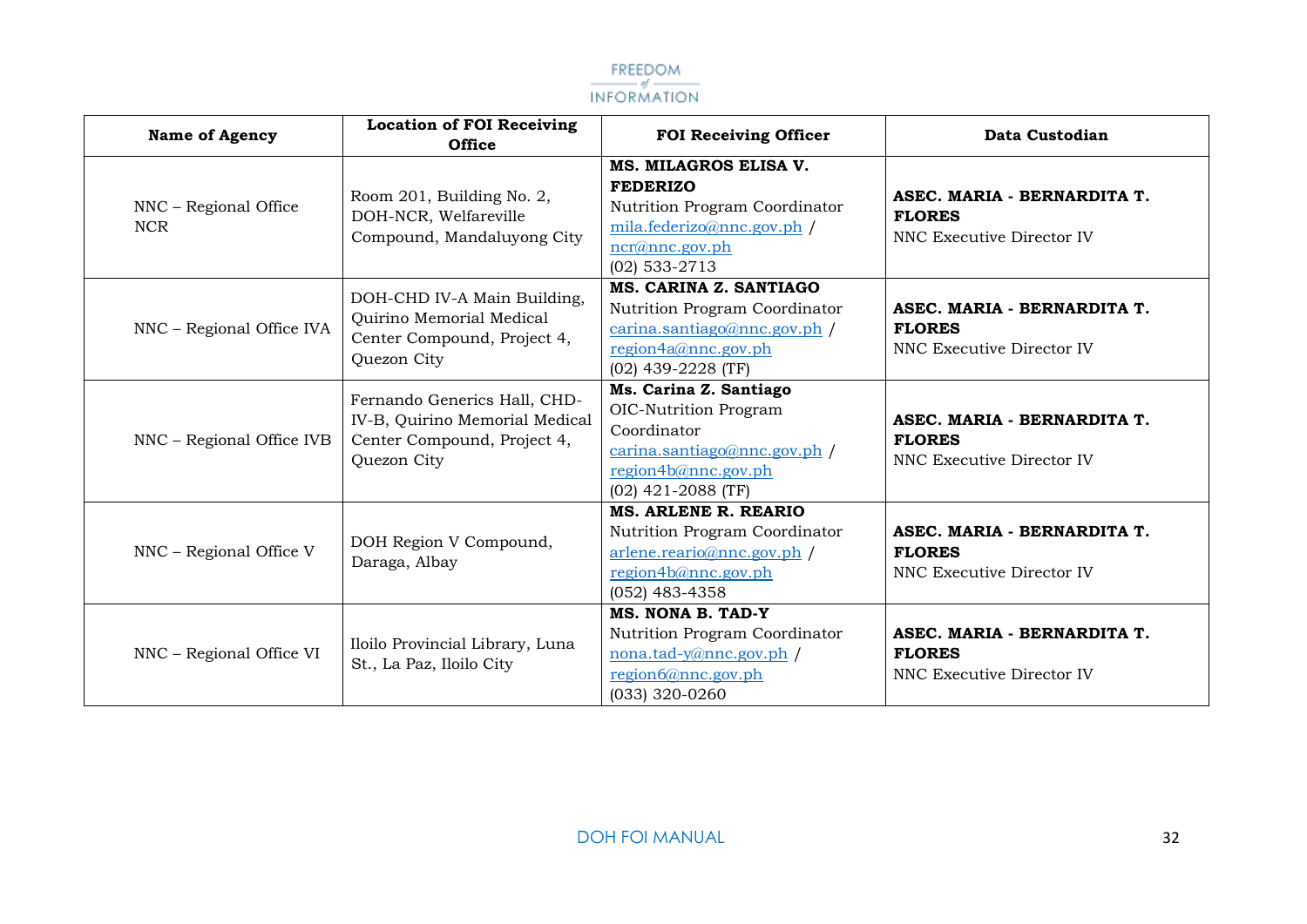

| <b>Name of Agency</b>      | <b>Location of FOI Receiving</b><br><b>Office</b>                     | <b>FOI Receiving Officer</b>                                                                                                                       | Data Custodian                                                            |
|----------------------------|-----------------------------------------------------------------------|----------------------------------------------------------------------------------------------------------------------------------------------------|---------------------------------------------------------------------------|
| NNC - Regional Office VII  | DOH-CHD VII, Osmena<br>Boulevard, Cebu City                           | DR. PAROLITA A. MISSION<br>Nutrition Program Coordinator<br>letlet.mission@nnc.gov.ph<br>region7@nnc.gov.ph<br>$(032)$ 254-3263                    | ASEC. MARIA - BERNARDITA T.<br><b>FLORES</b><br>NNC Executive Director IV |
| NNC - Regional Office VIII | POPCOM Compound,<br>Government Center, Candahug,<br>Palo, Leyte       | DR. CATALINO P. DOTOLLO, JR.<br>Nutrition Program Coordinator<br>catalino.dotollo@nnc.gov.ph /<br>region8@nnc.gov.ph<br>(053) 323-3643, 524-9421   | ASEC. MARIA - BERNARDITA T.<br><b>FLORES</b><br>NNC Executive Director IV |
| NNC - Regional Office IX   | Regional Health Training<br>Center, Cabatangan,<br>Zamboanga City     | MS. MARIA DEL PILAR PAMELA<br>R. TARROZA<br>Nutrition Program Coordinator<br>pamela.tarroza@nnc.gov.ph /<br>region9@nnc.gov.ph<br>$(062)$ 955-4657 | ASEC. MARIA - BERNARDITA T.<br><b>FLORES</b><br>NNC Executive Director IV |
| $NNC$ – Regional Office X  | DOH RO X Compound, J.V.<br>Serina St., Carmen, Cagayan<br>de Oro City | MS. MARISSA DM. NAVALES<br>Nutrition Program Coordinator<br>mitch.navales@nnc.gov.ph /<br>region10@nnc.gov.ph<br>(088) 856-8700                    | ASEC. MARIA - BERNARDITA T.<br><b>FLORES</b><br>NNC Executive Director IV |
| NNC - Regional Office XI   | 2nd Floor, MHDO Building,<br>DOH Compound, Bajada,<br>Davao City      | DR. MARIA TERESA L. UNGSON<br>Nutrition Program Coordinator<br>$terry.ungson@nnc.gov.php /$<br>region $11@nnc.gov.ph$<br>(082) 300-7269 (TF)       | ASEC. MARIA - BERNARDITA T.<br><b>FLORES</b><br>NNC Executive Director IV |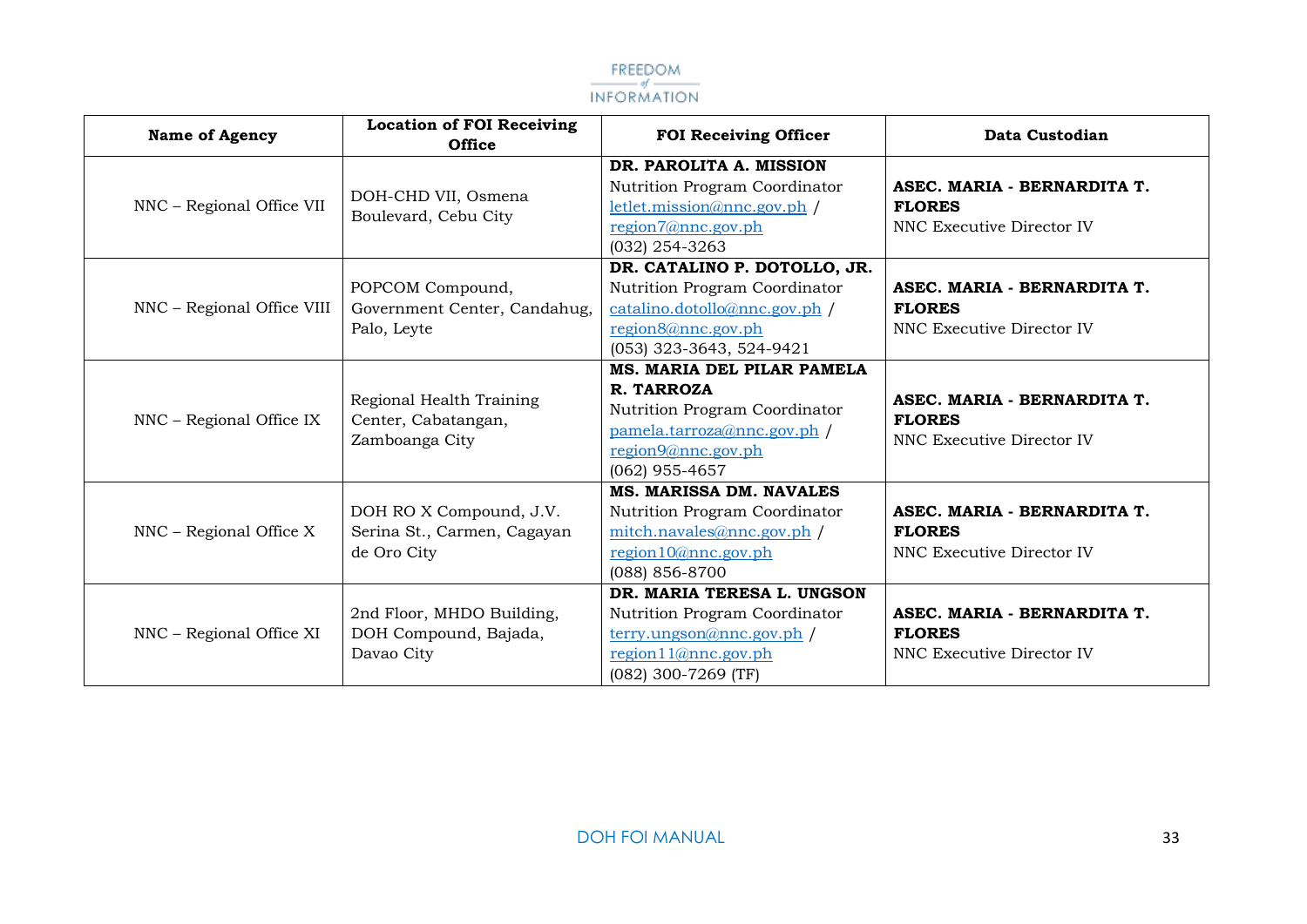

| <b>Name of Agency</b>                                                  | <b>Location of FOI Receiving</b><br><b>Office</b>                                                                                                   | <b>FOI Receiving Officer</b>                                                                                                                                                        | Data Custodian                                                                                                                                                                      |
|------------------------------------------------------------------------|-----------------------------------------------------------------------------------------------------------------------------------------------------|-------------------------------------------------------------------------------------------------------------------------------------------------------------------------------------|-------------------------------------------------------------------------------------------------------------------------------------------------------------------------------------|
| NNC - Regional Office XII                                              | 1st Door, 2nd Floor, Ong<br>Building corner Aquino and<br>Osmena Streets, Koronadal<br>City                                                         | MS. ARCELI M. LATONIO<br>Nutrition Program Coordinator<br>nicky.latonio@nnc.gov.ph /<br>region12@nnc.gov.ph<br>$(083)$ 228-1715                                                     | ASEC. MARIA - BERNARDITA T.<br><b>FLORES</b><br>NNC Executive Director IV                                                                                                           |
| NNC - Regional Office<br>CARAGA                                        | 2nd Floor, DOH Building,<br>Doongan Road, Butuan City                                                                                               | DR. JOSE R. LLACUNA, JR.<br>Director IV, DOH-CARAGA and<br><b>OIC-Nutrition Program</b><br>Coordinator<br>caraga@nnc.gov.ph<br>$(085)$ 815-5502                                     | ASEC. MARIA - BERNARDITA T.<br><b>FLORES</b><br>NNC Executive Director IV                                                                                                           |
| $NNC - ARMM$                                                           | DOH, ORG Compound, Gov.<br>Gutierrez Avenue, Cotabato<br>City                                                                                       | DR. KADIL M. SINOLINDING, JR.<br>Secretary of Health, DOH-ARMM<br>and OIC, NNC-ARMM<br>armm@nnc.gov.ph<br>(064) 552-2109, 421-6842                                                  | ASEC. MARIA - BERNARDITA T.<br><b>FLORES</b><br>NNC Executive Director IV                                                                                                           |
| Philippine Health Insurance<br>Corporation                             | Please refer to PhilHealth FOI Manual.                                                                                                              |                                                                                                                                                                                     |                                                                                                                                                                                     |
| Philippine Institute for<br>Traditional and Alternative<br>Health Care | Philippine Institute of<br>Traditional and Alternative<br>Health Care, Matapang St.,<br>East Avenue Medical Center<br>Compound, Brgy. Central, Q.C. | ATTY.<br><b>CARMENCITA</b><br>D.<br><b>CASTRO-SANTOS</b><br>OIC - Chief Administrative Officer;<br><b>Board Secretary IV</b><br>fro.philhealth@gmail.com<br>376-3067, 376-3068 (TF) | DR. FRANCIS VICENTE S. RAS<br><b>OIC</b><br>Director<br>General:<br>Health<br>$\equiv$<br><b>Education Promotion Officer V</b><br>foidm.pitahc@gmail.com<br>376-3067, 376-3068 (TF) |
| Philippine National AIDS<br>Council                                    | Building 15, San Lazaro<br>Compound, Rizal Avenue, Sta.<br>Cruz, Manila                                                                             | MS. VIRGINIA C. EVANGELISTA<br>Administrative Officer<br>pnacsecretariat8504@gmail.com                                                                                              | DR. JOSELITOR R. FELICIANO<br>OIC, Director III<br>office.of.pnacsec@gmail.com                                                                                                      |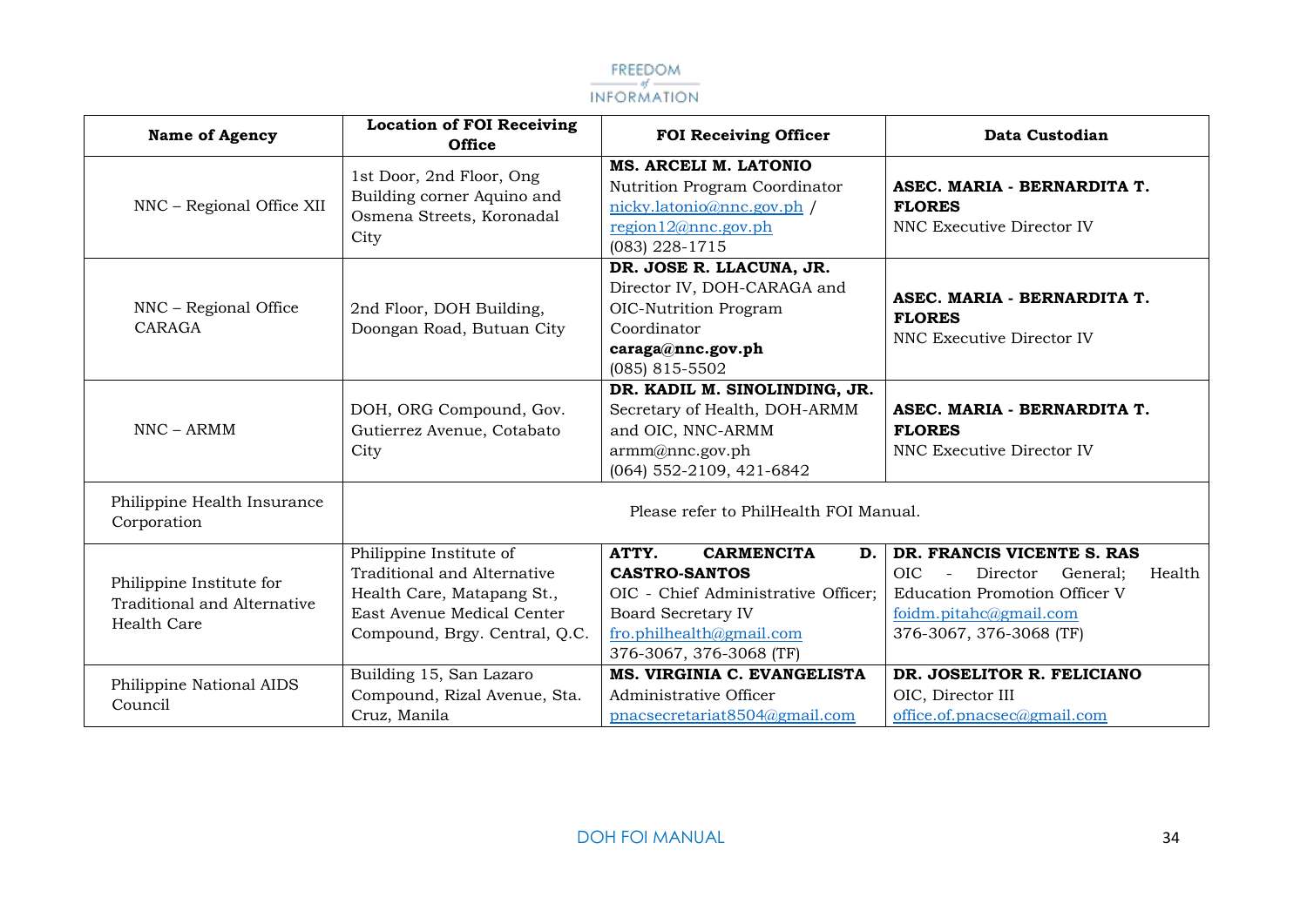

| <b>Name of Agency</b>           | <b>Location of FOI Receiving</b><br><b>Office</b> | <b>FOI Receiving Officer</b> | Data Custodian |
|---------------------------------|---------------------------------------------------|------------------------------|----------------|
| Food and Drug<br>Administration | To be determined                                  |                              |                |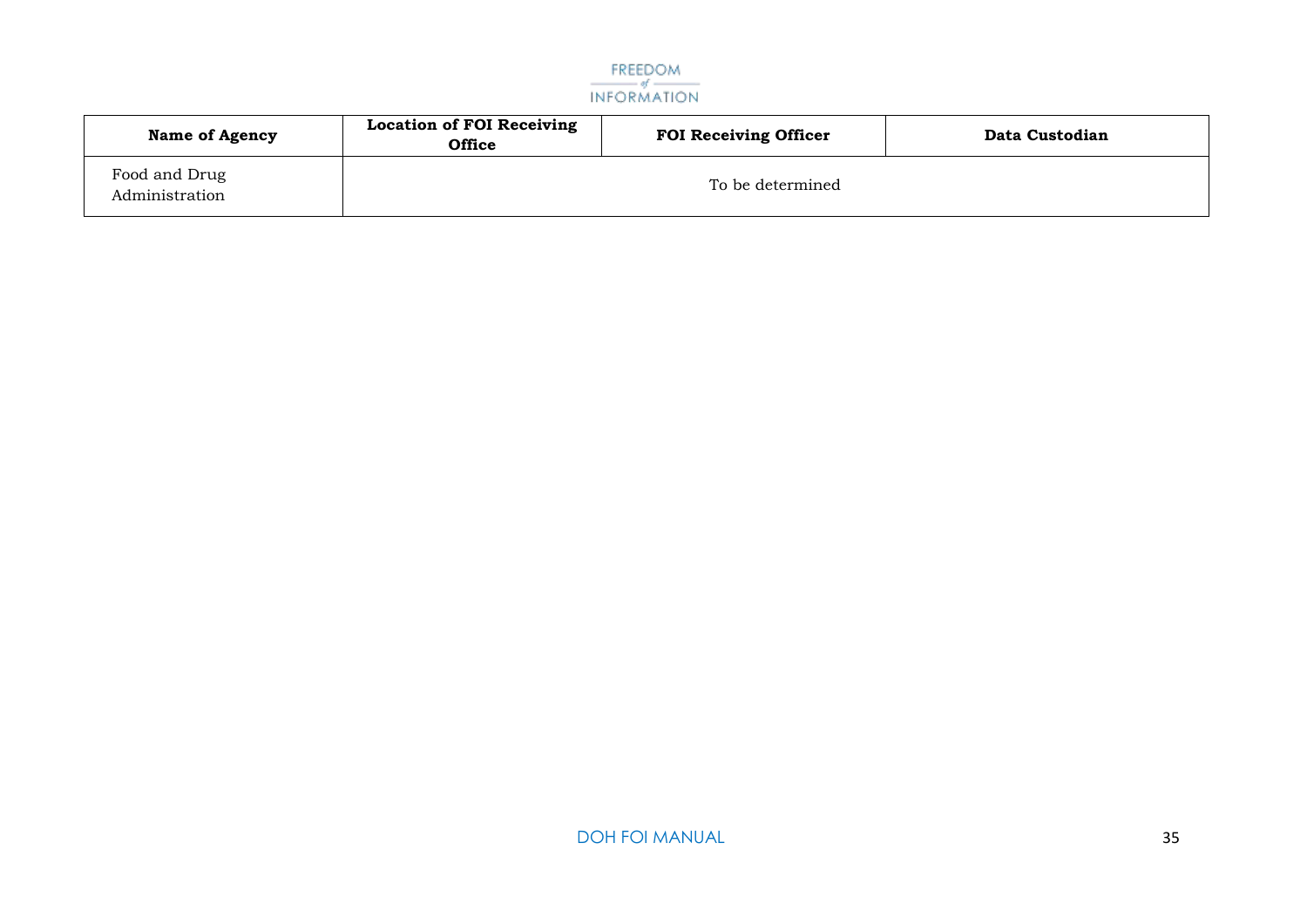#### FREEDOM INFORMATION

#### <span id="page-36-0"></span>**ANNEX D –DATA GOVERNANCE OVERSIGHT COMMITTEE AND TWG**

Republic of the Philippines Department of Health Office of the Secretary

19 July 2016

#### **DEPARTMENT PERSONNEL ORDER**

No. 2016 - 2630

#### **SUBJECT: Creation of the DOH Monitoring and Evaluation and Data Governance Oversight Committee and Technical Working Group**

Monitoring and evaluation is a key component of effective program implementation. With advancements in information and communication technologies, faster collection, consolidation, and analysis and increased reliability of data for planning and decision making is now possible. The increased demand for data has prompted individual DOH programs to develop program-specific information systems. This has resulted to disparate or redundant M&E systems.

An Oversight Committee and Technical Working Group are hereby created to achieve the following objectives:

#### *General Objective:*

To facilitate and streamline all activities that promote evidence-based planning and decision-making in the DOH

#### *Specific Objectives:*

- a) To raise awareness and encourage a culture of evidence-informed planning and decision-making within the DOH
- b) To ensure efficient, effective and comprehensive monitoring and evaluation activities
- c) To coordinate ICT-enabled M&E Initiatives
- d) To foster data sharing and exchange within the DOH and relevant agencies/partners
- e) To promote transparency and accountability

The expected outputs and outcomes of the Committee and TWG are illustrated in Annex A.

#### **The DOH M&E and Data Governance Oversight Committee shall be composed of Cluster Heads and Directors from the following offices:**

| <b>Chair:</b> | Cluster Head, Office for Policy and Health Systems (OPHS) |
|---------------|-----------------------------------------------------------|
|---------------|-----------------------------------------------------------|

**Co-Chair:** Cluster Head, Office for Technical Services (OTS)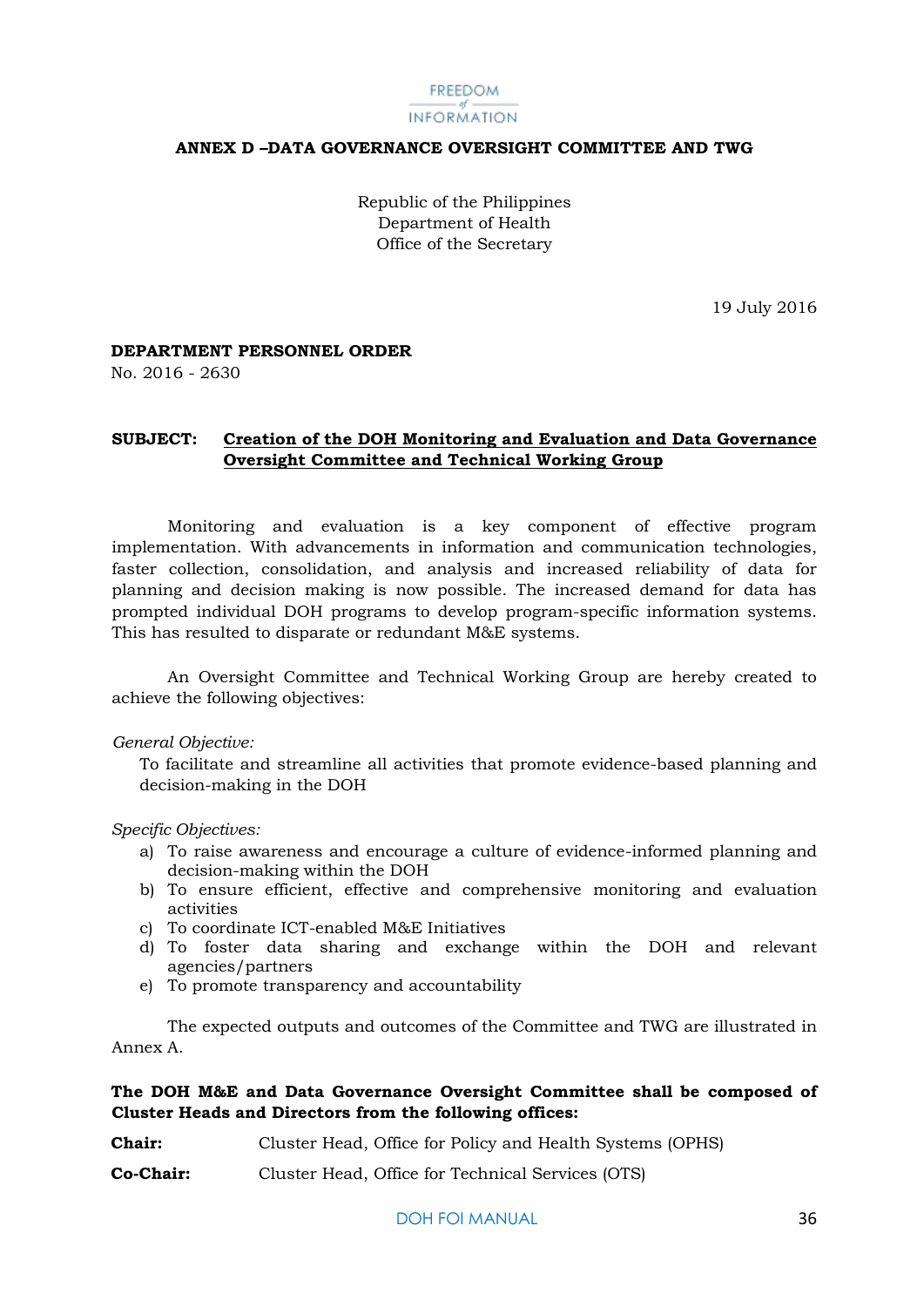#### **FREEDOM INFORMATION**

#### **Members:**

- 1. Director, Health Policy Development and Planning Bureau (HPDPB)
- 2. Director, Epidemiology Bureau (EB)
- 3. Director, Office for Health Operations (OHO)
- 4. Director, Knowledge Management and Information Technology Service (KMITS)
- 5. Director, Bureau of International Health Cooperation (BIHC)
- 6. Director, Disease Prevention and Control Bureau (DPCB)
- 7. Director, Bureau of Local Health Systems Development (BLHSD)

#### **Functions:**

- a) Ratify and uphold DOH M&E Framework and Plan by DOH offices, partners
- b) Ratify and uphold DOH data governance policies
- c) To elevate and ensure resolution of relevant issues to relevant offices (e.g. SoH/Execom, Interagency committee on Statistics, and eHealth Steering Committee)
- d) To endorse sustainability mechanisms for M&E Oversight and Data Governance

#### **The DOH M&E and Data Governance Technical Working Group shall be composed of Division Chiefs and technical staff from the following offices:**

- 1. Division Chief, HPDPB Planning Division
- 2. Division Chief, HPDPB Research Division
- 3. Division Chief, KMITS Knowledge Management Division
- 4. Division Chief, KMITS Systems and Software Engineering Division
- 5. Division Chief, EB
- 6. Executive Assistant, OHO
- 7. Division Chief, BLHSD
- 8. Division Chief, FHO
- 9. Division Chief, DPCB

#### **Functions:**

- a) To support functions of Oversight Committee
- b) To review existing M&E-related policies, plans, programs and information systems
- c) To evaluate and recommend actions on existing and proposed M&E-related plans/programs, including new information systems, within DOH and with partners
- d) To draft the M&E framework and plan and recommend to Oversight Committee
- e) To draft the data governance agenda and recommend to Oversight Committee
- f) To develop policies on M&E
- g) To recommend sustainability measures for M&E to the Oversight Committee

#### **The following consultants shall assist the Committee and TWG:**

- 1. EpiMetrics
- 2. Health Sector Performance Monitoring Unit

The DOH M&E and Data Governance Oversight Committee and TWG shall be supported by the Planning Division of Health Policy Development and Planning Bureau as its Technical Secretariat. Furthermore, representatives from other DOH offices, other government, non-government agencies, and industry may be invited to provide inputs as the need arises.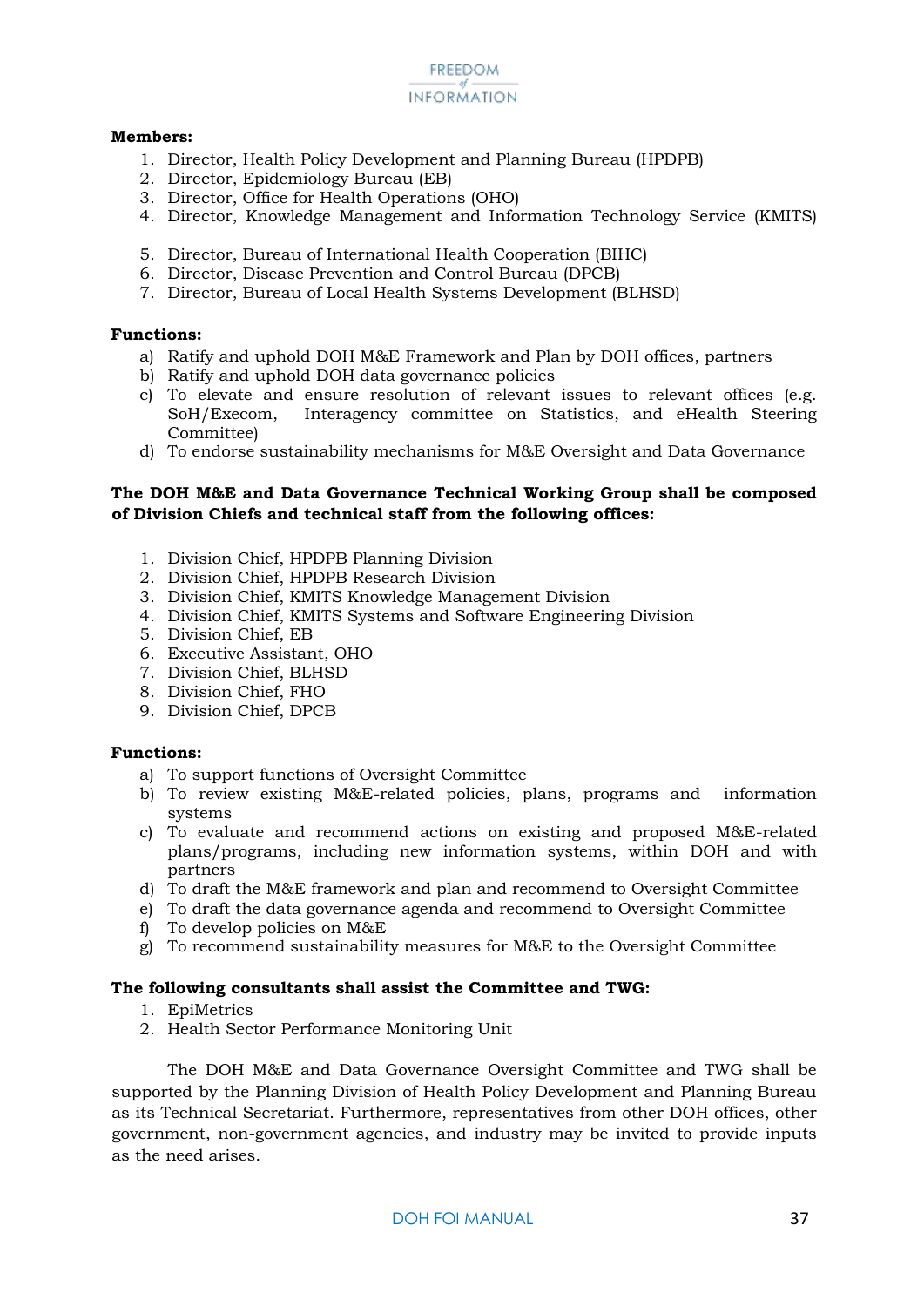The Oversight Committee shall meet once every quarter and the TWG shall meet once every month.

Under this Order, all expenses incurred by the Oversight Committee and TWG shall be charged to the funds of the Office for Policy and Health Systems subject to usual accounting and auditing rules of their respective agencies.

The newly constituted DOH M&E and Data Governance Oversight Committee and TWG shall perform its functions and responsibilities effective immediately.

> (Signed) **PAULYN JEAN B. ROSELL-UBIAL, MD, MPH, CESO II** Secretary of Health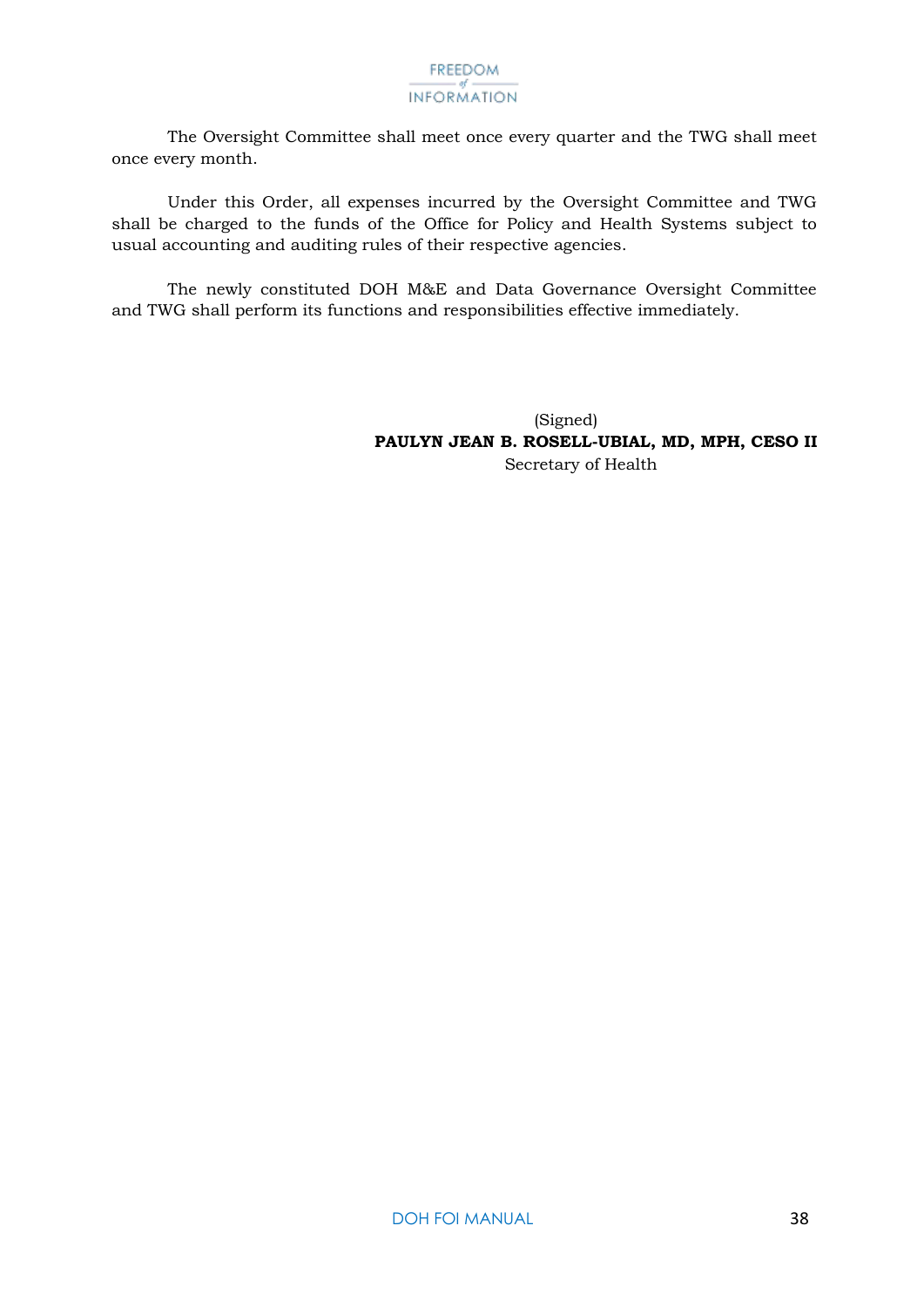

#### **ANNEX E – LIST OF EXCEPTIONS**

<span id="page-39-0"></span><To be provided by the Office of the Executive Secretary>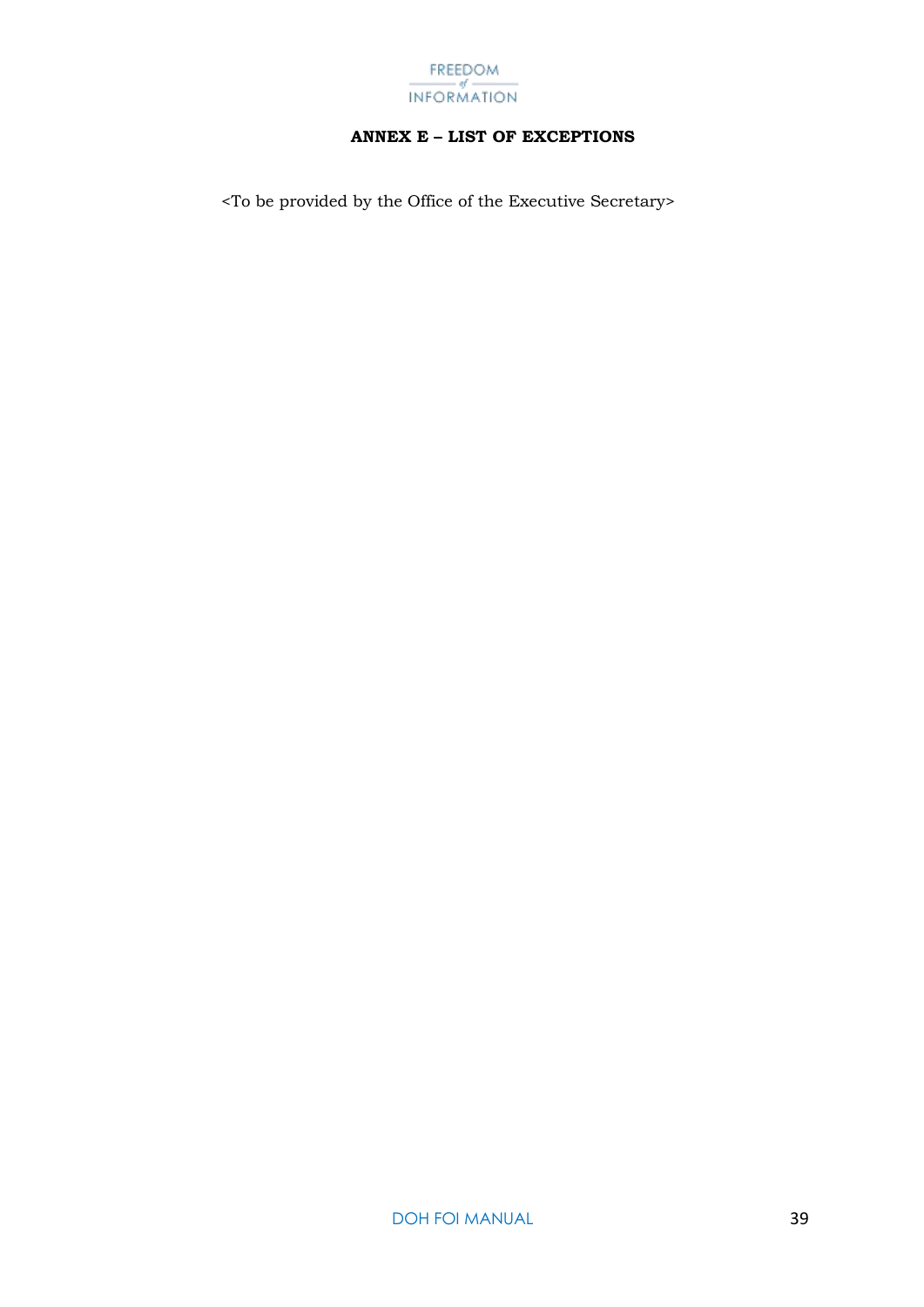#### FREEDOM - of -**INFORMATION**

#### **ANNEX F – FLOW CHART**

#### **Flow Chart**

<span id="page-40-0"></span>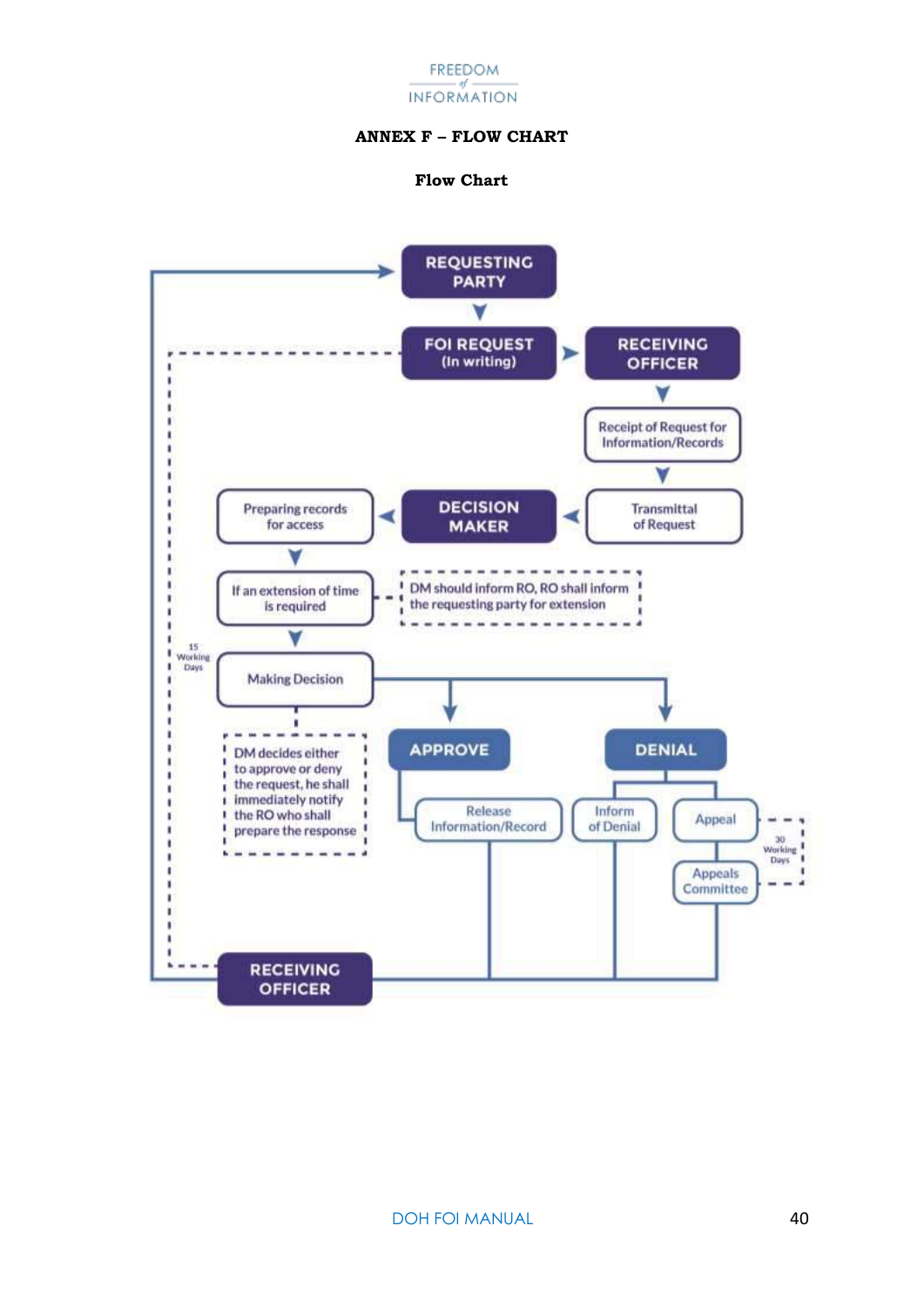

#### **ANNEX G – FOI REQUEST FORM**



#### FREEDOM OF INFORMATION REQUEST FORM

<span id="page-41-0"></span>IMPORTANT - Please read this information carefully before you complete the FOI request form. Once you have completed your request we strongly advise that you keep a copy for your records.

#### What is Executive Order No.2 s. 2016?

On July 23, 2016, President Rodrigo Roa Duterte signed Executive Order No. 2, also known as the Freedom of Information (FOI) Executive Order (EO). It upholds the constitutional right of people to information on matters of public concern.

The Executive Order covers all government offices under the Executive Branch, including government-owned or the Executive Branch, including government-owned or<br>controlled corporations (GOCCs) and state universities<br>and colleges (SUCs). It requires all executive departments, agencies, bureaus, and offices to make public records. contracts, transactions and any information requested by a member of the public, except for sensitive information and matters affecting national security.

#### What is Freedom of Information?

The FOI EO is an important enabling mechanism to promote transparency in the government's administrative process. Through FOI, citizens are empowered to make a formal request to get information held by the government, barring certain sensitive and important data related to the nation's security. The FOI complements continuing proactive information disclosure efforts where agencies are duty-bound to publish information in the spirit of openness and transparency.

Freedom of Information is an integral element of President Duterte's Good Governance Plan aligned to reforms and initiatives that pursue greater transparency, accountability, and citizen participation in governance.

#### Who is overseeing the implementation of FOI Executive Order No. 2?

The Office of the President through the Presidential Comunications Operations Office (PCOO) is over-seeing the implementation and operationalization of the FOI program. PCOO is also responsible for monitoring compliance and performance of all government agencies.

#### - MAKING AN FOI REOUEST -

#### Who can make an FOI request?

Under the FOI EO, any Filipino citizen can make an FOI request. As a matter of policy, requesting parties are required to present proof of identification (e.g., passport, driver's license, SSS ID, voters ID) in the submission of an FOI request.

#### Which agencies can I request information from?

An FOI request can be made to any government office under the Executive Branch, including but not limited to the national government and all its offices, departments, bureaus, offices, and instrumentalities, including government-owned or controlled corporations, and state universities and colleges.

#### What information can I request for through FOI?

Information, official records, public records, documents, and papers pertaining to official acts, transactions or decisions, as well as to government research data used as basis for policy development, subject to exceptions necessary to protect essential public or private interest.

#### Is there an online alternative to making an FOI request?

You may choose to fill out an online application on foi.gov.ph after signing up for an account. You will also need to upload a valid copy of your government-issued ID upon registration.

#### What is the procedure for making a valid FOI request? To make a valid request, you must:

- . Place your request in writing. Ensure to state your full name, contact information and provide a valid copy of your govern ment-issued ID as proof of your identity. You can use the attached form or send a letter detailing your request submitted directly to the concerned agency or by email;
- . Describe in detail the documents you wish to access; and
- · Include the preferred mode of communication in order to be alerted about the status of your request, as well the preferred mode of receiving the documents, should your request be granted.



#### How much does it cost to make an FOI request?

There are NO FEES for making an FOI request. An agency however, may charge a reasonable fee for necessary costs associated with processing a request - including costs of printing, delivery, reproduction and/or photocopying

KOTE: Use of this FOI request form is optional. Any written format for a Freedom of Information request is acceptable.

**FREEDOM OF INFORMATION**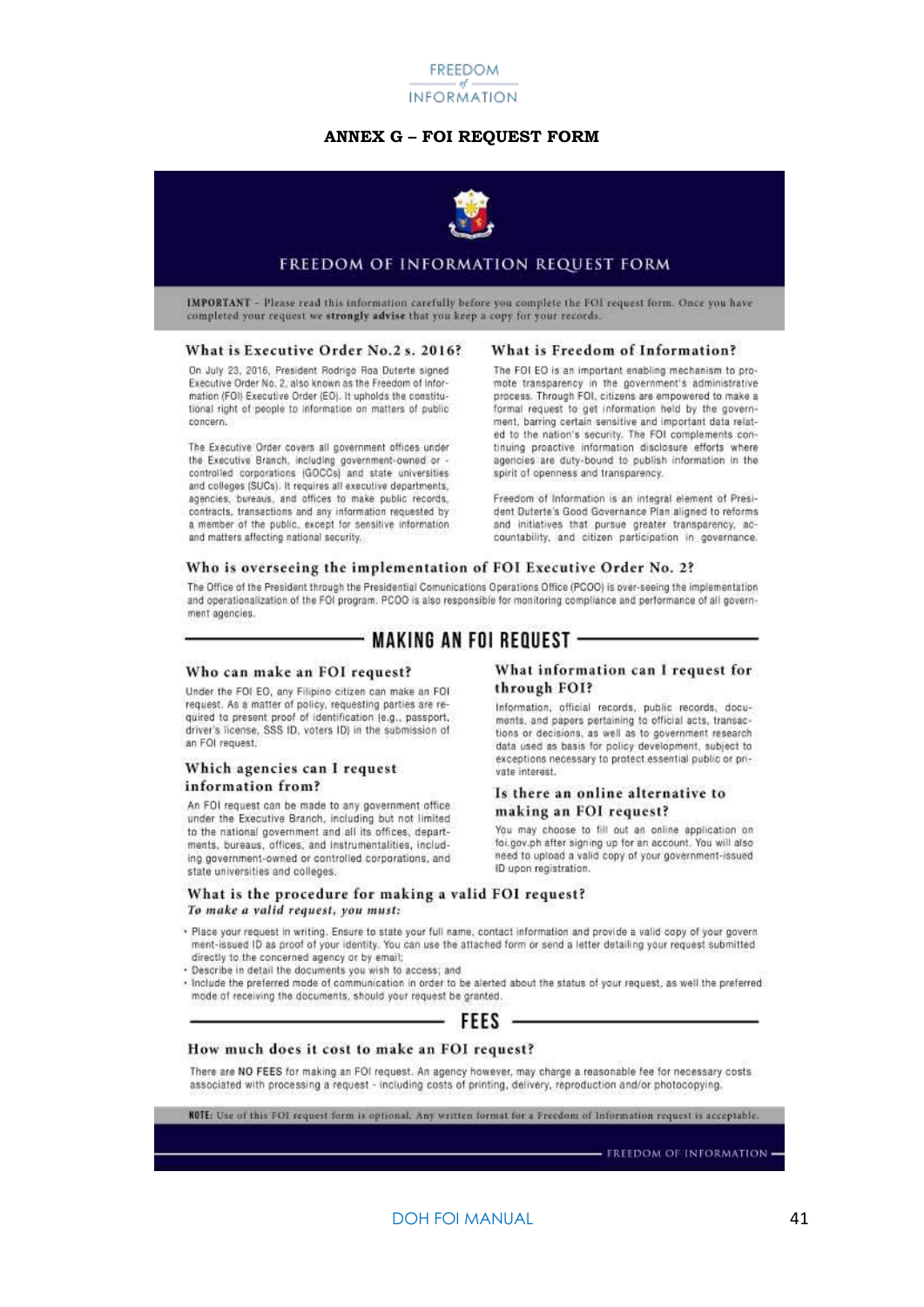

#### **PROCESSING TIMES -**

#### When can I expect to receive a response to an FOI request?

Under the FOI EO, the standard processing time is fifteen (15) working days. During this time, you will be contacted<br>regarding your FOI request through your preferred mode of communication.

If your request is granted, you can expect to receive the documents either through regular mail or email, or be requested to collect the documents at the office you had applied to. Otherwise, the agency will explain why your request is delayed or denied.

#### Can an agency request for a time extension?

In some cases, an apency may need more time to review your request and thereby inform you of an extension of processing period. Under such circumstances, an agency is permitted to extend an additional twenty (20) working days should the need arise.

#### Can I have my request expedited?

There is no process by which requests can be expedited. All requests will be reviewed equally on a case-by-case basis and allotted the fifteen (15) working day processing period from the time of receipt.

#### **COMPLAINTS HANDLING -**

#### What if you are not happy with how the agency has handled your request?

Denial of any request for access to information may be appealed to the person or office next higher in the authority, following the procedure indicated in the Agency FOI Manual; provided that the written appeal must be filed by the same person making the request within fifteen (15) calendar days from the notice of denial or from the lapse of the relevant period to respond to the request.

The appeal will be decided by the person or office next higher in authority within thirty (30) working days from the filing of said written appeal. Failure of such person or office to decide within the afore-stated period shall be deemed a denial of the appeal.

Upon exhaustion of administrative appeal remedies, the requesting party may file the appropriate case in the proper courts in accordance with the Rules of Court.

#### **IMPORTANT INFORMATION -**

#### Privacy

Once deemed valid, your information from your application will be used by the agency you have applied to, to deal with your application as set out in the Freedom of Information Executive Order No. 2.

If the agency gives you access to a document, and if the document contains no personal information about you, the document may be published online in the Agency's disclosure log, along with your name and the date you applied, and, if another person, company or body will use or benefit from the documents sought, the name of that person, entity or body.

#### Copyright

According to Sec. 176.1 of the Intellectual Property Code of the Philippines (RA No. 8293, as amended). No copyright shall subsist in any work of the Government of the Philippines. However, prior approval of the government agency or office wherein the work is created shall be necessary for exploitation of such work for profit. Such agency or office may, among other things, impose as a condition the payment of royalties. No prior approval or conditions shall be required for the use of any purpose of statutes, rules and regulations, and speeches, lectures, sermons, addresses, and dissertations, pronounced, read or rendered in courts of justice, before administrative agencies, in deliberative assemblies and in meetings

FREEDOM OF INFORMATION .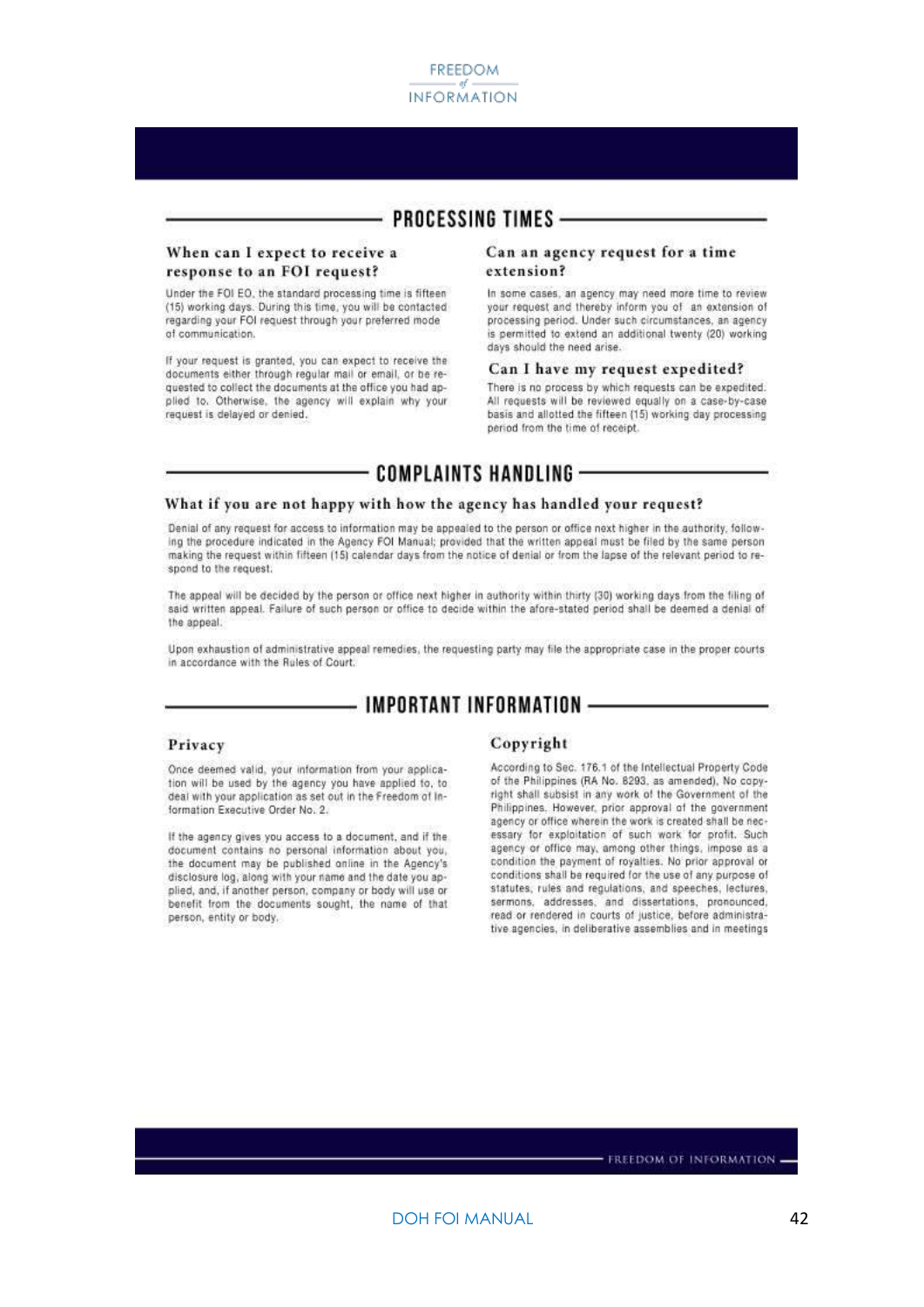| This document may be reproduced<br>and is NOT FOR SALE                                                                                                                                                                                                                                                      |                                                    | <b>FOI Tracking Number:</b>                                                |  |  |  |
|-------------------------------------------------------------------------------------------------------------------------------------------------------------------------------------------------------------------------------------------------------------------------------------------------------------|----------------------------------------------------|----------------------------------------------------------------------------|--|--|--|
| FREEDOM OF INFORMATION REQUEST FORM<br>(Pursuant to Executive Order No. 2,s. 2016).<br>(as of November 2016)                                                                                                                                                                                                |                                                    |                                                                            |  |  |  |
| Please read the following information carefully before proceeding with your application. Use blue or black ink.<br>Write neatly and in BLOCK letters. Improper or incorrectly-filled out forms will not be acted upon. Tick or mark<br>boxes with "X" where necessary. Note: (4) denotes a MANDATORY field. |                                                    |                                                                            |  |  |  |
| A. Requesting Party                                                                                                                                                                                                                                                                                         |                                                    |                                                                            |  |  |  |
| You are required to supply your name and address for correspondence. Additional contact details will<br>help us deal with your application and correspond with you in the manner you prefer.                                                                                                                |                                                    |                                                                            |  |  |  |
| 1. Title (e.g. Mr, Mrs, Ms, Miss)                                                                                                                                                                                                                                                                           | 2. Given Name/s (including M.I)                    | 3. Surname                                                                 |  |  |  |
| 4. Complete Address (Apt/House Number, Street, City/Municipality, Province)                                                                                                                                                                                                                                 |                                                    |                                                                            |  |  |  |
|                                                                                                                                                                                                                                                                                                             |                                                    |                                                                            |  |  |  |
| 5. Landline/Fax                                                                                                                                                                                                                                                                                             | 6. Mobile                                          | 7. Email                                                                   |  |  |  |
| 8. Preferred Mode of Communication Litandline Li Mobile Number Li Email D Postal Address                                                                                                                                                                                                                    | this manner.)                                      | (If your request is successful, we will be sending the documents to you in |  |  |  |
| 9. Preferred Mode of Reply                                                                                                                                                                                                                                                                                  | □ Email □ Fax □ Postal Address □ Pick-Up at Agency |                                                                            |  |  |  |
| 10. Type of ID Given (Please ensure<br>your IDs contain your photo and<br>signature)                                                                                                                                                                                                                        | □ School ID □ Company ID □ Others                  | □ Passport □ Driver's License □ SSS ID □ Postal ID □ Voter's ID            |  |  |  |
| <b>B.</b> Requested Information                                                                                                                                                                                                                                                                             |                                                    |                                                                            |  |  |  |
| 11. Agency - Connecting Agency<br>(if applicable)                                                                                                                                                                                                                                                           |                                                    |                                                                            |  |  |  |
| 12. Title of Document/Record<br>Requested (Please be as detailed as<br>possible)                                                                                                                                                                                                                            |                                                    |                                                                            |  |  |  |
| 13. Date or Period (DD/MM/YY)                                                                                                                                                                                                                                                                               |                                                    | the control of the control of the control of the control of the control of |  |  |  |
| 14. Purpose                                                                                                                                                                                                                                                                                                 |                                                    |                                                                            |  |  |  |
| 15. Document Type                                                                                                                                                                                                                                                                                           |                                                    |                                                                            |  |  |  |
| 16. Reference Numbers (if known)                                                                                                                                                                                                                                                                            |                                                    |                                                                            |  |  |  |
| 17. Any other Relevant Information                                                                                                                                                                                                                                                                          |                                                    |                                                                            |  |  |  |

**EREEDOM OF INFORMATION**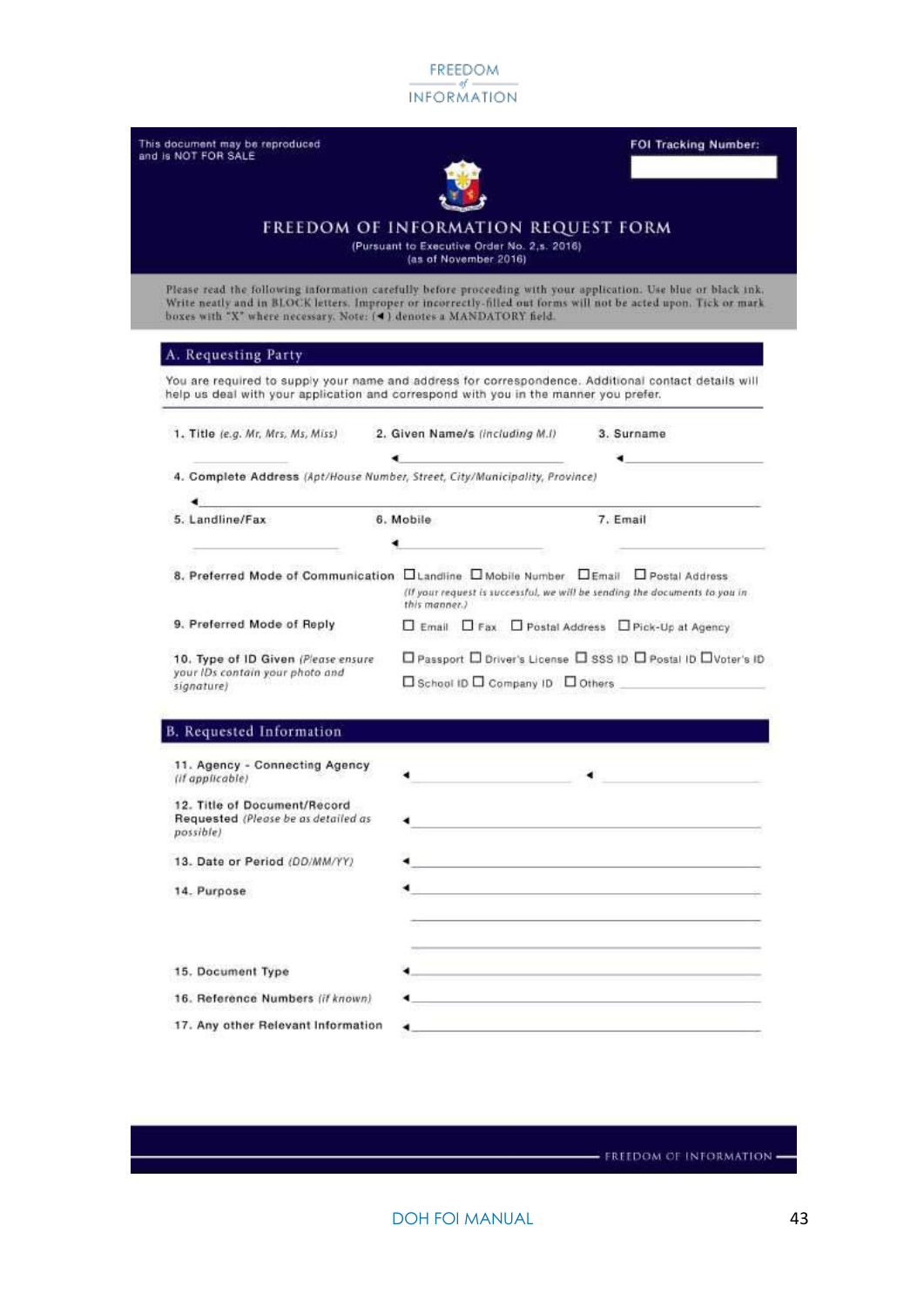#### C. Declaration

Privacy Notice: Once deemed valid, your information from your application will be used by the agency Privacy Notice: Once deemed valid, your internation from your application will be used by the agency<br>you have applied to, to deal with your application as set out in the Freedom of Information Executive Order<br>No. 2. If the

I declare that:

- . The information provided in the form is complete and correct:
- 

Date Accomplished (DD/MM/YYYY)

- I have read the Privacy notice;<br>- I have presented at least one (1) government-issued ID to establish proof of my identity

I understand that it is an offense to give misleading information about my identity, and that doing so may result in a decision to refuse to process my application.

Signature

٠

#### D. FOI Receiving Officer [INTERNAL USE ONLY]

| Name (Print name)                                            |                                                                 |
|--------------------------------------------------------------|-----------------------------------------------------------------|
| Agency - Connecting Agency (if<br>applicable, otherwise N/A) |                                                                 |
| Date entered on eFOI (if applicable,<br>otherwise N/A)       |                                                                 |
| Proof of ID Presented (Photocopies of                        | □ Passport □ Driver's License □ SSS ID □ Postal ID □ Voter's ID |
| original should be attached)                                 | □ School ID □ Company ID □ Others                               |
| The request is recommended to be:                            | Approved<br>Denied                                              |
| If Denied, please tick the Reason for the<br>Denial          | □ Invalid Request □ Incomplete □ Data already available online  |
| Second Receiving Officer Assigned<br>(print name)            |                                                                 |
| Decision Maker Assigned to<br>Application (print name)       |                                                                 |
| Decision on Application                                      | □ Successful □ Partially Successful □ Denied □ Cost             |
| If Denied, please tick the Reason for the                    | □ Invalid Request □ Incomplete □ Data already available online  |
| Denial                                                       | Exception<br>Which Exception?                                   |
| Date Request Finished (DD/MM/YYYY)                           |                                                                 |
| Date Documents (if any) Sent<br>(DD/MM/YYYY)                 |                                                                 |
| <b>FOI Registry Accomplished</b>                             | $\n  1$ No<br>$\Box$ Yes                                        |
| <b>RO</b> Signature                                          |                                                                 |
| Date (DD/MM/YYYY)                                            |                                                                 |

- FREEDOM OF INFORMATION -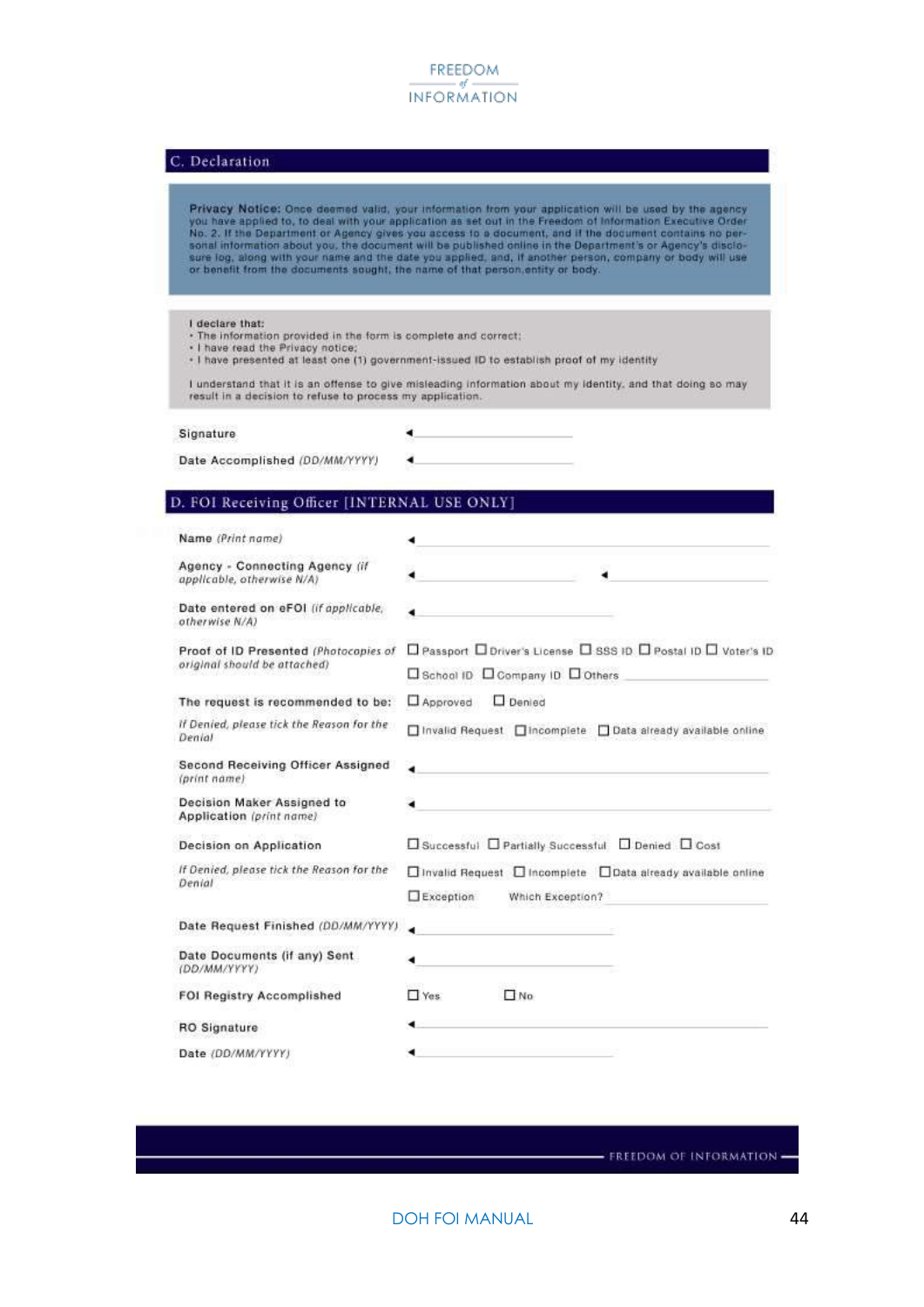#### **ANNEX H-1 - FOI RESPONSE TEMPLATE - DOCUMENT ENCLOSED**

<span id="page-45-0"></span>**DATE** 

Dear \_\_\_\_\_\_\_\_\_\_,

Greetings!

Thank you for your request dated <insert data> under Executive Order No. 2 (s. 2016) on Freedom of Information in the Executive Branch.

#### **Your request**

You asked for <quote request exactly, unless it is too long/complicated>.

#### **Response to your request**

Your FOI request is approved. I enclose a copy of  $|some/most/all|^*$  of the information you requested [in the format you asked for]

Thank you.

Respectfully,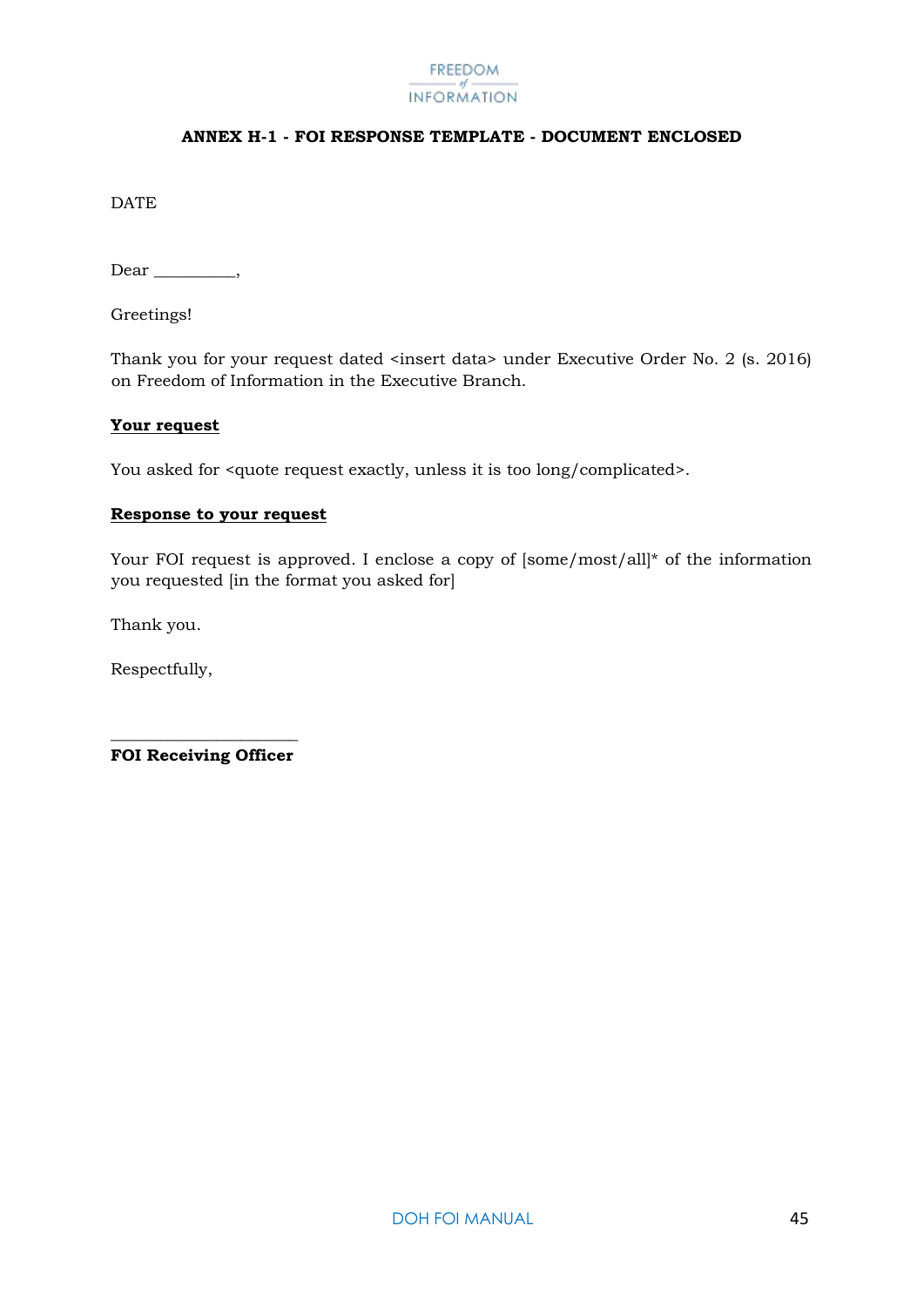#### **ANNEX H-2 - FOI RESPONSE TEMPLATE - ANSWER**

<span id="page-46-0"></span>**DATE** 

Dear \_\_\_\_\_\_\_\_\_\_,

Greetings!

Thank you for your request dated <insert data> under Executive Order No. 2 (s. 2016) on Freedom of Information in the Executive Branch.

#### **Your request**

You asked for <quote request exactly, unless it is too long/complicated>.

#### **Response to your request**

Your FOI request is approved. The answer to your request is <insert answer>

Thank you.

Respectfully,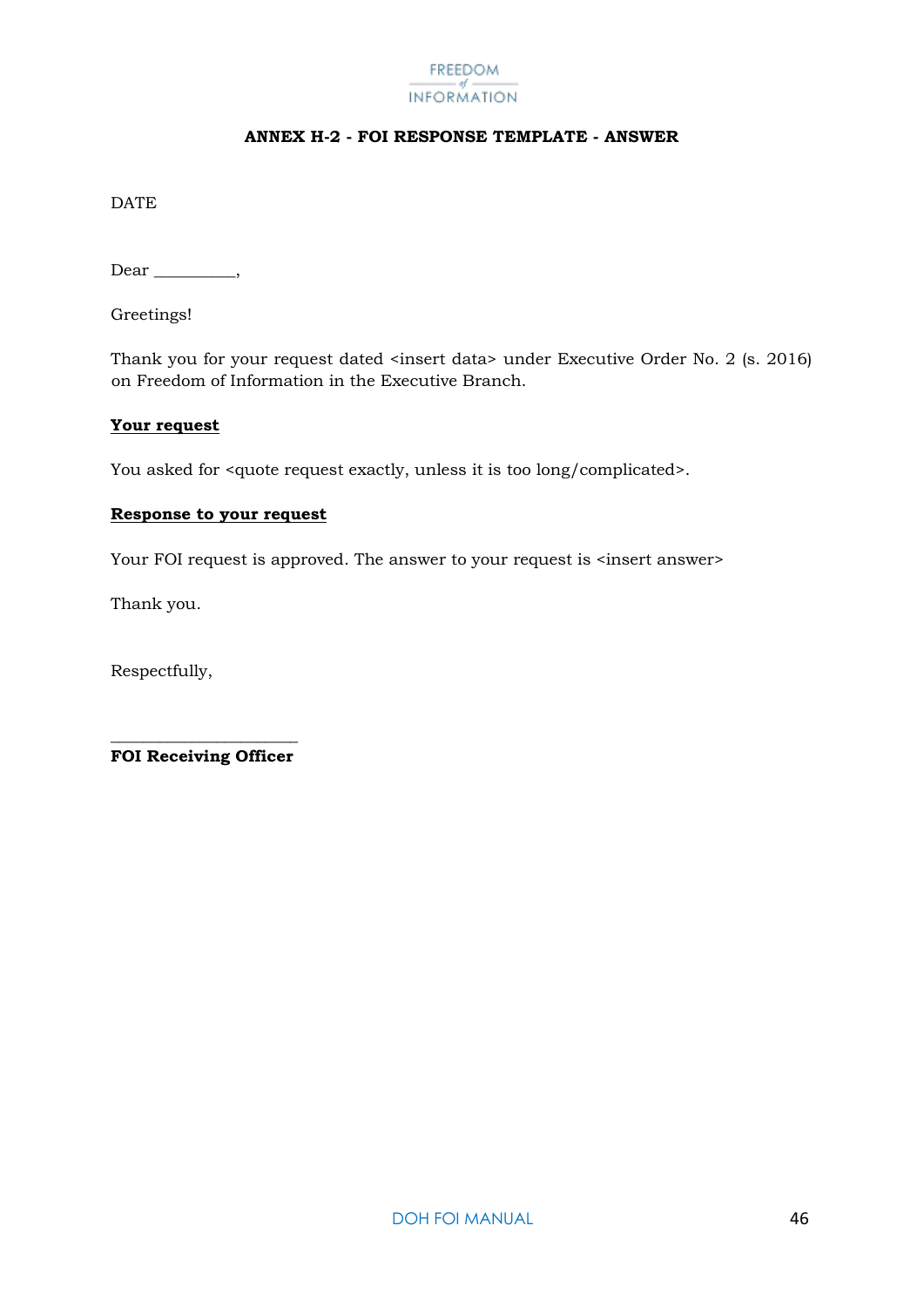#### <span id="page-47-0"></span>**ANNEX H-3 - FOI RESPONSE TEMPLATE - DOCUMENT AVAILABLE ONLINE**

DATE.

Dear \_\_\_\_\_\_\_\_\_\_,

Greetings!

Thank you for your request dated <insert data> under Executive Order No. 2 (s. 2016) on Freedom of Information in the Executive Branch.

#### **Your request**

You asked for  $\alpha$  squote request exactly, unless it is too long/complicated>.

#### **Response to your request**

[Some/Most/All] of the information you have requested is already available online from <add details of where that specific information can be obtained e.g. data.gov.ph, foi.gov.ph or other government websites>.

#### **Your right to request a review**

If you are unhappy with this response to your FOI request, you may ask us to carry out an internal review of the response, by writing to <insert name of Secretary and postal / e-mail address>. Your review request should explain why you are dissatisfied with this response, and should be made within 15 calendar days from the date when you received this letter. We will complete the review and tell you the result, within 30 calendar days from the date when we receive your review request.

If you are not satisfied with result of the review, you then have the right to appeal to the Office of the President under Administrative Order No. 22 (s. 2011).

Thank you.

Respectfully,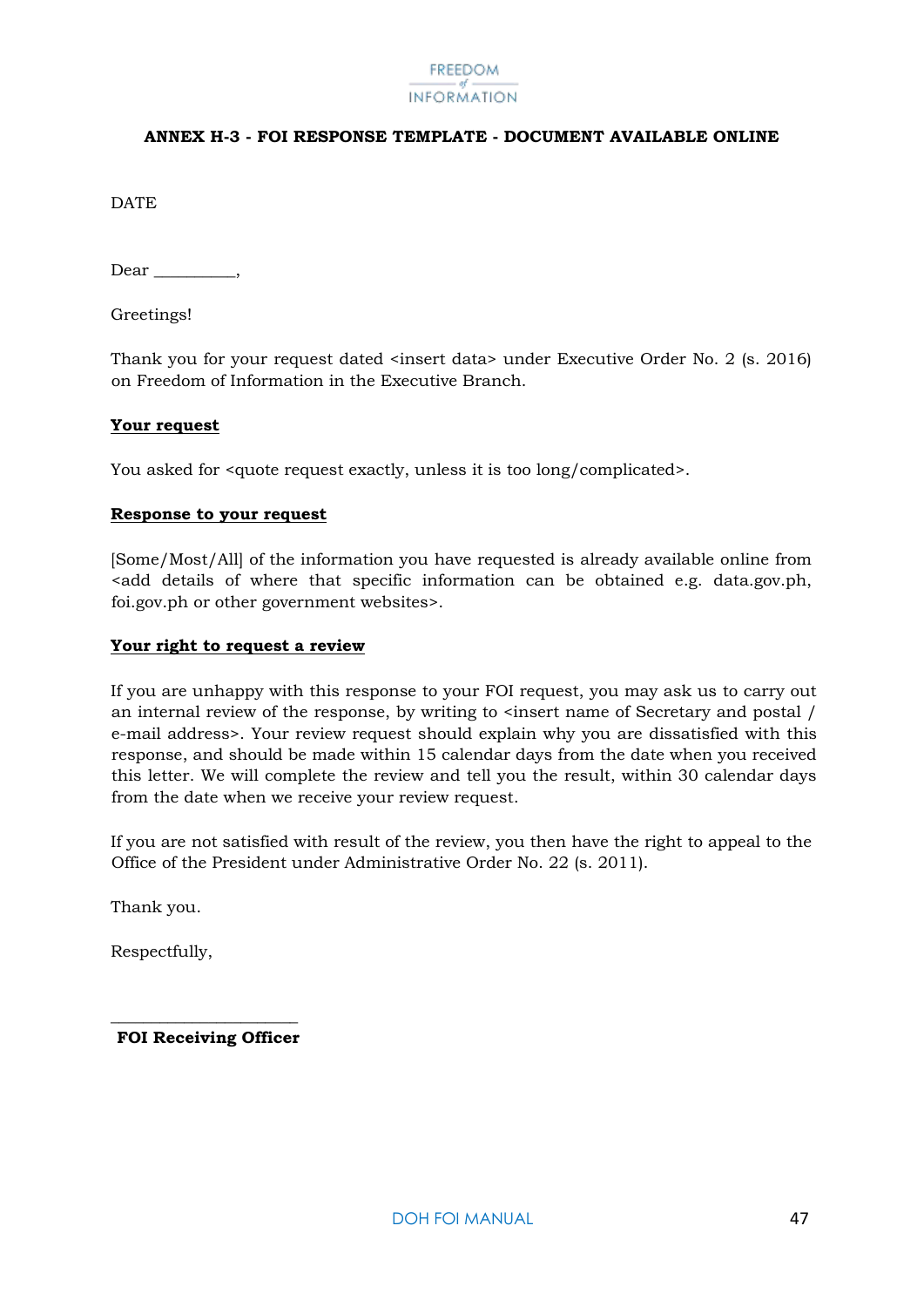#### **ANNEX H-4 - FOI RESPONSE TEMPLATE - DOCUMENT NOT AVAILABLE**

<span id="page-48-0"></span>**DATE** 

Dear,

Greetings!

Thank you for your request dated <insert data> under Executive Order No. 2 (s. 2016) on Freedom of Information in the Executive Branch.

#### **Your request**

You asked for <quote request exactly, unless it is too long/complicated>.

#### **Response to your request**

While our aim is to provide information whenever possible, in this instance this Office does not have [some of]\* the information you have requested. However, you may wish to contact <insert name of other authority/organization> at<insert contact details. Who may be able to help you. The reasons why we don't have the information are explained in the Annex to this letter.

#### **Your right to request a review**

If you are unhappy with this response to your FOI request, you may ask us to carry out an internal review of the response, by writing to  $\le$  insert name of Secretary and postal / e-mail address>. Your review request should explain why you are dissatisfied with this response, and should be made within 15 calendar days from the date when you received this letter. We will complete the review and tell you the result, within 30 calendar days from the date when we receive your review request.

If you are not satisfied with result of the review, you then have the right to appeal to the Office of the President under Administrative Order No. 22 (s. 2011).

Thank you.

Respectfully,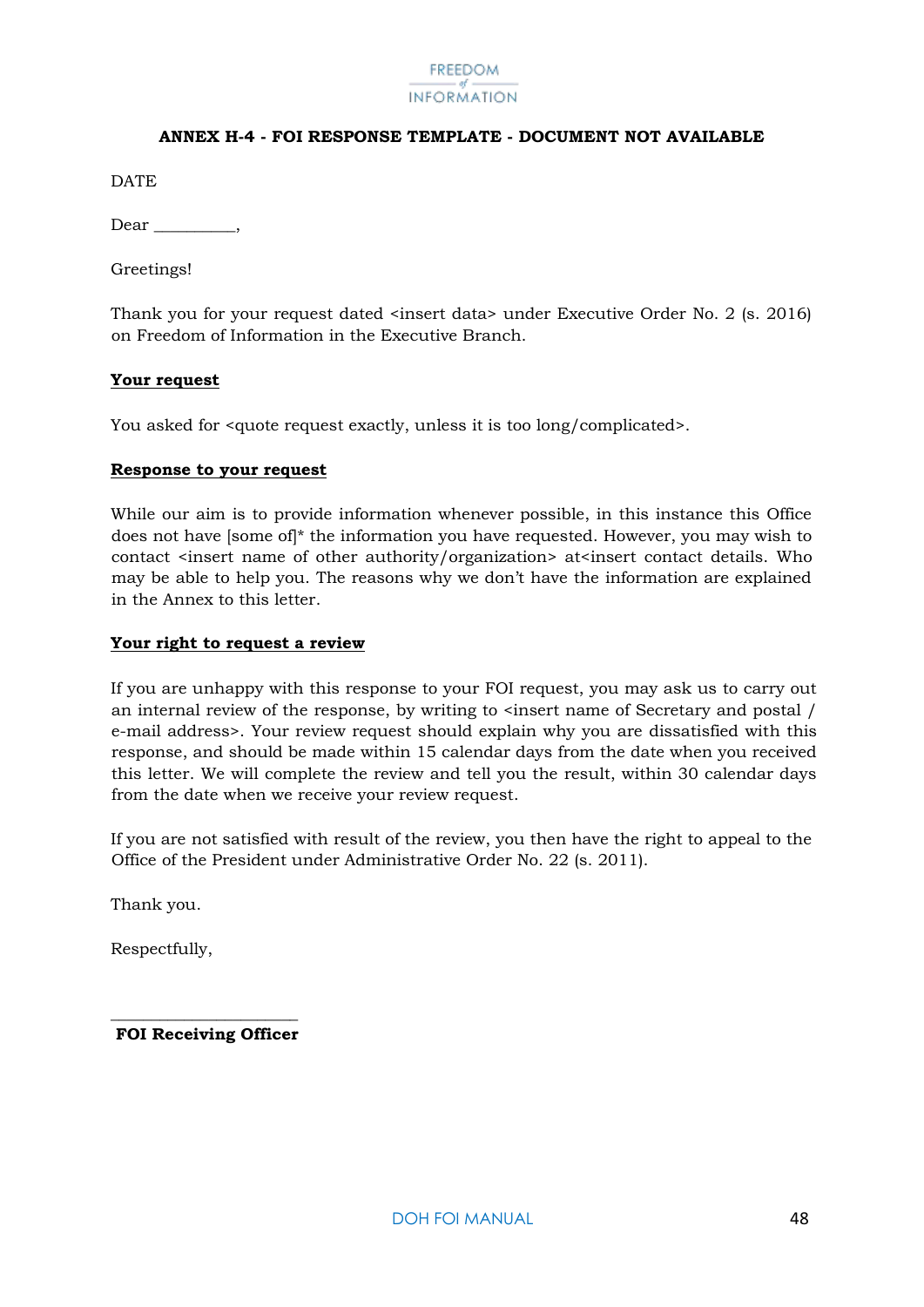#### **ANNEX H-5 - FOI RESPONSE TEMPLATE – UNDER EXCEPTIONS**

<span id="page-49-0"></span>DATE

Dear,

Greetings!

Thank you for your request dated <insert data> under Executive Order No. 2 (s. 2016) on Freedom of Information in the Executive Branch.

#### **Your request**

You asked for <quote request exactly, unless it is too long/complicated>.

#### **Response to your request**

While our aim is to provide information whenever possible, in this instance we are unable to provide [some of]\* the information you have requested because an exception(s) under section(s) <insert specific section number(s) of the List of Exceptions applies to that information>. The reasons why that exemption(s) applies are explained in the Annex to this letter.

#### **Your right to request a review**

If you are unhappy with this response to your FOI request, you may ask us to carry out an internal review of the response, by writing to  $\epsilon$  insert name of Secretary and postal / e-mail address>. Your review request should explain why you are dissatisfied with this response, and should be made within 15 calendar days from the date when you received this letter. We will complete the review and tell you the result, within 30 calendar days from the date when we receive your review request.

If you are not satisfied with result of the review, you then have the right to appeal to the Office of the President under Administrative Order No. 22 (s. 2011).

Thank you.

Respectfully,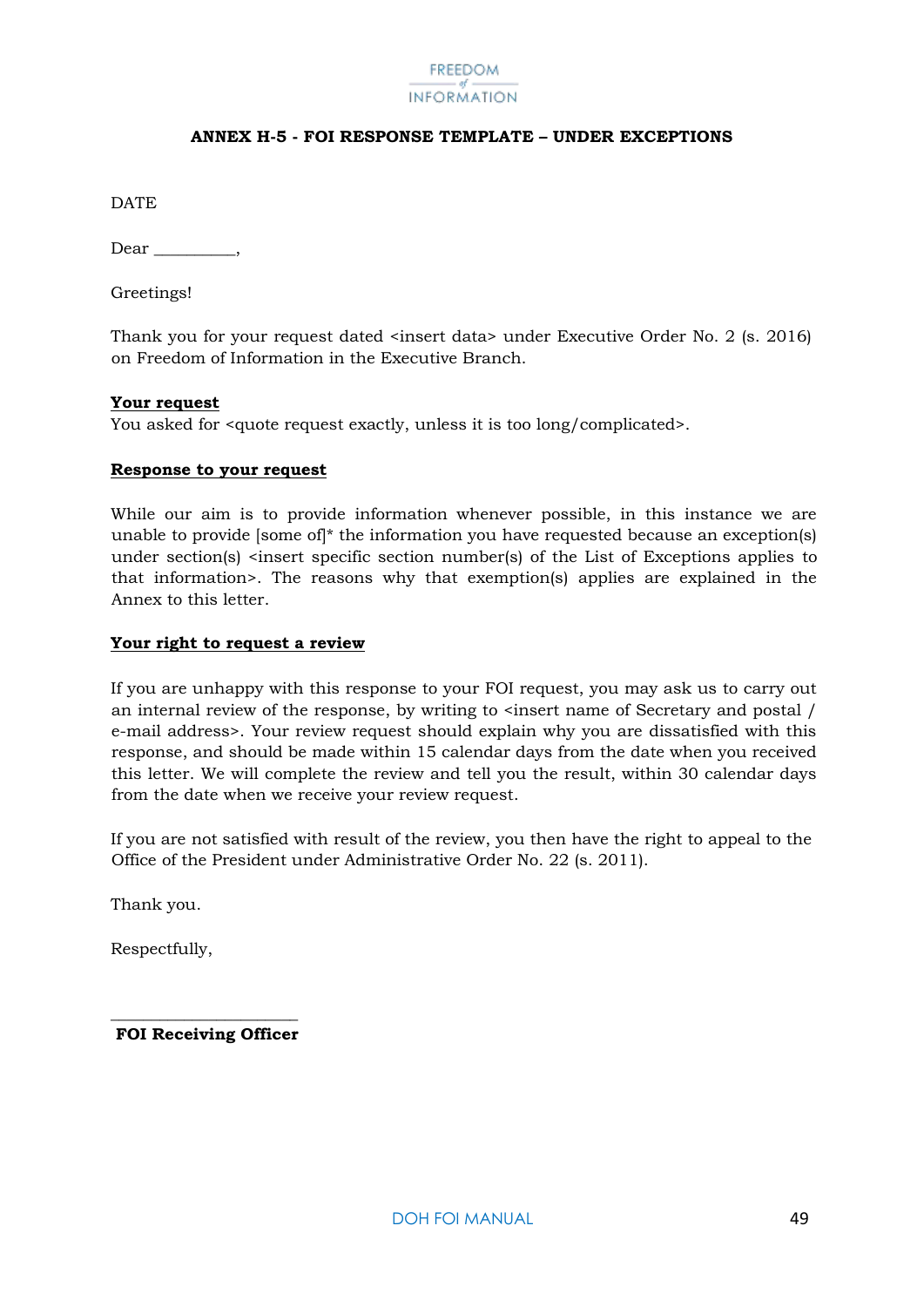#### **ANNEX H-6 - FOI RESPONSE TEMPLATE – IDENTICAL REQUEST**

<span id="page-50-0"></span>DATE

Dear \_\_\_\_\_\_\_\_\_\_,

Greetings!

Thank you for your request dated <insert data> under Executive Order No. 2 (s. 2016) on Freedom of Information in the Executive Branch.

#### **Your request**

You asked for <quote request exactly, unless it is too long/complicated>.

#### **Response to your request**

While our aim is to provide information whenever possible, in this instance we are unable to provide the information you have requested because it is substantially similar or identical to a previous request that you made on  $\leq$  insert date of previous request>, which we responded to on <insert date of response>.

#### **Your right to request a review**

If you are unhappy with this response to your FOI request, you may ask us to carry out an internal review of the response, by writing to  $\leq$  insert name of Secretary and postal / e-mail address>. Your review request should explain why you are dissatisfied with this response, and should be made within 15 calendar days from the date when you received this letter. We will complete the review and tell you the result, within 30 calendar days from the date when we receive your review request.

If you are not satisfied with result of the review, you then have the right to appeal to the Office of the President under Administrative Order No. 22 (s. 2011).

Thank you.

Respectfully,